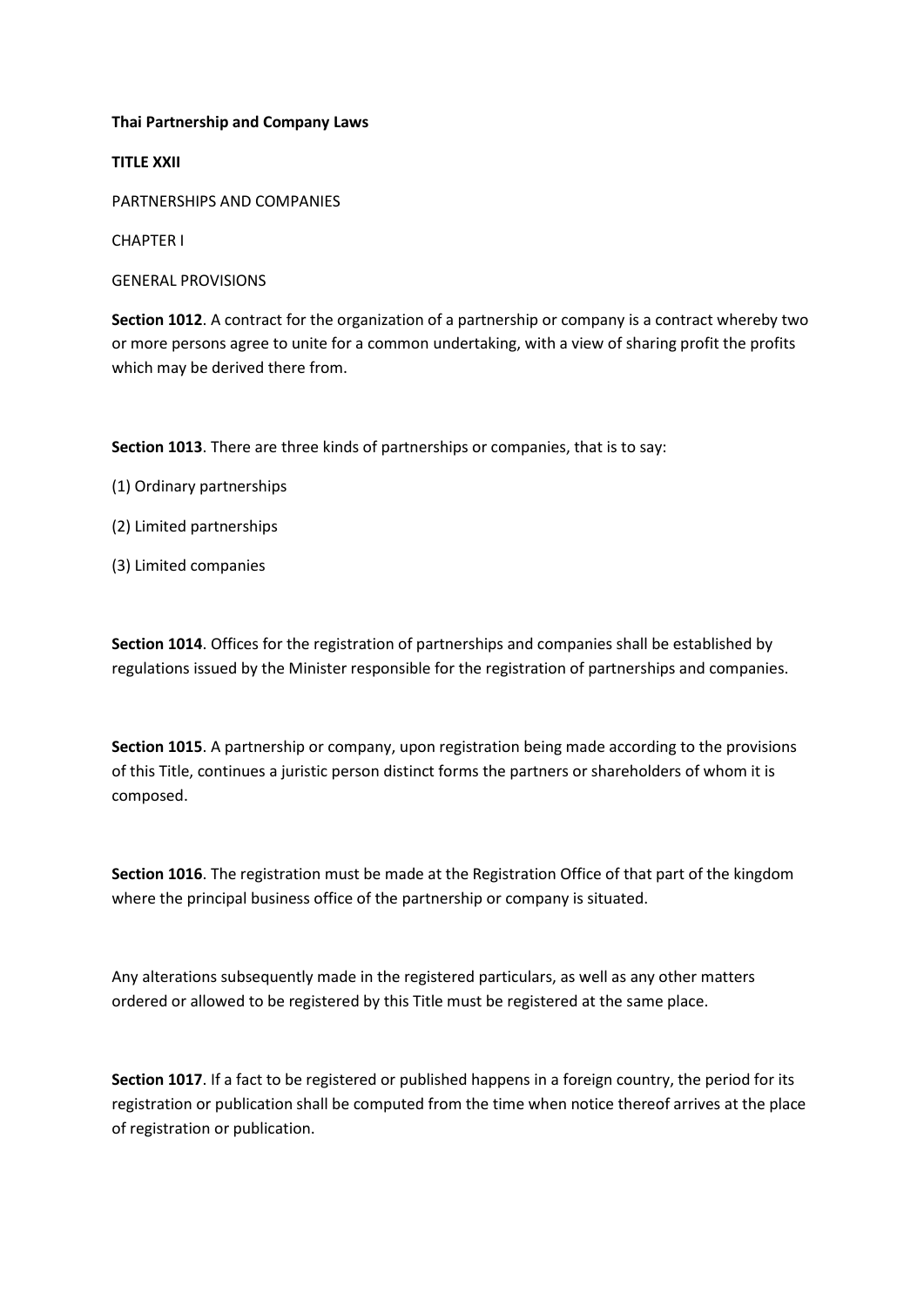**Section 1018**. There shall be paid in respect of registration such fees as may be provided by the regulations issued by the competent Minister.

**Section 1019**. If an applicant for registration or a document subject to registration does not contain all the particulars required by this Title to be mentioned in it, or if any of the particulars mentioned in such application or document are contrary to law, or if any of the documents prescribed to be deposited with it are not produced , or if any other condition imposed by law is not complied with, the Registrar may decline to make any entry in his register till the application or documents has been completed or modified or till the prescribed documents are produced, or till the condition is fulfilled.

**Section 1020\***. Every person is entitled to inspect the documents kept by the Registrar, or to request for a certificate of copy or extract f any other document, on payment of such fee as may be prescribed in the Ministerial Regulations. Any interested person of a partnership or a company is entitled to require a certificate of registration of the partnership or company to be delivered to him by the Registrar, on payment of such fee as may be prescribed in the Ministerial Regulations.

[*\*Amendment to the Civil & Commercial Code (No.18) B.E. 2551 (A.D. 2008)]*

**Section 1021**. Every Registrar shall cause to be published periodically in the Government Gazette, in the form provided by the competent Minister, a summary of the entries made in his register.

**Section 1022**. On such publication being made, the registered documents or matters referred to in the summary shall be deemed to be known to all persons whether connected with the partnership or company or not

**Section 1023\***. Until such registration has been made, no advantage may be taken by the partners, the partnership or the company against third persons of the existence of the agreements, documents or particulars required by this Title to be registered, but third persons may take advantage of such existence. However, the partner or shareholder who, and the partnership or company which, has, before such registration, received performance of an obligation is not bound to make restitution.

[*\*Amendment to the Civil & Commercial Code (No.18) B.E. 2551 (A.D.20080]*

**Section 1023/1\*. No partnership or company may use Section 1023 to avoid its liability to third persons who act in good faith by arguing that the partner, partnership, company or director had no authority to act.**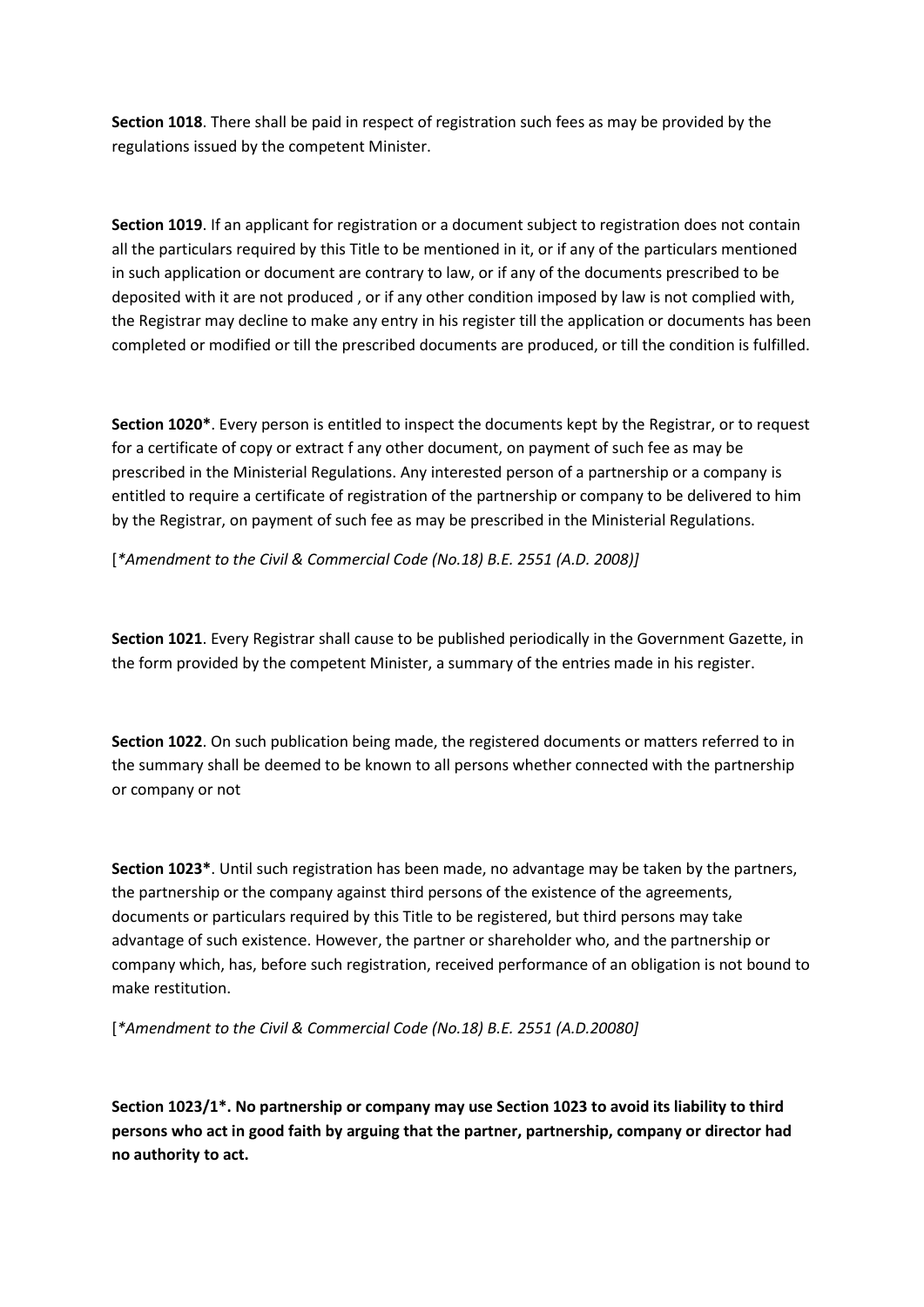# *[\*Amendment to the Civil & Commercial Code (No.18) B.E. 2551 (A.D.2008)]*

**Section 1024**. As between the partners of shareholders, the partners and the partnership, the shareholders and the company, all books, accounts and documents of any partnership or company or of the liquidators of any partnership or company are presumed to be correct evidence of all matters therein recorded.

# **CHAPTER II**

ORDINARY PARTNERSHIPS

PART I

Definition

**Section 1025**. The ordinary partnership is that kind of partnership in which all the partners are jointly and unlimitedly liable for all the obligations of the partnership.

### **PART II**

Relationship of Partners between Themselves

**Section 1026**. Each partner must bring a contribution to the partnership.

Such contribution may consist of money or other properties or of service.

**Section 1027**. In case of doubt, contributions are presumed to be of equal value.

**Section 1028**. If the contribution of the partner consists merely of his personal service and the contract of partnership does not fix the value of such services, the share of such partner in the profits is equivalent to the average of the shares of the partners whose contributions are in money or other properties.

**Section 1029**. If a partner brings as contribution the use of a property, relations between such partners and the partnership with regard to;

1. delivery and repair,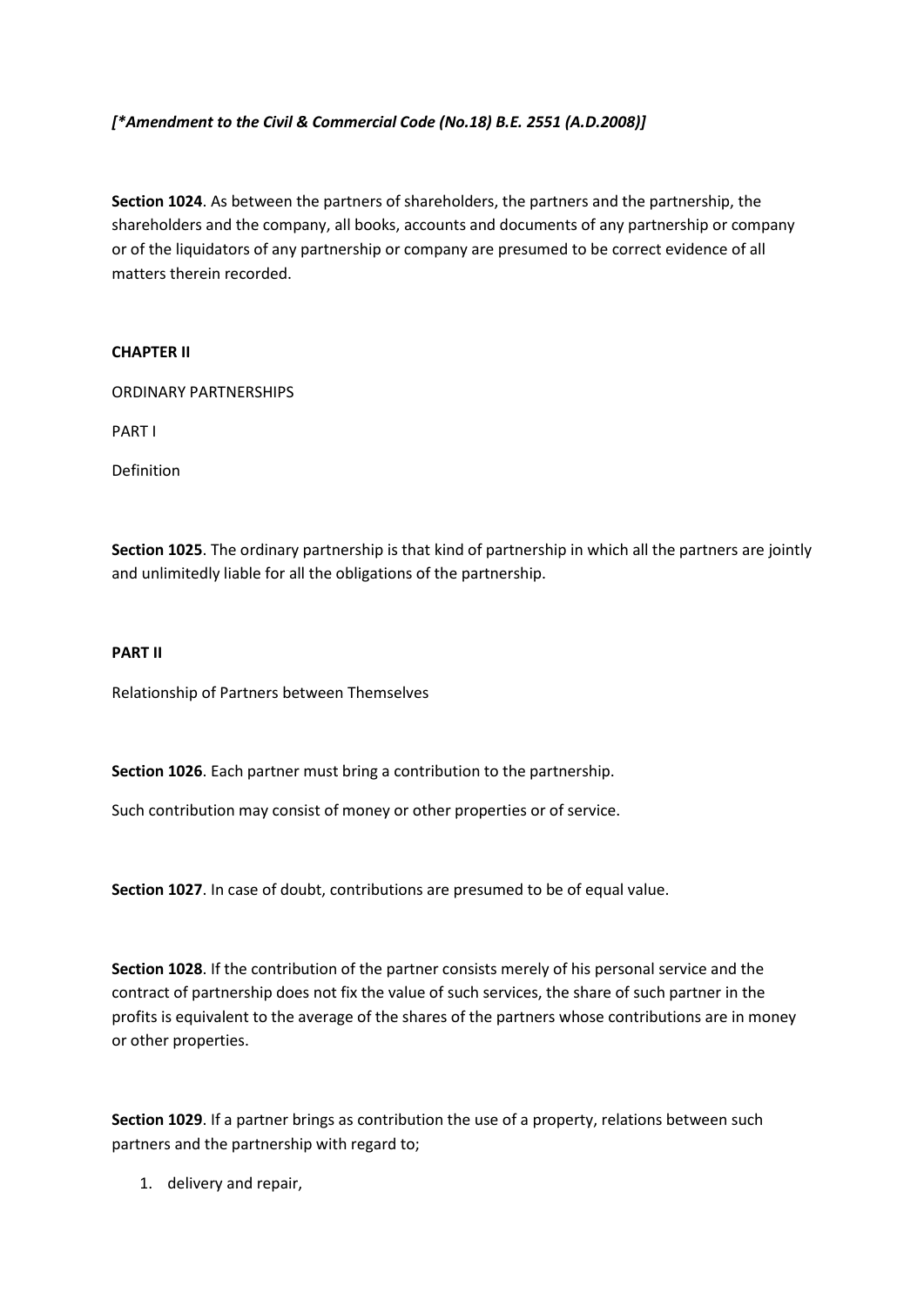- 2. liability for defects ,
- 3. liability for eviction,
- 4. clause of non-liability,

are governed by the provisions of this Code concerning the Hire of Property.

**Section 1030**. If the contribution of a partner consists of the ownership of a property, the relations between such partners and partnership with regard to:

- 1. delivery and repair,
- 2. liability for defects,
- 3. liability for eviction ,
- 4. clause for non-liability,

are governed by the provisions of this Code concerningSale.

**Section 1031**. If a partner wholly fails to deliver his contribution, a written notice must be given him by a registered letter to deliver it within a reasonable time, failing which he may be excluded from the partnership by a decision of all the other partners, or of such majority as provided in the contract.

**Section 1032**. No change in the original partnership or in the nature of the business may be made except by the consent of all the partners, unless there is any agreement providing otherwise.

**Section 1033**. If nothing has been agreed between the partners as to the management of the business of the partnership, such business may be managed by each of the partners, provided that no partner may enter into a contract to which another partner objects.

In such case, each partner is the managing partner.

**Section 1034**. If it is agreed that matters relating to the business of the partnership shall be decided by a majority of partners, each partner shall have one vote, irrespective the amount of his contribution.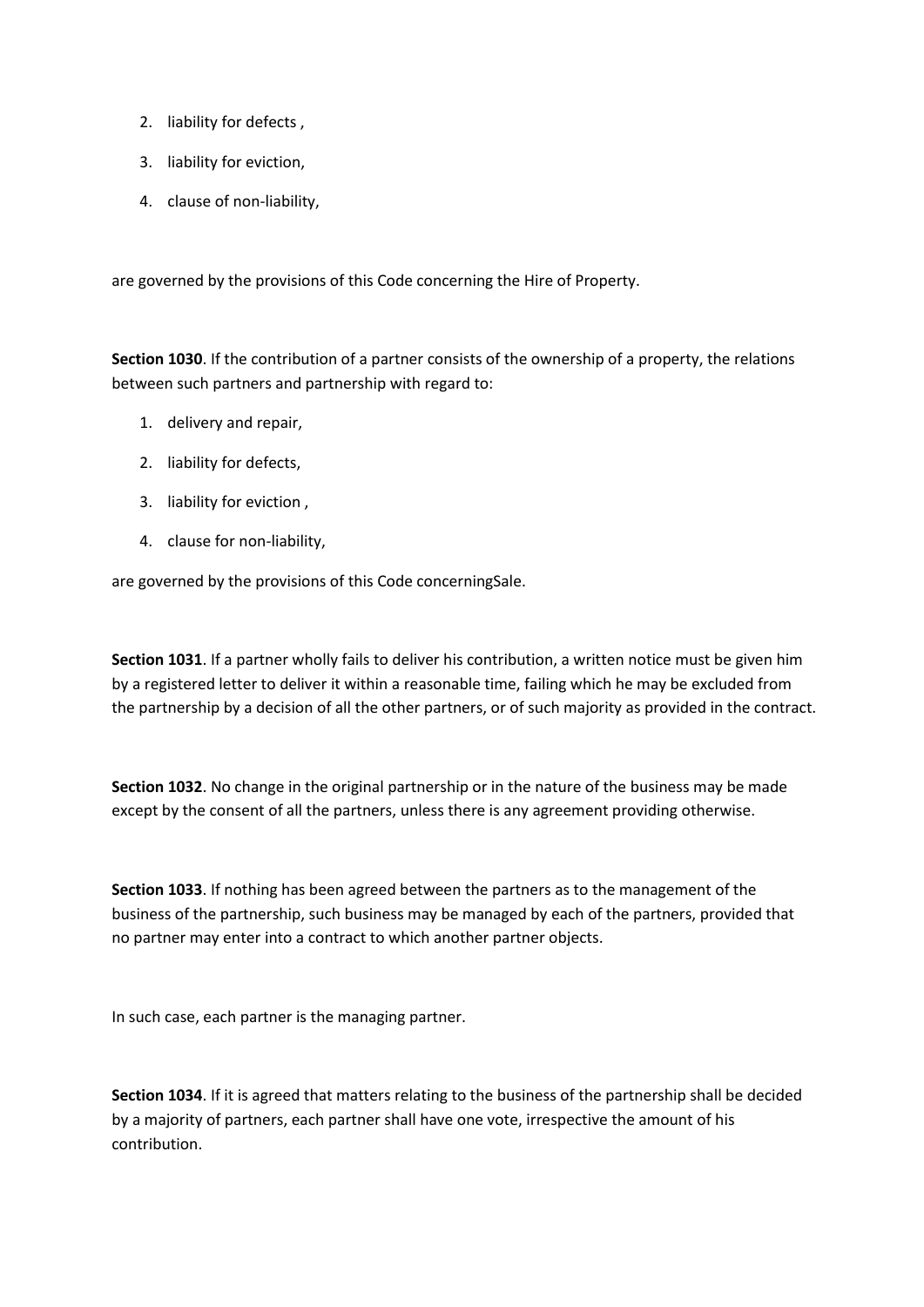**Section 1035**. If it is agreed that the business of the partnership shall be managed by several managing partners, such business may be managed by each of the managing partners, provided that no managing partner may do anything to which another managing partner objects.

**Section 1036**. Managing partners may be removed from their position only by the consent of all the other partners, unless there be an agreement providing otherwise.

**Section 1037**. Even if partners have agreed that the business of the partnership shall be managed by one or more managing partners, each non-managing partner has the right to enquire at any time into the management of the business and to inspect and copy any of the partnerships books and documents.

**Section 1038**. No partner may either on his own account or on account of another person carry on, without the consent of the other partners, any business of the same nature as and competing with that of the partnership.

If a partner acts contrary to the provisions of this section, the other partners are entitled to claim from him all the profits which he has made or compensation for the injury which the partnership has suffered thereby, but such claim cannot be entered later than one year after the date of contravention.

**Section 1039**. A partner is bound to manage the business of the partnership with as much care as he would take of his own business.

**Section 1040**. No person may be introduced as partner in the partnership without the consent of all partners, unless there is an agreement providing otherwise.

**Section 1041**. If a partner, without the consent of the other partners, transfers to a third person the whole or part of his share in the profits of the partnership, such third person does not become partner.

**Section 1042**. The relations of the managing partners with the other partners are governed by the provisions of this Code concerning AGENCY.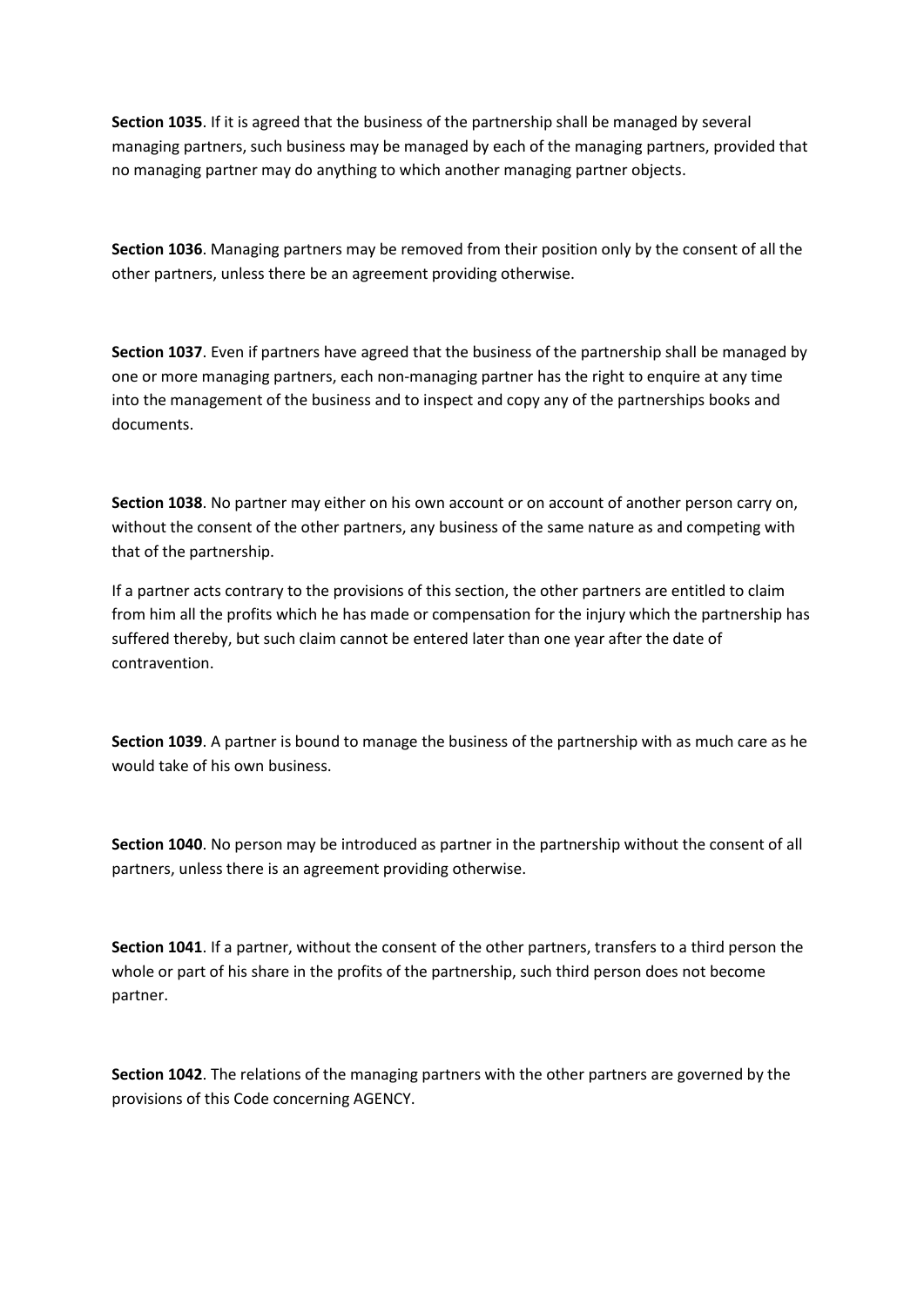**Section 1043**. If a non-managing partner manages the business of the partnership or a managing partner acts beyond the scope of his authority, the provisions of this Code concerning MANAGEMENT OF AFFAIRS without Mandate shall be applied.

**Section 1044**. The share of each partner in the profits or losses is in proportion to his contribution.

**Section 1045**. If the share of a partner is fixed only as to profits or only as to losses, the proportion is presumed to be the same for profits and losses.

**Section 1046**. No partner is entitled to remuneration for having managed the business of the partnership, unless there be an agreement providing otherwise.

**Section 1047**. If the name of a partner whose membership has ceased is used in the firm name, he is entitled to demand that such use shall cease.

**Section 1048**. A partner may claim from the other partners a share even in a transaction where his own name did not appear.

# **PART III**

Relationship of Partners with Third Persons

**Section 1049**. No partner can acquire any right against third persons by a transaction where his own name did not appear.

**Section 1150**. All the partners are bound by the acts done by any of them in the ordinary course of the business of the partnership and are jointly and unlimitedly liable for the performance of the obligations incurred in such management.

**Section 1151**. A partner whose membership has ceased continues to be liable in respect of obligations incurred by the partnership before he became a partner.

**Section 1152**. A person who becomes member of a partnership is liable for any obligations incurred by the partnership before he became a partner.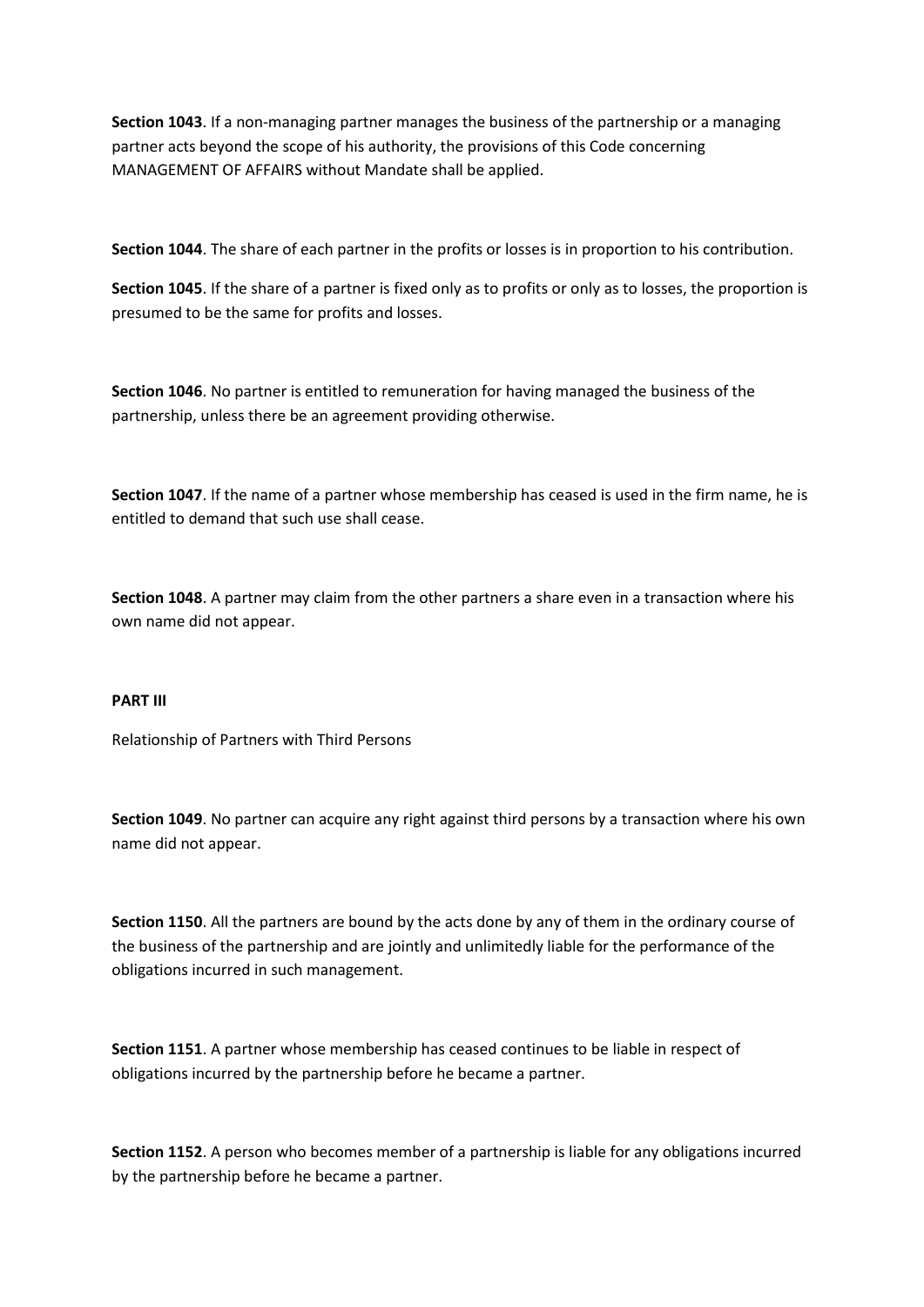**Section 1153**. No restrictions of the power of a member of a non-registered partnership to bind the other partners can have effect with respect to third persons.

**Section 1054**. A person who by words spoken or written, or by conduct, or by consenting to the use of his name in the firm name of the partnership, represents himself, or who knowingly suffers himself to be represented as a member of a partnership becomes liable to third persons as a partner for all the obligations of the partnership.

If after the death of a partner the partnership business is continued in the old firm name, the continued use of that name or of the deceased partner, as part thereof, does not in itself make his estate liable for any obligations incurred by the partnership after his death.

## **PART IV**

Dissolution and Liquidation of Ordinary Partnerships

**Section 1055**. An ordinary partnership is dissolved:

- 1. In the cases, if any, provided by the contract of partnership.
- 2. If made for a definite period of time, by the expiration of such period.
- 3. If made for a single undertaking, by the termination of such undertaking.
- 4. By any of the partners giving to the other partners due notice as provided by section 1056.
- 5. By the death of any partner or by any partner becoming bankrupt or incapacitated.

**Section 1056**. If a partnership is entered upon for any indefinite period, it can only be terminated by a partner at the end of a financial year of the partnership; and such partner must give at least six month's notice of his intention to terminate.

**Section 1057**. An ordinary partnership may also be dissolved by the Court on application by a partner in any of the following cases:

1. When a partner, other than the partner suing willfully or by gross negligence violates any essential obligation imposed upon him by the partnership contract.

2. When the business of the partnership can only be carried on at a loss and there is no prospect of its fortunes being retrieved.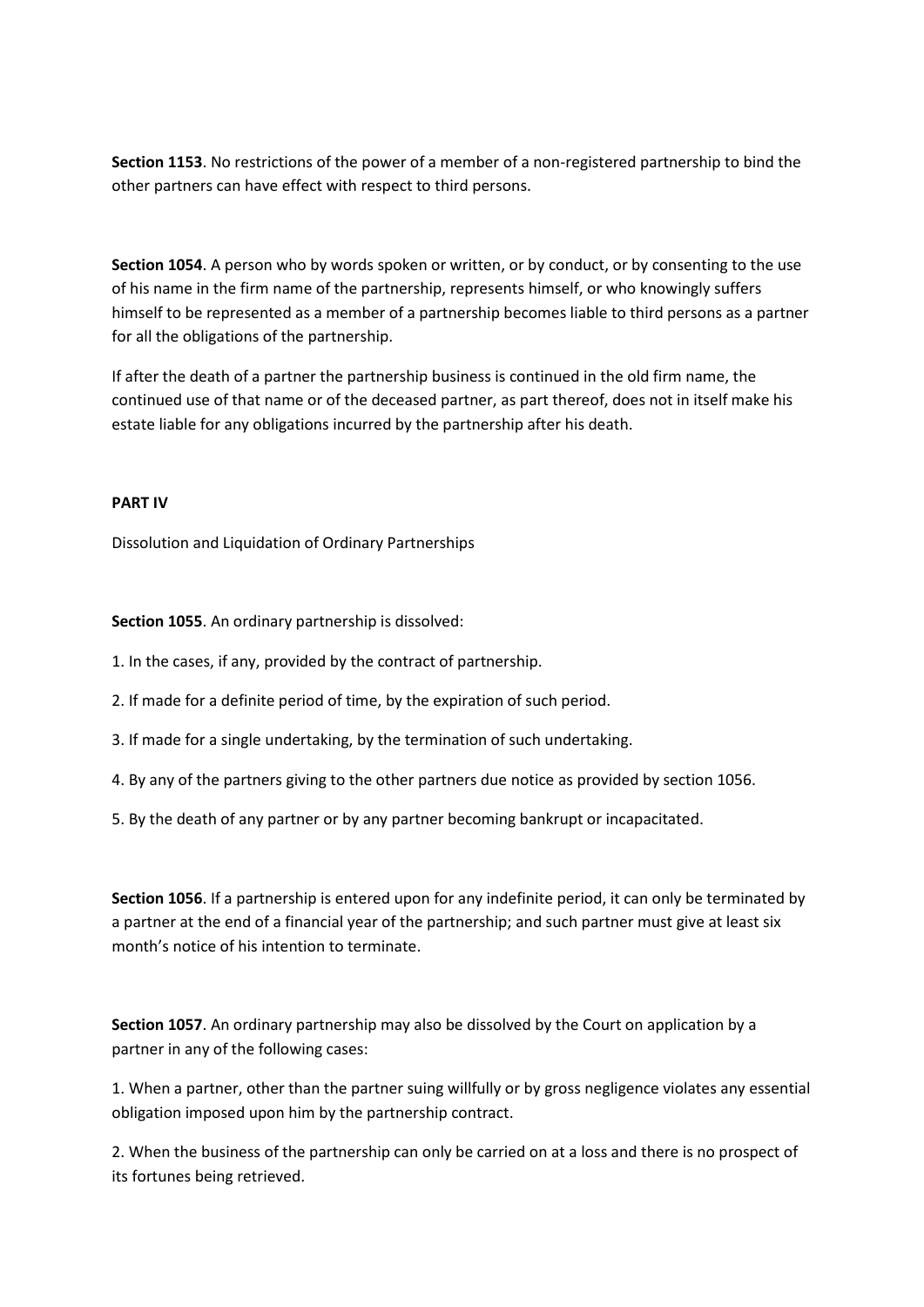3. When there is any other cause making the continuance of the partnership an impossibility.

**Section 1058**. Upon the occurrence of any event connected with one partner which according to Section 1057 or Section 1067 entitles the remaining partners to demand the dissolution of the partnership, the Court may upon the application of the remaining partners instead of such dissolution order the expulsion of the partner in question.

For the purpose of the division of property between the partnership and the expelled partner, the partnership property must be assessed and valued at which it stood at the time when the application for the expulsion was first made.

**Section 1059**. If at the expiration of the period agreed upon, the business of the partnership is continued by the partners or by such of them as habitually managed it during the said period, without any settlement or liquidation accounts, the partners are deemed to have agreed to continue the partnership for an indefinite period of time.

**Section 1060**. In any case under Section 1055, sub-Section (4) or (5), if the subsisting partners buy the share of the partner whose membership has ceased, the contract of partnership continues between the subsisting partners.

**Section 1061**. After the dissolution of a partnership the liquidation shall take place, unless some other method of adjustment of property between the partners has been agreed upon or unless the partnership is adjudicated bankrupt.

If the dissolution is brought about by notice given by a creditor of one of the partners or by the bankruptcy of one of the partners, the liquidation can only be dispensed with the consent of the creditor or of the official receiver.

Liquidation shall be carried on by all the partners or by persons appointed by them.

The appointment of liquidators is decided by a majority of votes of the partners.

**Section 1062**. The liquidation must be made in the following order:

1. Performance of the obligation incurred towards third persons.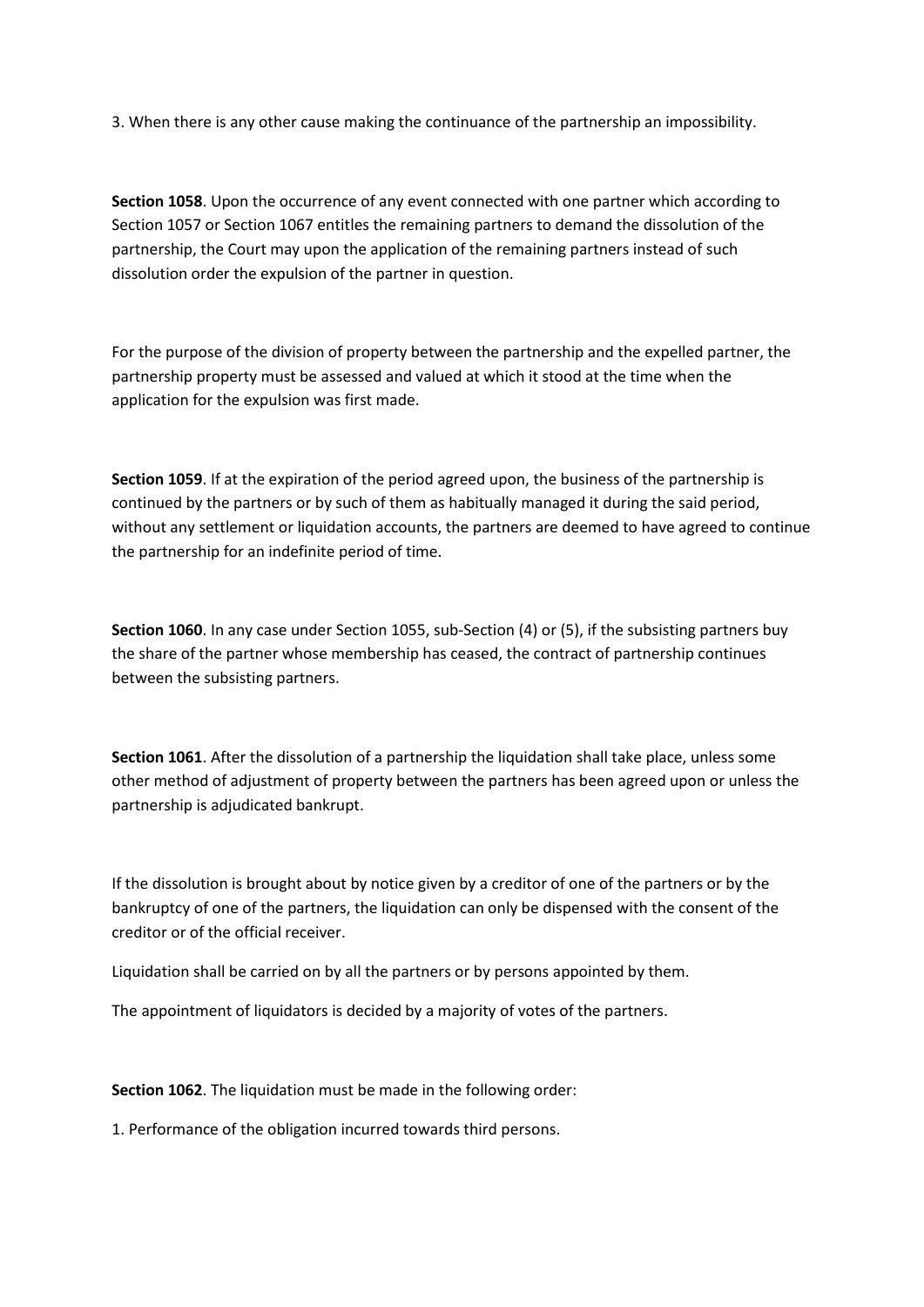2. Reimbursement of advances made and expenses incurred by the partners in managing the business of the partnership.

3. Return of the contributions made by each partners.

The balance, if any, must be distributed as profit between the partners.

**Section 1063**. If, after the performance of the obligations incurred towards third persons and reimbursement of advances and expenses, the assets are insufficient to return the whole amount of contributions to the partners, the deficiency constitutes a loss and must be divided as such.

## **PART V**

Registration of Ordinary Partnership

**Section 1064**. An ordinary partnership may be registered.

The entry in the register must contain the following particulars:

- 1. The firm name of the partnership.
- 2. Its object.

3. The address of the principal business office and of all branch offices.

4. The full names, addresses and occupations of every partner: if a partner has a trade name the entry in the register must contain his name and his trade name.

5. The names of the managing partners, in case fewer than all of the partners have been appointed as such.

6. The restrictions, if any, imposed upon the powers of the managing partners.

7. The seal or seals which are binding on the partnership.

The entry may contain any other particulars which the parties may deem expedient to make known to the public.

The entry must be signed by every member of the partnership, and must also be sealed with the common seal of the partnership.

A certificate of registration shall be delivered to the partnership.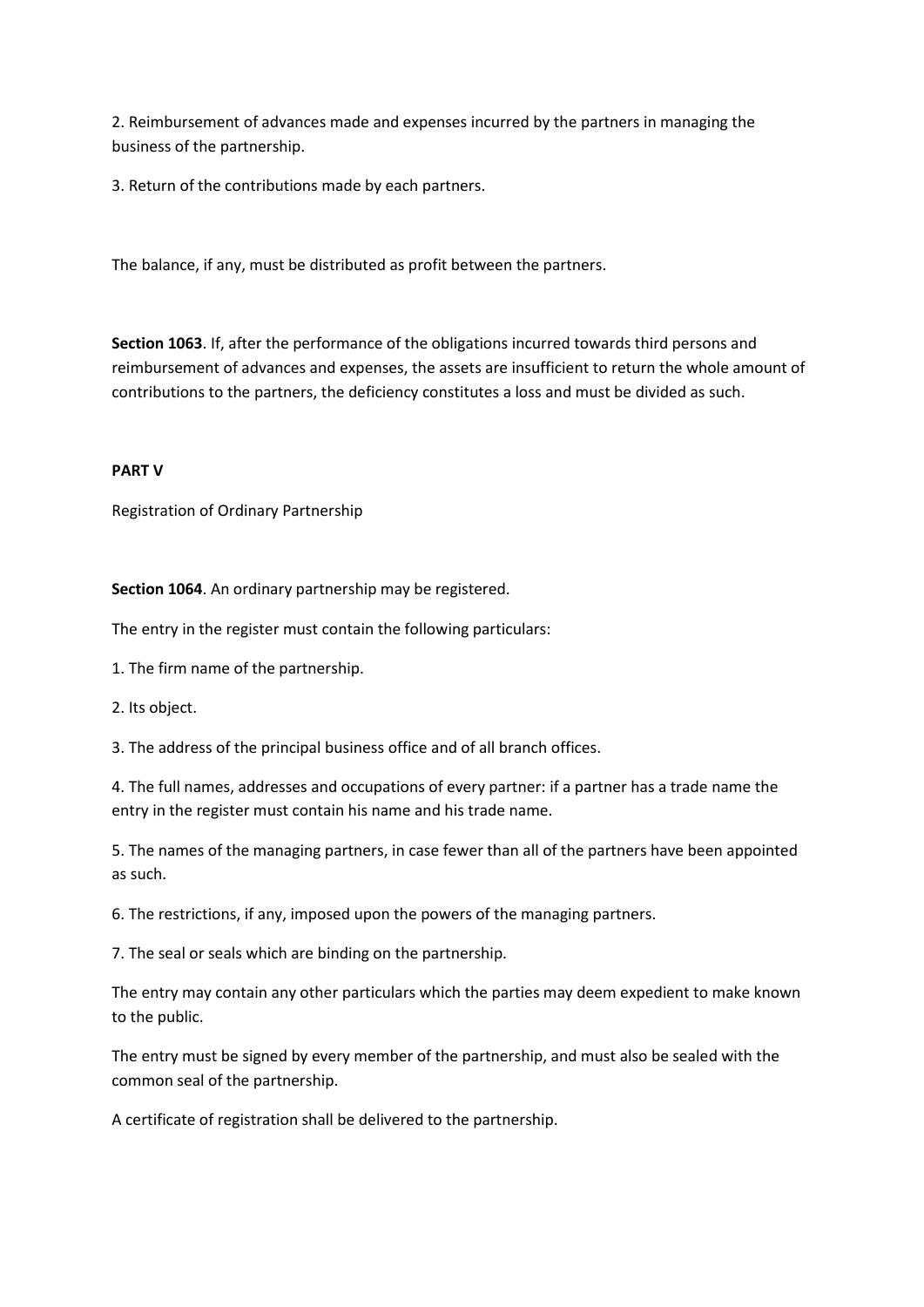**Section 1064/1**. A managing partner of a registered partnership who wishes to resign from his post shall tender his tender his resignation letter to any other managing partner. The resignation in writing shall take effect from the date the registration letter reaches the said other managing partner.

In the case where a registered partnership has only one managing partner, the managing partner who wishes to resign from his post shall notify any other partner of his intention in writing, together with the letter of resignation, so that a meeting could be held with a view to appoint a new managing partner. The resignation shall take effect from the date the resignation reaches the said partner.

The managing partner who resigns under paragraph one or paragraph two hereof may notify the Registrar of his resignation.

**Section 1064/2**. When there is a change of managing partner, the registered partnership shall effect the registration thereof within fourteen days from the date of such a change.

**Section 1065**. A partner can take advantage against third persons of any right acquired by the registered partnership, even though his name did not appear in the transaction.

**Section 1066**. No partner of a registered partnership may, either on his own account or on account of another person, carry on without the consent of all the other partners any business of the same nature as and competing with that of the partnership or without such consent be member with unlimited liability in another partnership carrying on a business of the same nature as and competing with that of the registered partnership.

Such prohibition does not apply if it was already known to the partners at the time of registration of the partnership that one of them was engaged in a business or in other partnership having the same object, and if his withdrawal was not stipulated in the contract of partnership.

**Section 1067**. If a partner acts contrary to the provisions of the foregoing section, the registered partnership is entitled to claim from him all the profits which he had made or compensation for the injury which the registered partnership has suffered thereby.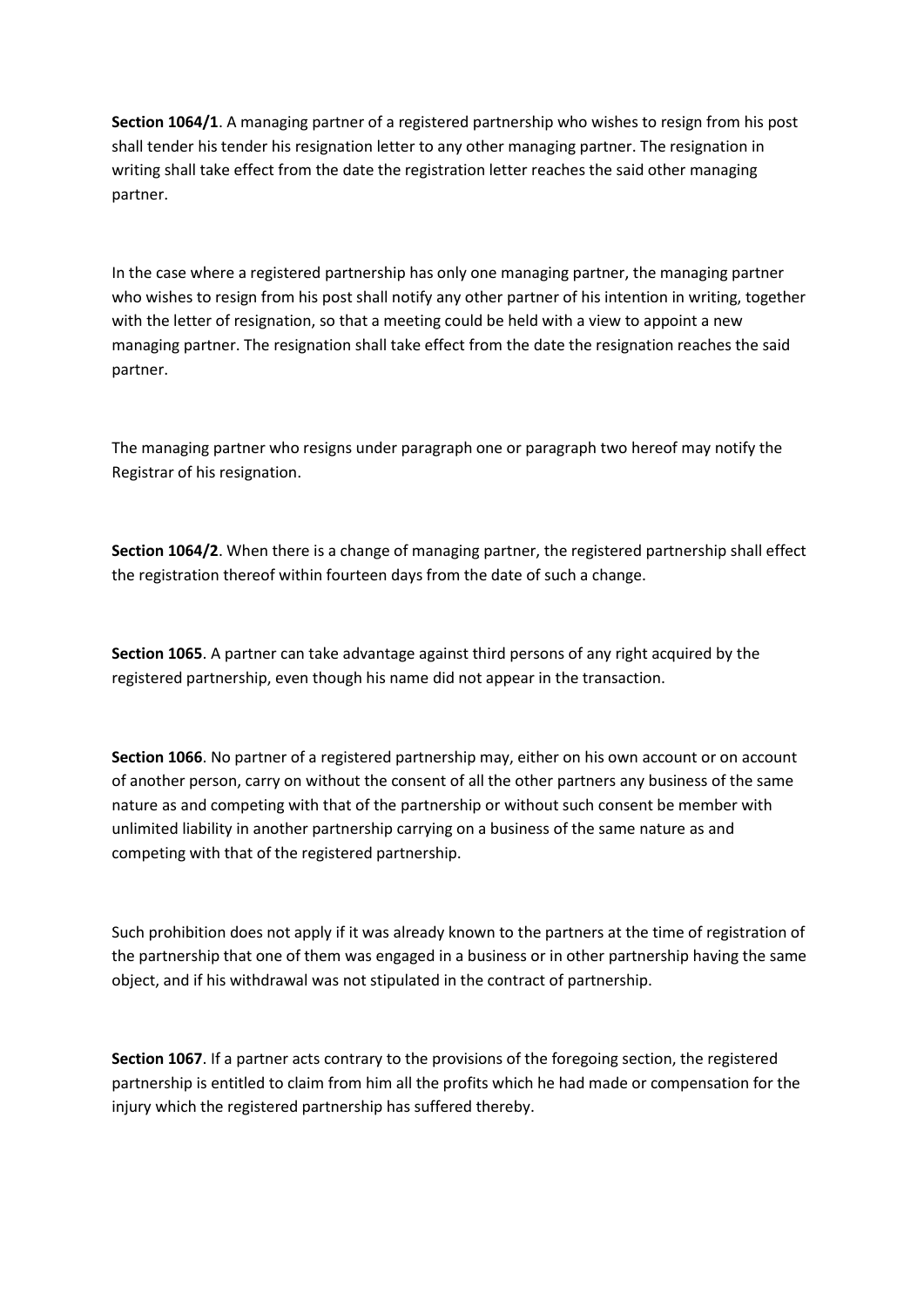Such claim cannot be entered later than one year after the date of contravention.

The provisions of this section are without prejudice to the rights of the remaining partners to demand the dissolution of the partnership.

**Section 1068**. The liability of a partner in a partnership in respect to obligations incurred by the partnership before he ceased to be a member of such partnership is limited to a period of two years after the ceased to be a member.

**Section 1069**. In addition to the cases provided by Section 1055, a registered partnership is dissolved if it becomes bankrupt.

**Section 1070**. The creditor of an obligation due by a registered partnership is entitled, as soon as the partnership is in default, to demand performance of the obligation from any of the partners.

**Section 1071**. In the case provide by Section 1070, if the partner proves:

1. That the assets of the partnership are sufficient to perform the whole or part of the obligation, and

2. That enforcement against the partnership would not be difficult.

The Court may, in its discretion, order that the obligation be enforced first against the assets of the partnership.

**Section 1072**. As long as a registered partnership is not dissolved the creditors of a partner may exercise their rights only on the profits or other sums due by the partnership to such partner. After dissolution they may exercise their rights on the share of such partner in the assets of the partnership.

# **PART VI**

Amalgamation of Registered Partnerships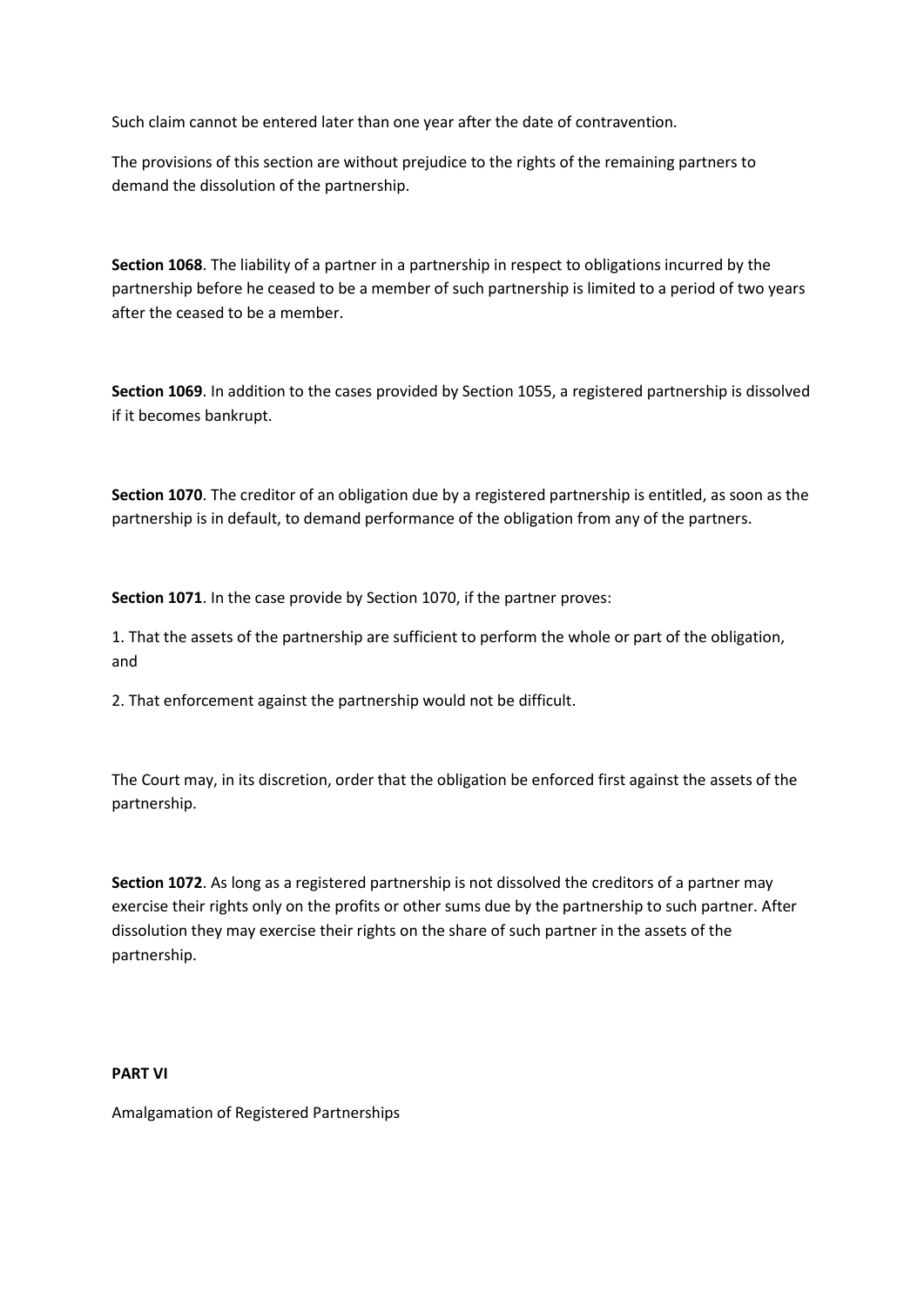**Section 1073**. A registered partnership may amalgamate with another registered partnership with the consent of all the partners, unless there is an agreement providing otherwise.

**Section 1074**. When a registered partnership has decided to amalgamate, the partnership must publish twice at least in a local paper and send to all creditors known to the partnership a notice of the proposed amalgamation requiring the creditors to present within three months from the date of notice any objection the may have to it.

If no objection is raised during such period, none is deemed to exist.

If an objection is raised, the partnership may not proceed with the amalgamation unless it has satisfied the claim given a security for it.

**Section 1075**. When the amalgamation has been made it shall be the duty of each of the partnership to cause the amalgamation to be registered as a new partnership.

**Section 1076**. The new partnership is entitled to the rights and subject to the liabilities of the amalgamated partnership.

# **CHAPTER III**

LIMITED PARTNERSHIPS

**Section 1077**. A limited partnership is that kind of partnership in which there are:

1. One or more partners whose liability is limited to such amount as they may respectively undertake to contribute to the partnership.

2. One or more partners who are jointly and unlimitedly liable for all the obligations of the partnership.

# **Section 1078**. A limited partnership must be registered.

The entry in the register must contain the following particulars: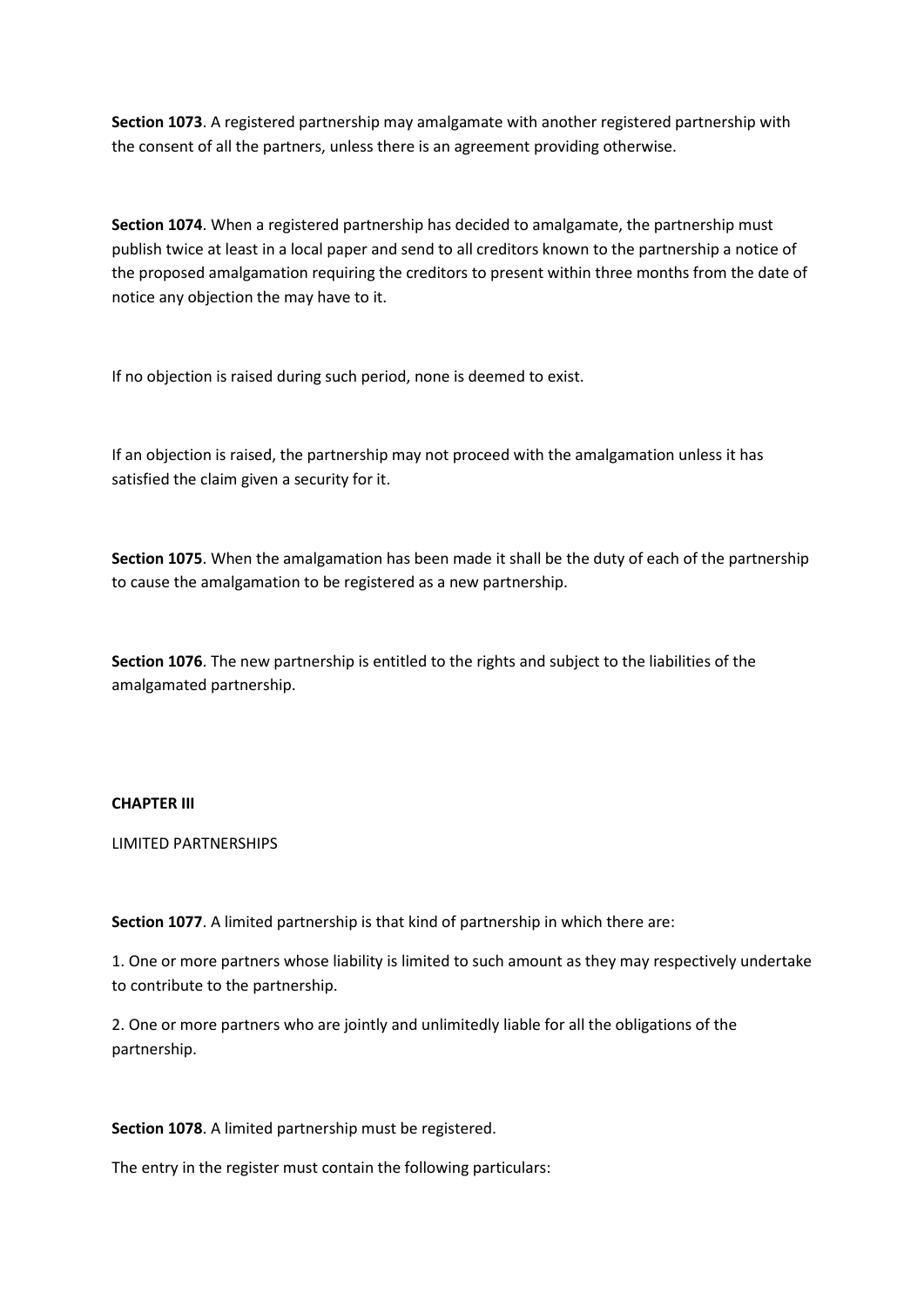1. The firm name of the partnership

2. A statement that the partnership is a limited partnership, and the object of such partnership.

3. The address of the principal business office and of all branch offices.

4. The full names, trade names, addresses and occupations of the partners with limited liability, and the amount of their respective contributions of the partnership.

5. The full names, trade names, addresses and occupations of the partners with unlimited liability.

6. The names of the managing partners.

7. The restrictions, if any, imposed upon the posers of the managing partners to bind the partnership.

The entry may contain any other particulars which the parties may deem expedient to made known to the public.

The entry must be signed by every member of the partnership, and must also be sealed with the common seal of the partnership.

A certificate of registration shall be delivered to the partnership.

**Section 1078/1**. A managing partner who wishes to resign from his post shall tender his resignation letter to any managing partner.

The resignation shall take effect from the date the resignation letter reaches the said partner.

In the case where the limited partnership has only one managing partner, who wishes to resign from his post shall notify any other partner of his intention in writing, together with the letter of resignation, so that a meeting could be held with a view to appointing a new managing partner. The resignation shall take effect from the date the resignation letter reaches the said partner.

The managing partner who has resigned under paragraph one or paragraph two hereof may notify the Registrar of his resignation.

**Section 1078/2**. When there is a change of the managing partner, the limited partnership shall effect the registration thereof within fourteen days from the date of such a change.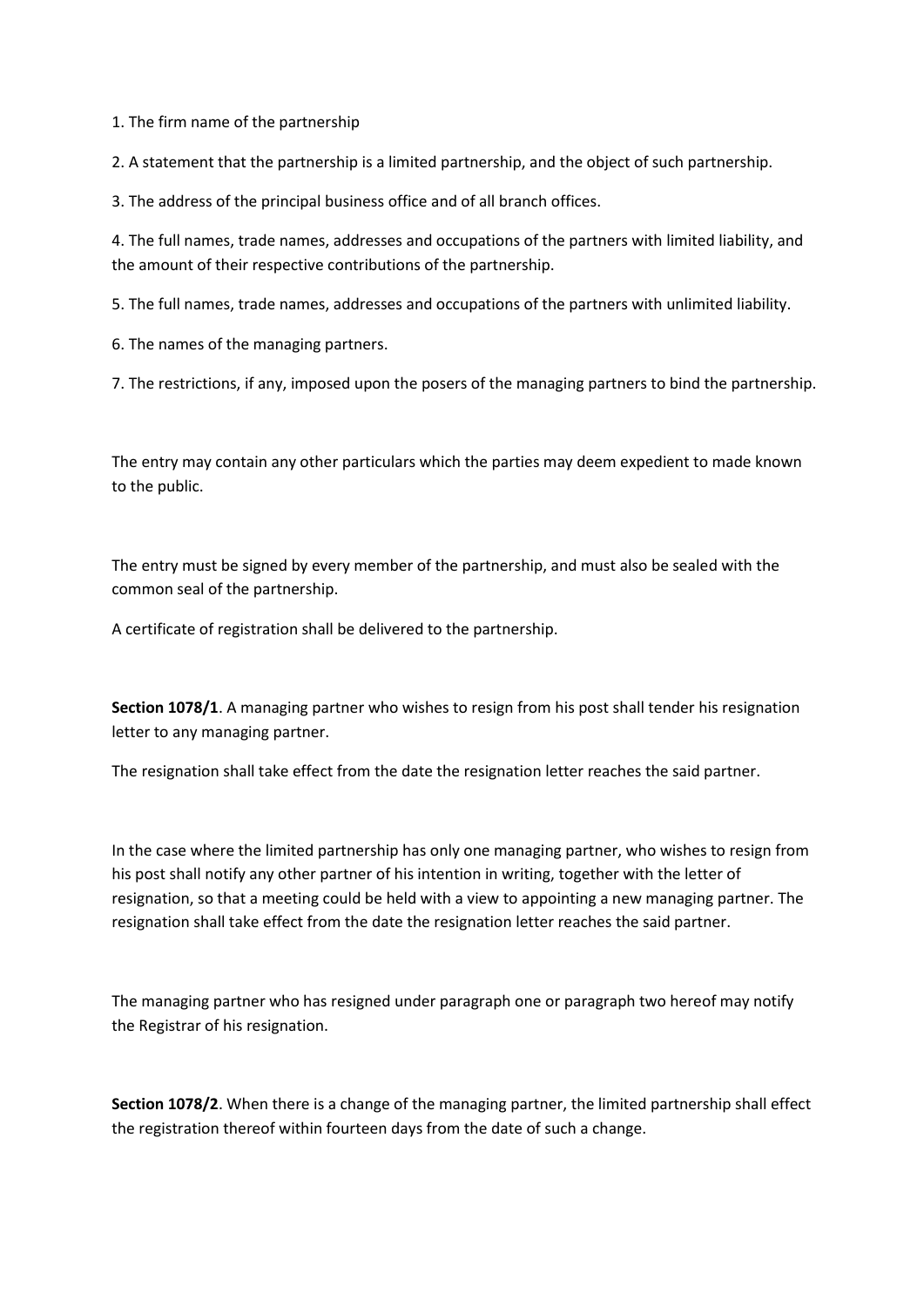**Section 1079**. Until registration a limited partnership is deemed an ordinary partnership in which all the partners are jointly and unlimitedly liable for all the obligations of the partnership.

**Section 1080**. The provisions concerning Ordinary Partnerships apply to Limited Partnerships in so far as they are not excluded or modified by the provisions of this Chapter III.

If there are several partnerships with unlimited liability, the rules of the ordinary partnership apply to their relations to one another and to the partnership.

**Section 1081**. The firm name shall not contain any of the names of the partners with limited liability.

**Section 1082**. A partner with limited liability who expressly or impliedly consents to the use of his name in the firm name is liable to third persons in the same manner as if he was a partner with unlimited liability.

As between the partners themselves, the liability of such partner remains governed by the contact of partnership.

**Section 1083**. The contributors of the partners with limited liability must be in money or other properties.

**Section 1084**. No dividend or interest may be distributed to partners with limited liability except out of the profits made by the partnerships.

If the capital of the partnership has been reduced by losses, no dividend or interest may be distributed to partners with limited liability until the said losses have been made good.

Provided that a partner with limited liability cannot be obliged to return the dividend or interest which he has received in good faith.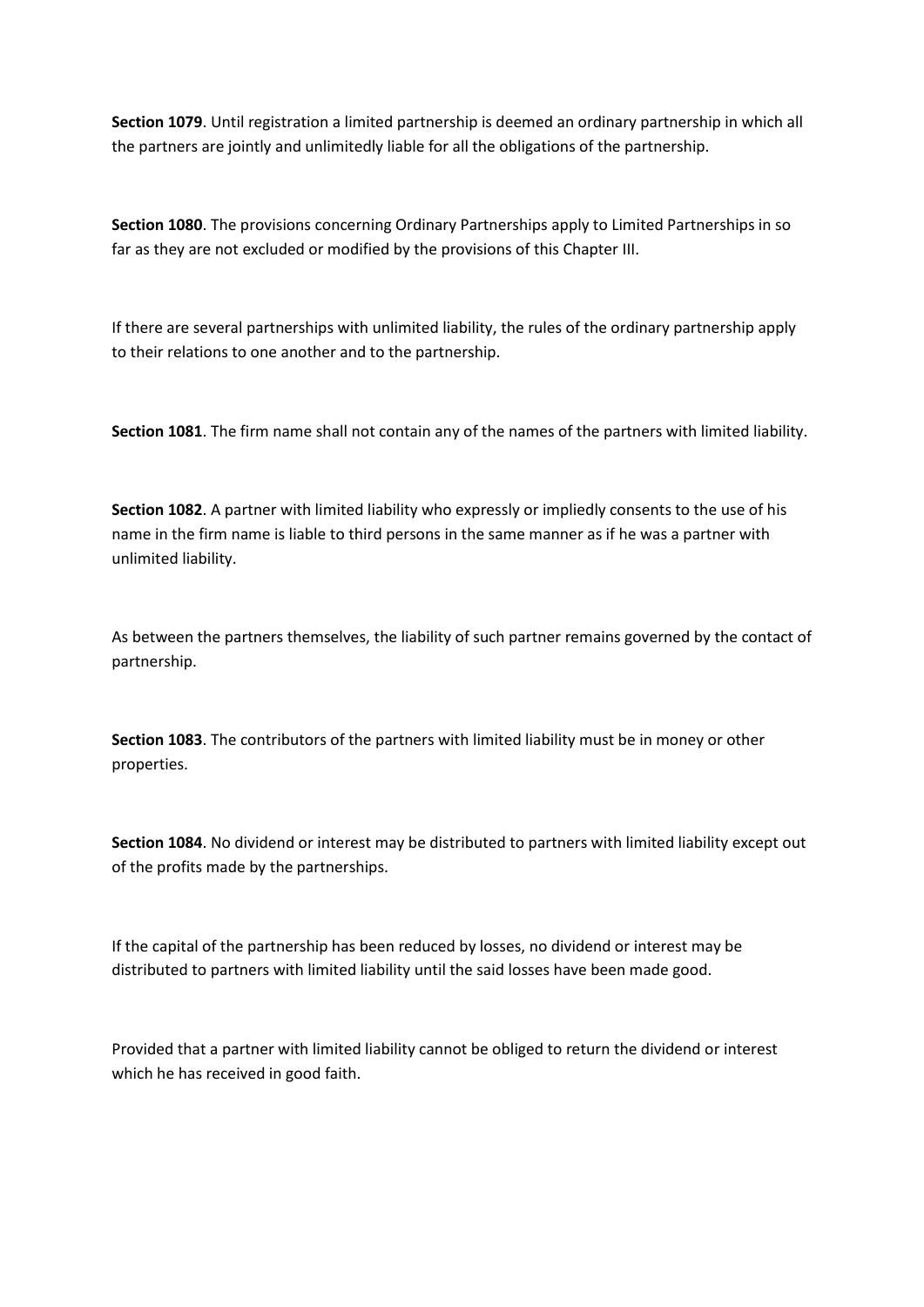**Section 1085**. If a partner with limited liability has, by letter, circular or otherwise, informed third persons that his contribution is greater than the registered amount, he becomes liable for such greater amount.

**Section 1086**. Agreements entered into between the partners for altering the nature or reducing the amount of the contribution of a partner with limited liability have no effect as regards to third persons until registered.

When registered, they have effect only as to obligations incurred by the partnership after their registration.

**Section 1087**. A limited partnership must be managed only by the partners with unlimited liability.

**Section 1088**. If a partner with limited liability interferes with the management of the partnership, he becomes jointly and unlimited liable for all the obligations of the partnership.

Options and advice, votes given for the appointment or dismissal of managers in cases provided by the contract of partnership, are not considered as interference with the management of the partnership.

**Section 1089**. A partner with limited liability may be appointed a liquidator of the partnership.

**Section 1090**. Partners with limited liability may carry on any business, either on their own account or on the account of third persons, even if such business is of the same nature as that of the partnership.

**Section 1091**. Partners with limited liability may transfer their shares without the consent of the other partners.

**Section 1092**. Unless otherwise provided by the contract, a limited partnership is not dissolved by the death of one of the partners with limited liability or by his becoming bankrupt or incapacitated.

**Section 1093**. If a partner with limited liability dies, his heirs become partners in place, unless otherwise provided by the contract.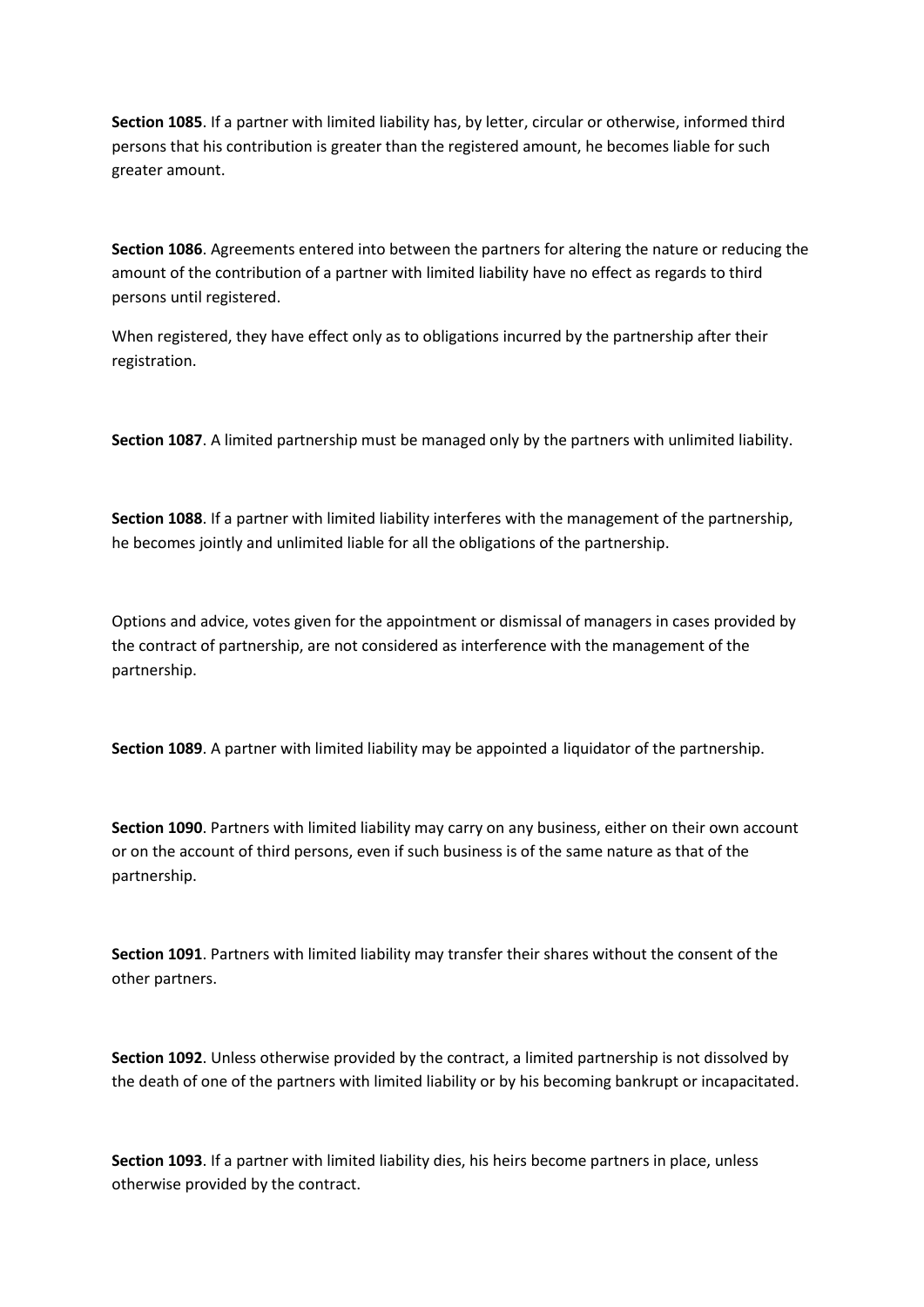**Section 1094**. If a partner with limited liability becomes bankrupt, his share in the partnership must be sold as an asset of the bankruptcy.

**Section 1095.** The creditors of a limited partnership have no action against the partners with limited liability as long as the partnership is not dissolved.

After the dissolution of the partnership, the can enter actions against every partner with limited liability up to the following amounts:

1. The part of contributions of such partner which has not been delivered to the partnership.

2. Such part of the contribution as the partner may have withdrawn from the asset of the partnership.

3. Dividends and interest with the partner may have received in bad faith and contrary to the provisions of Section 1084.

# **CHAPTER IV**

LIMITED COMPANIES

PART I

Nature and Formation of Limited Companies

**Section 1096**. A limited company is that kind of which is formed with the Capital divided into shares, and the liability of the shareholders is limited to the amount, if any, unpaid on the shares respectively held by them.

**Section 1096 bis**. *(Repealed)*

**Section 1097**. Any **three** or more persons may, by subscribing their names to a memorandum and otherwise complying with the provisions of this Code, promote and form a limited company.

*[\*Amendment to the Civil & Commercial Code (No.18) B.E. 2551 (A.D. 2008)]*

**Section 1098**. The memorandum must contain the following particulars: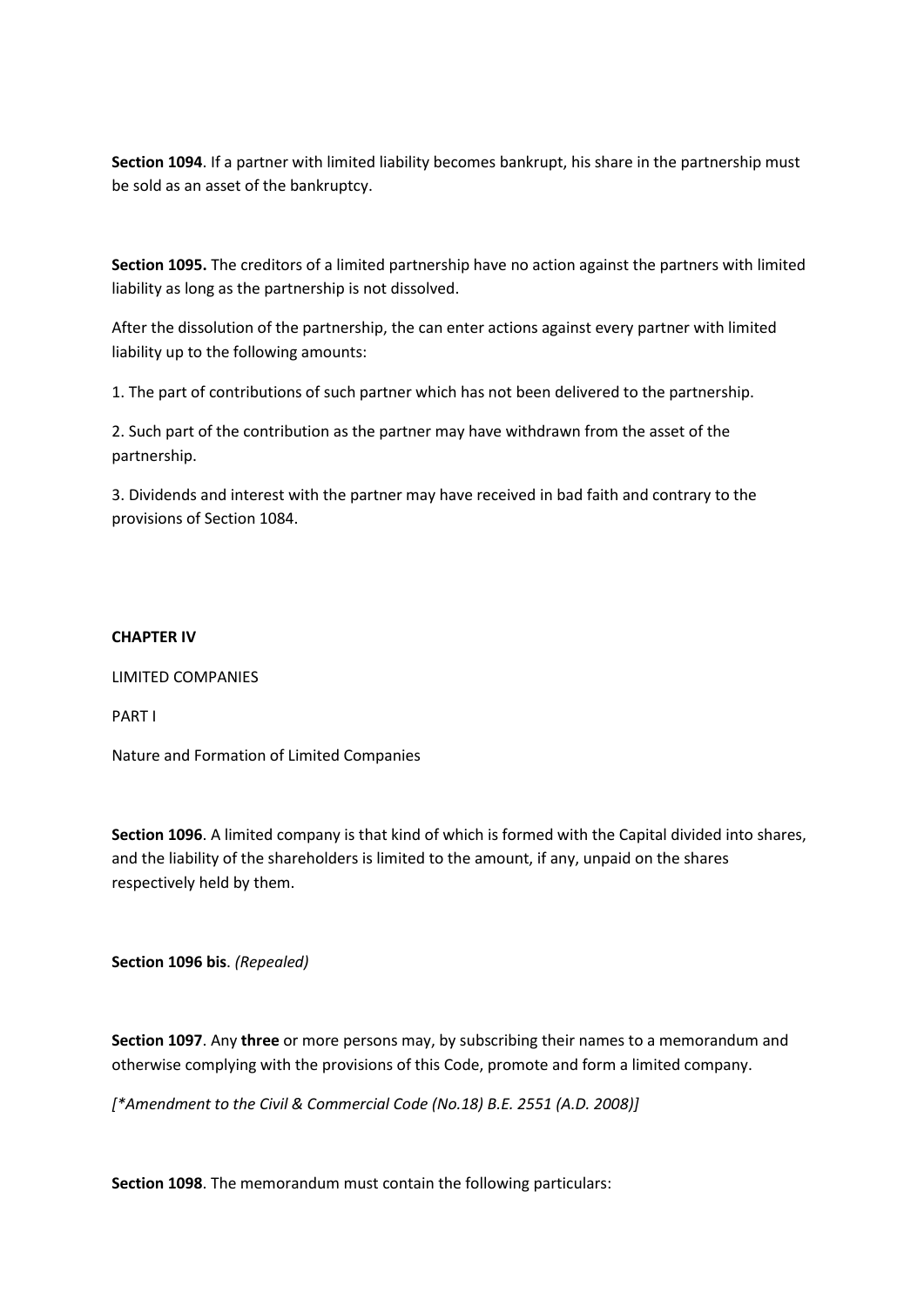(1) The name of the proposed company, which must always end with the word "limited".

(2) The part of the Kingdom in which the registered office of the company shall be situated.

(3) The objects of the company.

(4) A declaration that the liability of the shareholders shall be limited

(5) The amount of share capital with which the company proposes to be registered, and the divisions thereof into shares of a fixed amount.

(6) The names, addresses, occupations and signatures of the promoters, and the number of shares subscribed by each of them.

**Section 1099**. The memorandum must be made in two original copies at least and signed by the promoters, and the signatures shall be certified by two witnesses.

One of the copies of the memorandum must be deposited and registered at the Registration Office of that part of the Kingdom in which the registered office of the company is declared to be situated.

**Section 1100**. Every promoter must subscribe at least one share.

The liability of the directors of a limited company may be unlimited.

In such case, a statement to that effect must be inserted in the memorandum.

The unlimited liability of a director terminates at the expiration of two years after the date at which he ceased to hold office.

**Section 1102**. No invitation to subscribe for shares shall be made to the public.

**Section 1103**. *(Repealed)*

**Section 1104**. The whole number of shares with which the company proposes to be registered must be subscribed or allotted before registration of the company.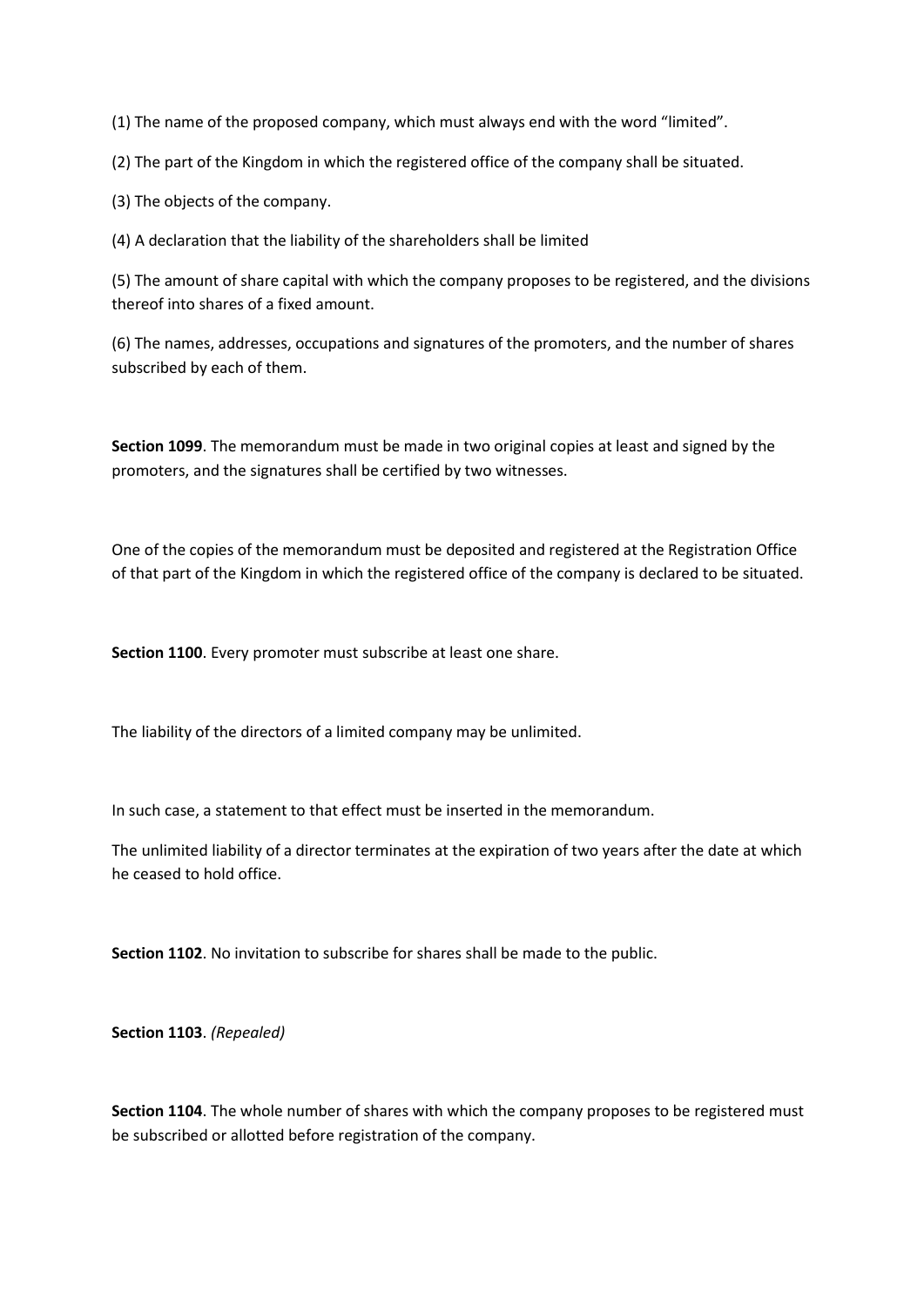**Section 1105**. Shares may not be issued at a lower price than their nominal amount.

The issue of shares at a higher price than their nominal amount is permissible, if sanctioned by the memorandum. In such case the excess amount must be paid together with the first payment.

The first payment on the shares must not be less than twenty-five per cent of their nominal amounts.

**Section 1106**. A person by subscribing for shares bind himself, on condition that the company be formed, to pay to the company the amount of such shares in conformity with the prospectus and regulations.

**Section 1107**. When all the shares to be paid in money have been subscribed, the promoters must without delay hold a general meeting of subscribers which shall be called the statutory meeting.

The promoters shall, at least seven days before the day on which the meeting is to be held, forward to every subscriber a statutory report, duly certified by them, containing the particulars of the business to be transacted at the statutory meeting under the following Section.

The promoters shall cause a copy of the statutory report, certified as by this Section required, to be filed with the Registrar of companies forthwith after sending thereof to the subscribers.

The promoters shall also cause a list showing the names, descriptions and addresses of the subscribers, and the number of shares subscribed by them respectively, to be produced at the meeting.

The provisions of Section 1176, 1187, 1188, 1189, 1191, 1192 and 1195 shall apply *mutatis mutandis* to statutory meeting.

**Section 1108**. The business to be transacted at the statutory meeting:

(1) The adoption of the regulations of the company, if any.

(2) The ratification of any contracts entered into and any expenses incurred by the promoters in promoting the company.

(3) The fixing of the amount, if any, to be paid to the promoters.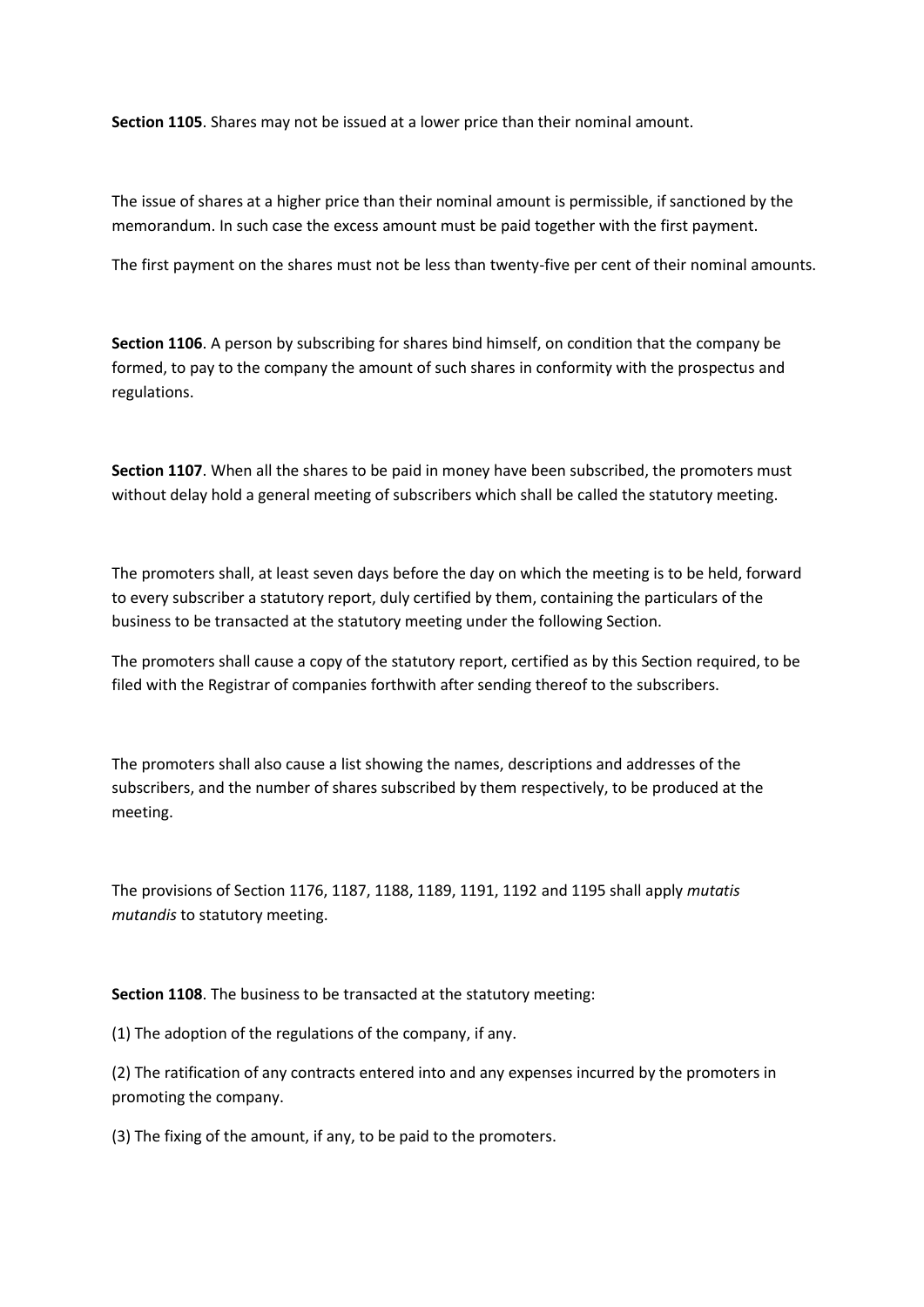(4) The fixing of the number of preference shares, if any, to be issued, and the nature and extent of the preferential rights accruing to them.

(5) The fixing of the number of ordinary shares or preference shares to be allotted as fully or partly paid-up otherwise than in money, if any, and the amount up to which they shall be considered as paid-up. The description of the service or property in return for which such ordinary shares or preference shares shall be allotted as paid-up shall be expressly laid down before the meeting.

(6) The appointment of the first directors and auditors and the fixing of their respective powers.

**Section 1109**. A promoter or a subscriber who has a special interest in a resolution cannot exercise the right of voting.

No resolution of the statutory meeting are valid unless passed by a majority including at least one half of the total number of subscribers entitled to vote, and representing at least one half of the total number of shares of such subscribers.

**Section 1110**. After the statutory meeting is held, the promoters shall hand over the business to the directors.

The directors shall thereupon cause the promoters and subscribers to pay forthwith upon each share payable in money such amount, not less than twenty-five per cent, as provided by the prospectus, notice, advertisement or invitation.

**Section 1111**. When the amount mentioned in Section 1110 has been paid, the directors must apply for the registration of the company.

The application and entry in the register must contain, in conformity with the decisions of the statutory meeting, the following particulars:

(1) The total number of shares subscribed or allotted, distinguishing ordinary shares and preference shares.

(2) The number of ordinary shares or preference shares allotted as fully or partly paid-up otherwise than in money, and in the latter case, the extent to which they are so paid up.

(3) The amount already paid in money on each share.

(4) The total amount of money received in respect of shares.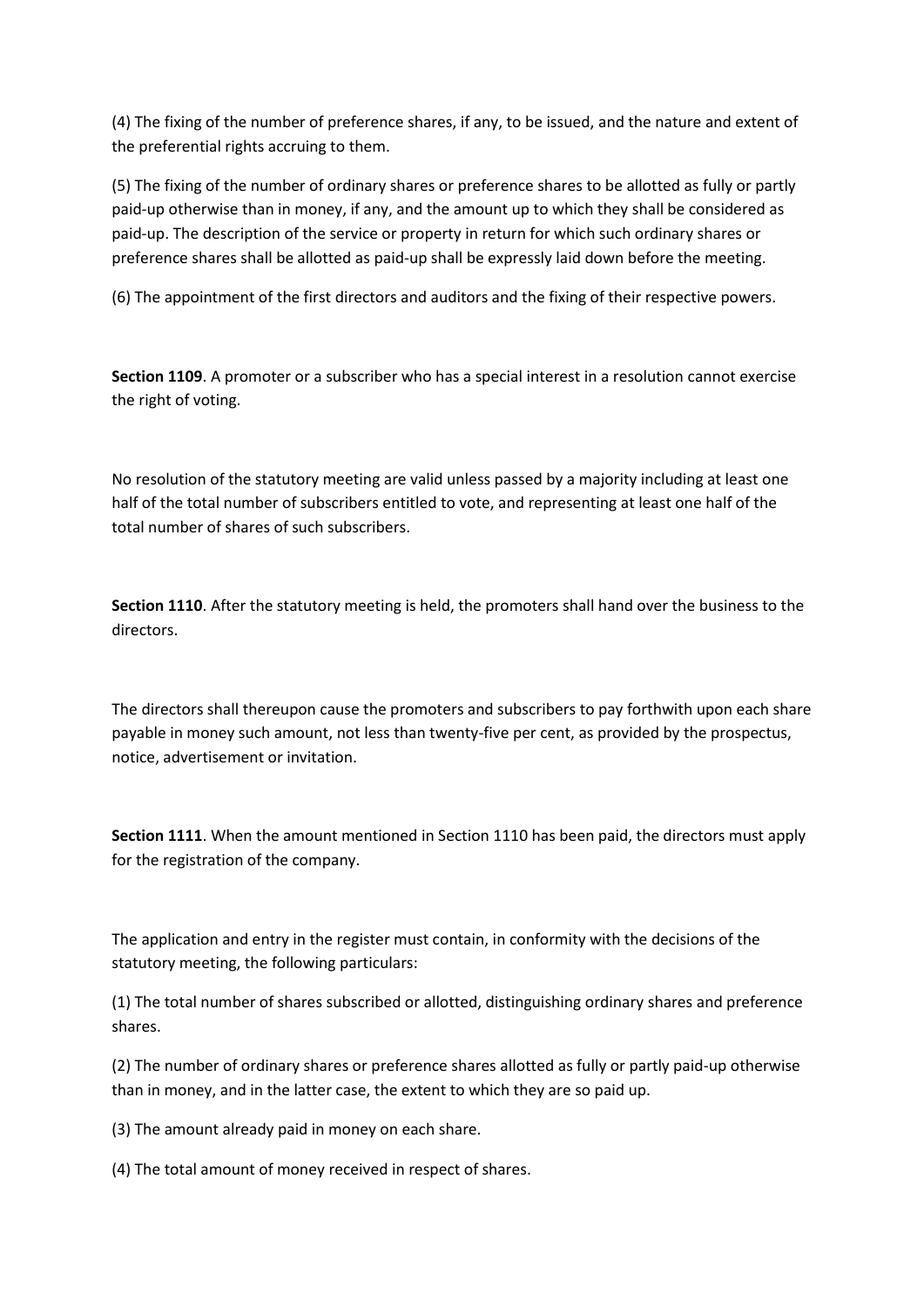(5) The names, occupations and addresses of the directors.

(6) If the directors have power to act separately, their respective powers and the number or names of the directors whose signature is binding on the company.

(7) The period, if any has been fixed, for which the company is formed.

(8) The address of the principal of business office and of all branch offices.

The entry may contain any other particulars which the directors may deem expedient to make to the public.

The application must be accompanied by the copy of the regulations, if any, and of the proceedings of the statutory meeting, both certified by the signature of at least one director.

A certificate of registration shall be delivered to the company.

**Section 1111/1\*.** In forming a company, the directors may, upon completing all the following steps on the day the memorandum of association is made by the promoters; apply for registration of the memorandum of association and registration of the company on the same day.

- 1. Have all shares to be registered by the company subscribed;
- 2. Hold a statutory meeting to consider the business as provided in Section 1108, the meeting being attended by all promoters and subscribers and the business to be transacted at the meeting being approved by all promoters and subscribers;
- 3. Have the promoters hand over the business to the directors; and
- 4. Have the directors cause the subscribers to pay the amount for each share as provided in Section 1110 paragraph two and the amount is actually paid.

*[\*Amendment to the Civil & Commercial Code (No. 18) B.E. 2551 (A.D. 2008)]*

**Section 1112**. If registration does not take place within three months after the statutory meeting, the company is not formed, and all the money received from the applicants must be repaid without deduction.

If any such money has not been so repaid within three months after the statutory meeting, the directors of the company are jointly liable to repay that money with interest from the expiration of the three months.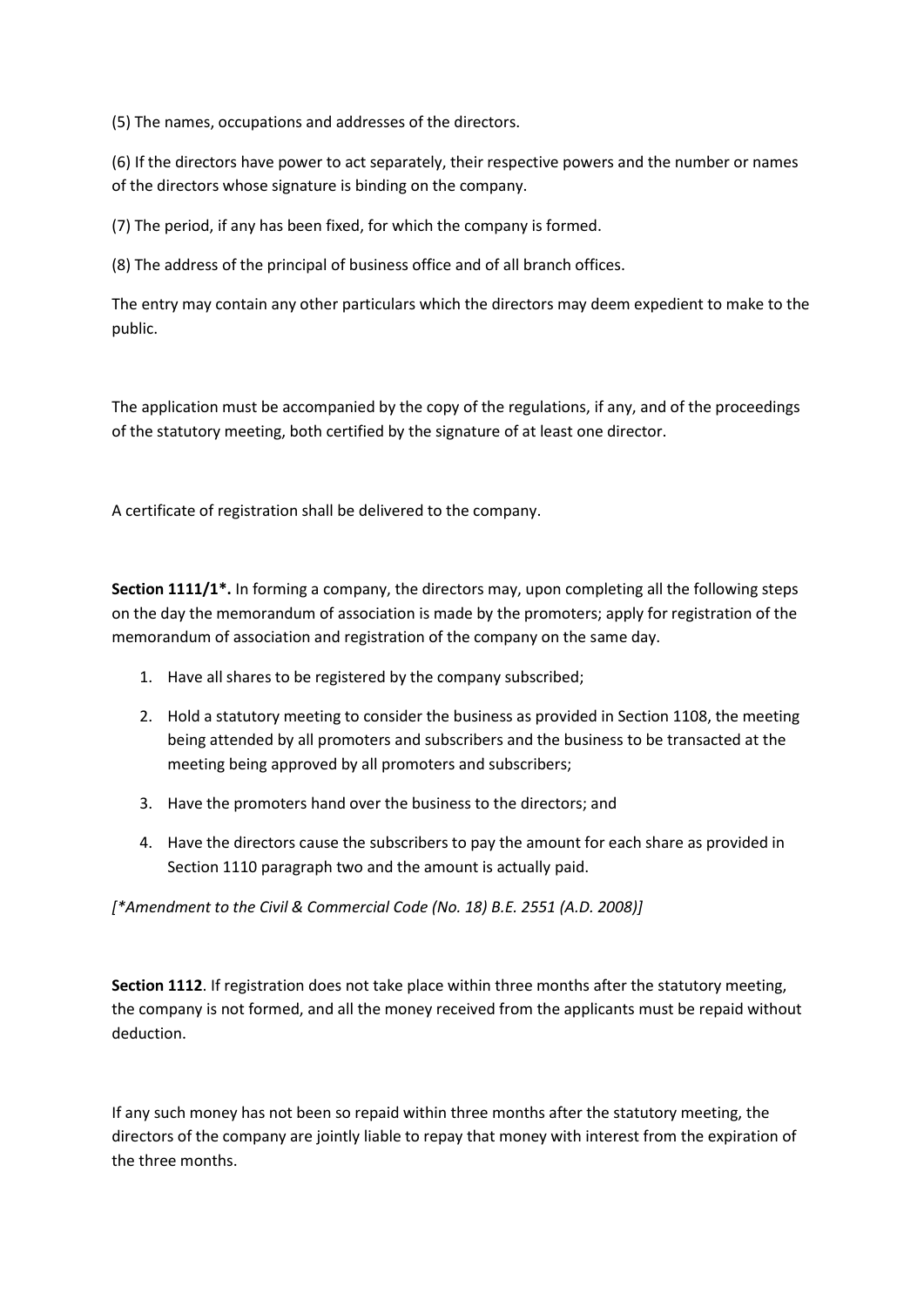Provided that a director shall not be liable for repayment of interest if he proves that the loss of money or delay was not due to his fault.

**Section 1113**. The promoters of the company are jointly and unlimitedly liable for all obligations and disbursement not approved by the statutory meeting; even if approved they remain so liable until the registration of the company.

**Section 1114**. After a company is registered, a subscriber of shares cannot enter a claim for cancellation by the Court of his subscription on the ground of, mistake, duress or fraud.

**Section 1115**. If the name inserted in a memorandum is identical with the name of an existing registered company or with the name inserted in a registered memorandum, or so nearly resembling the same as to be likely to deceive the public, any interested person can enter a claim for compensation against the promoters of the company and can ask for an order from the Court that the name be changed.

Upon such order being made, the new name must be registered in the place of the former name and the certificate of registration must be altered accordingly.

**Section 1116**. Any interested person is entitled to obtain from any company a copy of its memorandum and registration, for which a sum not exceeding one Baht per copy may be charged by the company.

# **PART II**

Shares and Shareholders

**Section 1117**. The amount of a share may not be less than five Baht.

**Section 1118**. Shares are indivisible.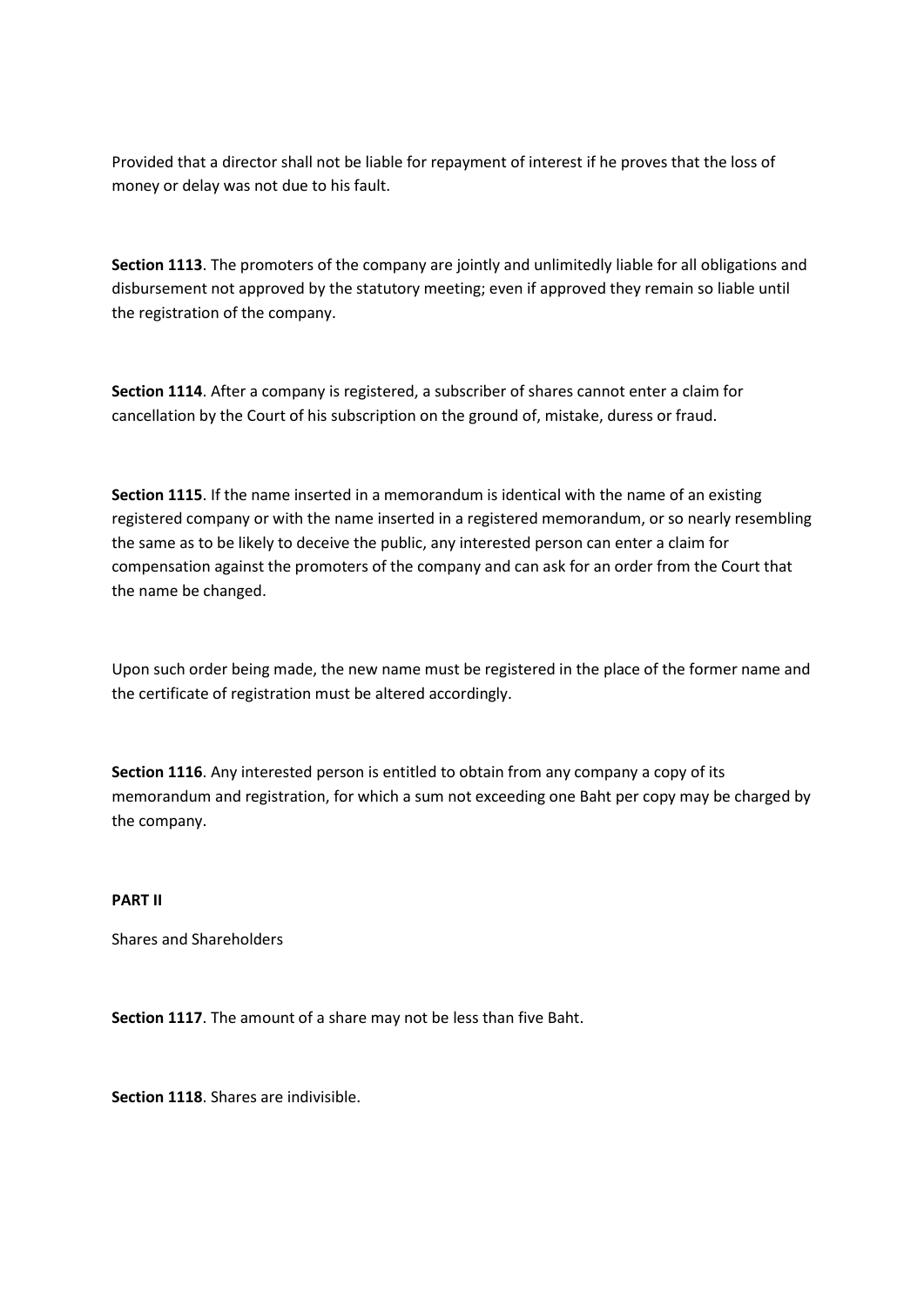If a share is held by two or more persons in common, they must appoint one of them to exercise their rights as shareholders.

Persons holding a share in common are jointly liable to the company for payment of the amount of the share.

**Section 1119**. The whole amount of every share must be paid in money, except shares allotted under Section 1108 sub-section 5, or under Section 1221.

A shareholder cannot avail himself of a set-off against the company as to payments on shares.

**Section 1120**. Unless otherwise decided by a general meeting, the directors may make calls upon the shareholders in respect of al money being due on their shares.

**Section 1121**. Twenty-one days notice at least must be given by registered letter of each call and each shareholder must pay the amount of such call to the person and at the time and place fixed by the directors.

**Section 1122**. If the call payable in respect of any share has not been paid on the day fixed for payment thereof, the holder of such share is bound to pay interest from the day fixed for payment to the time of the actual payment.

**Section 1123**. If a shareholder fails to pay a call on the day fixed for payment thereof, the directors may give him notice by registered letter to pay such call with interest.

The notice must fix a reasonable time within which such call and interest must be paid.

It must also fix the place where payment must be made. The notice may also state that in the case of non-payment the share in respect of which such call was made may be forfeited.

**Section 1124**. If a statement as to forfeiture has been made in the notice the directors may, as long as the call and interest remain unpaid, declare the shares to be forfeited.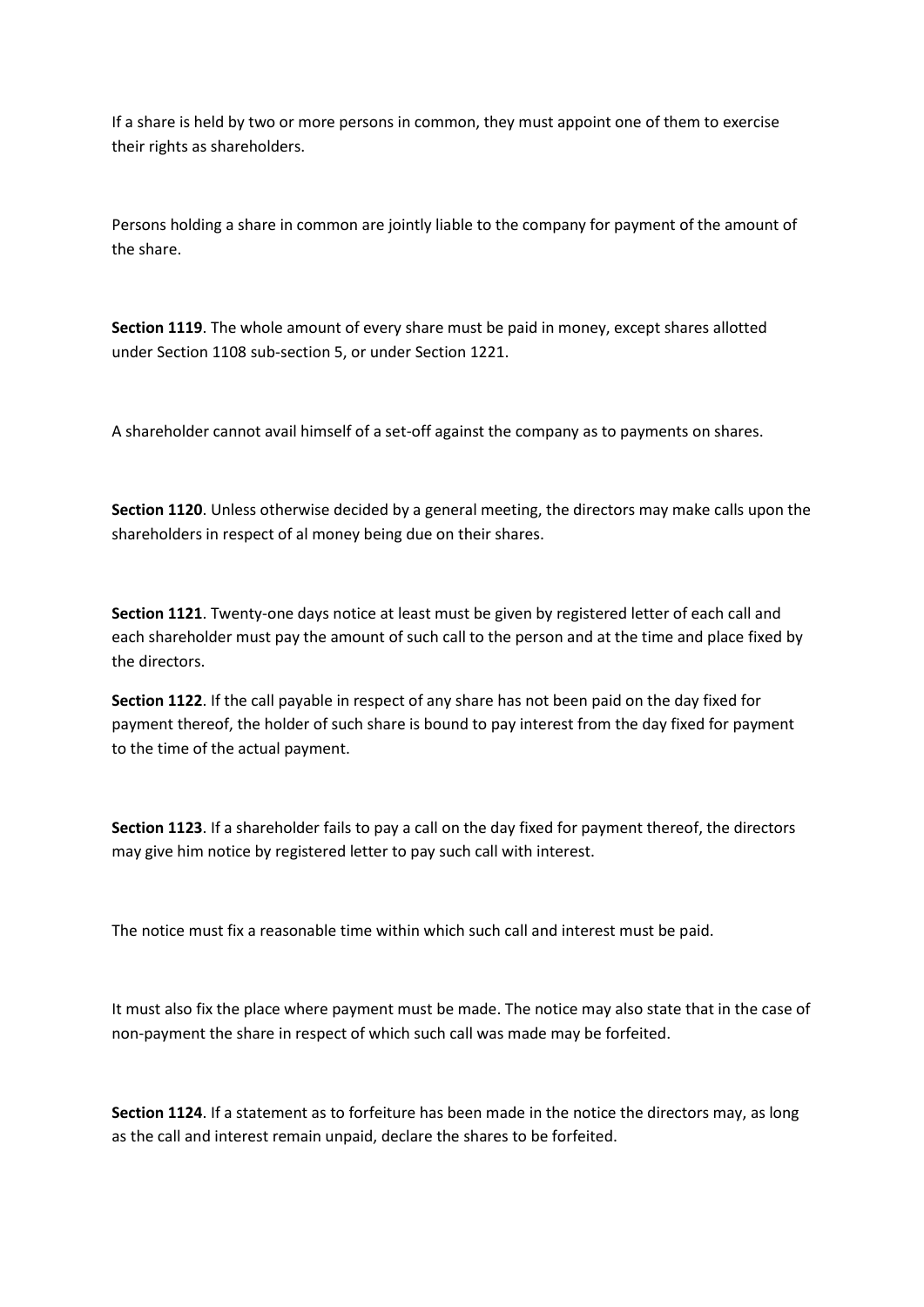**Section 1125**. Shares forfeited must be sold without delay by public auction. The proceeds must be applied to the payment of the call and interest due. The surplus, if any must be returned to the shareholder.

**Section 1126**. The title of the purchaser of the forfeited share is not affected by any irregularity in the proceedings of such forfeiture and sale.

**Section 1127**. A certificate or certificates shall be delivered to each shareholder for the shares held by him.

The delivery of a certificate may be subject to the payment of such fee, not exceeding fifty satang, as the directors may decide.

**Section 1128**. Every certificate of shares shall be signed by one of the directors at least, and shall bear the seal of the company.

It must contain the following particulars:

- 1. The name of the company.
- 2. The numbers of the shares to which it applies.
- 3. The amount of each share.
- 4. In the case the shares are not fully paid up, the amount paid on each share.
- 5. The name of the shareholder or a statement that the certificate is to bearer.

**Section 1129**. Shares are transferable without the assets of the company unless, in case of shares entered in a name certificate, it is otherwise provided in the regulations of the company.

The transfer of shares entered in a name certificate is void unless made in writing and signed by the transferor and the transferee whose signatures shall be certified by one witness at least.

Such transfer is invalid as against the company and third person until the fact of the transfer and the name and address of the transferee are entered in the register of shareholders.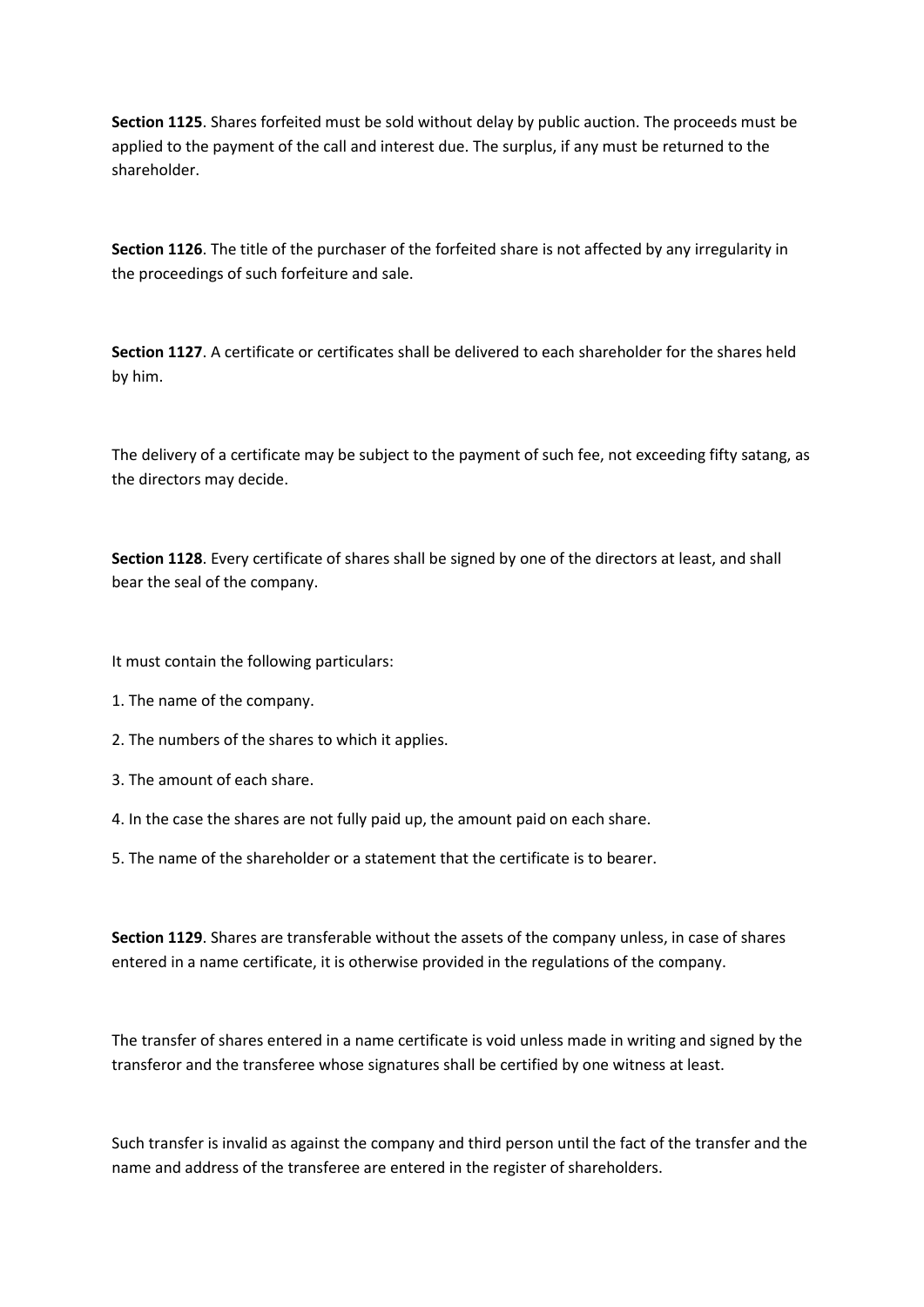**Section 1130**. The company may decline to register a transfer of shares on which a call is due.

**Section 1131**. The transfer book may be closed during fourteen days immediately preceding the ordinary general meeting.

**Section 1132**. If by some event such as the death or bankruptcy of any shareholder, another person becomes entitled to a share, the company shall, on surrender of the share certificate when possible, and on proper evidence being produced, register such other person as a shareholder.

**Section 1133**. The transferor of a share not fully paid up continues to be liable for the full amount unpaid thereon, provided that:

(1) No transferor shall be liable in respect to any obligation of the company incurred after the transfer.

(2) No transferor shall be liable to continue unless it appears to the Court that the existing shareholders are unable to satisfy the contributions required to be made by them.

No action against the transferor for such liability can be entered later than two years after the transfer has been entered in the register of shareholders.

**Section 1134**. Certificates to bearer may be issued only if authorized by the regulations of the company and for shares which are fully paid up. In such case the holder of a name certificate is entitled to receive certificate to bearer on surrendering the name certificate for cancellation.

**Section 1135**. Shares entered in a certificate to bearer are transferred by the mere delivery of certificate.

**Section 1136**. The holder of a certificate to bearer is entitled to receive a name certificate on surrendering the certificate to bearer for cancellation.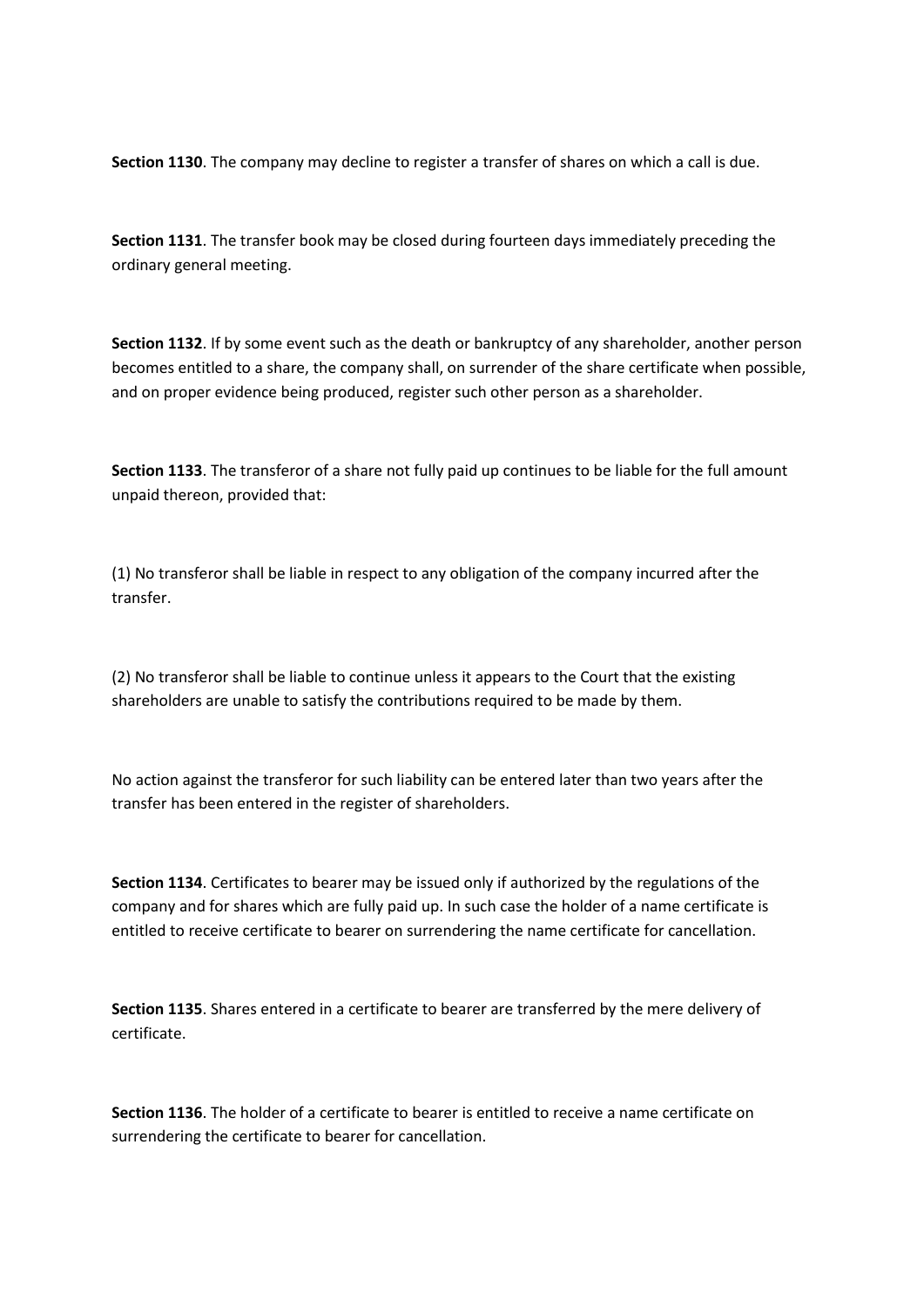**Section 1137**. If it is prescribed by the regulations of the company that a director must hold a certain number of shares of the company as a qualification for such office, such shares must be shares entered in a name certificate.

**Section 1138**. Every limited company must keep a register of shareholders containing the following particulars:

1. The names and addresses, and occupations, if any, of the shareholders, a statement of the shares held by each shareholder, distinguishing each share by its number and of the amount paid or agreed to be considered as paid on the shares of each shareholder.

2. The date at which each person was entered in the register as a shareholder.

3. The date at which each shareholder ceased to be a shareholder.

4. The numbers and date of certificates issued to bearer, and the respective numbers of shares entered in each such certificate.

5. The date of cancellation of any name certificate or certificate bearer.

**Section 1139**. The register of shareholders commencing from the date of the registration of the company shall be kept at the registered office of the company. It shall be gratuitously open to inspection by the shareholders, during business hours, subjected to such reasonable restrictions as the directors may impose, but not less than 2 hours a day.

It shall be the duty of the directors to send once at least in every year to the Registrar, and not later than on the fourteenth day after the ordinary meeting, a copy of the list of all shareholders at the time such meeting and those who have ceased to be shareholders since the date of the last ordinary meeting. Such list shall include all particulars specified in the foregoing section.

**Section 1140**. Any shareholders is entitled to require a copy of such register or of any part thereof to be delivered to him on payment of fifty satang for every hundred words required to be copied.

**Section 1141**. The register of shareholders is presumed to be correct evidence of any matters directed or authorized by law to be inserted therein.

**Section 1142**. If preference shares have been issued, the preferential rights attributed to such shares cannot be altered.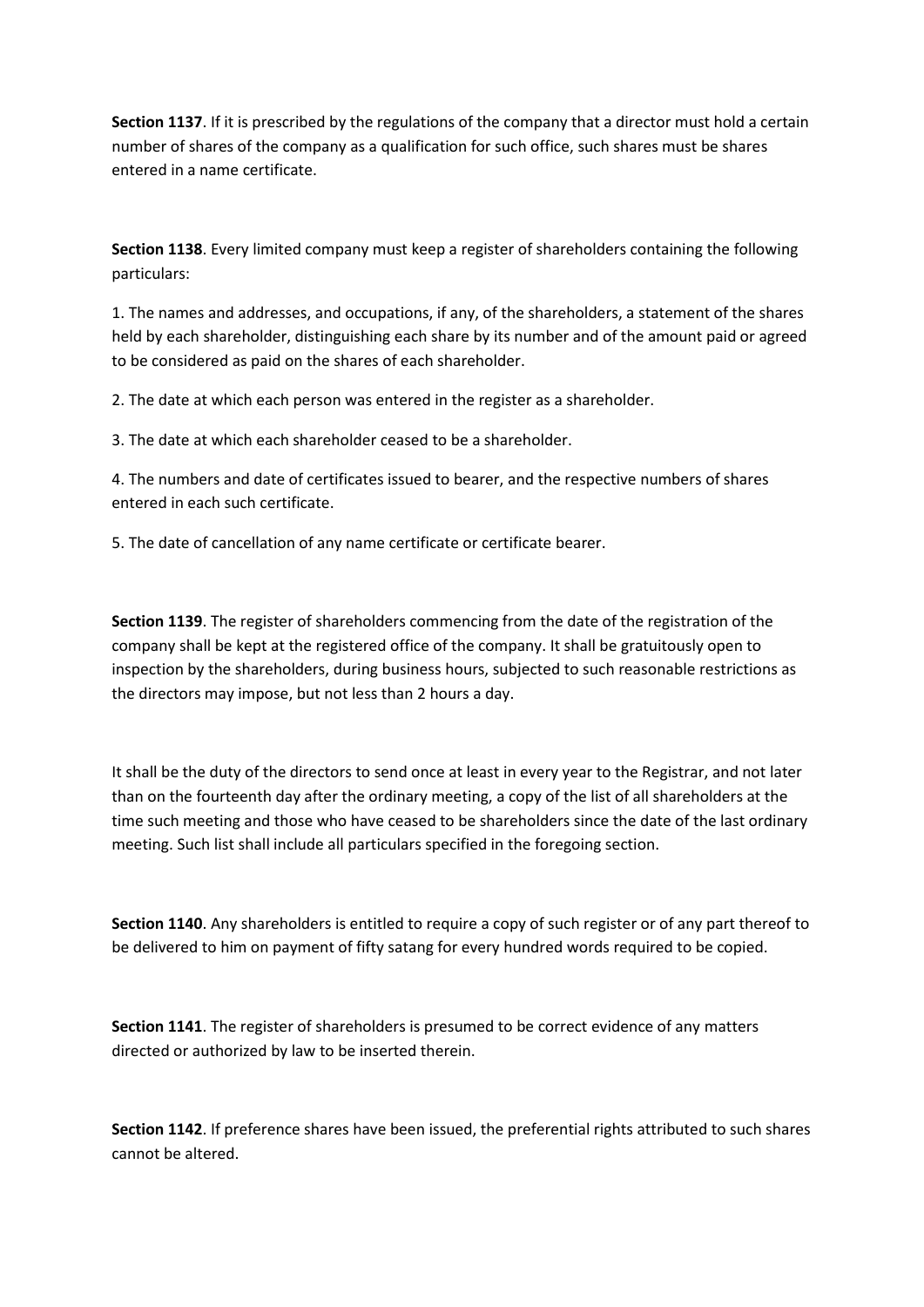**Section 1143**. A limited company may not own its own shares or take them in pledge.

## **PART III**

Management of Limited Companies

## 1. **1. GENERAL PROVISIONS**

**Section 1144**. Every limited company shall be managed by a director or directors under the control of the general meeting of shareholder and according to the regulations of the company.

**Section 1145**. After registration of the company, no regulations may be made and no additions to or alterations of the regulations or of the contents of the memorandum may be adopted except by passing a special resolution.

**Section 1146**. It shall be the duty of the company to cause to be registered every new regulation, addition or alteration within fourteen days after the date of the special resolution.

**Section 1147**\*. (Repealed)

*[\*Amendment to the Civil & Commercial Code (No. 18) B.E. 2551 (A.D. 2008)]*

**Section 1148**. Every limited company may have a registered office to which all communications and notices may be addressed.

Notice of the situation of the registered office and of any change therein, shall be given to the Registrar of companies, who shall record the same.

**Section 1149**. As long as the shares have not been fully paid up, the company may not print or mention the capital of the company in any notice, advertisement, bills, invoices, letters or other documents, without clearly mentioning at the same time what proportion of such capital has been paid up.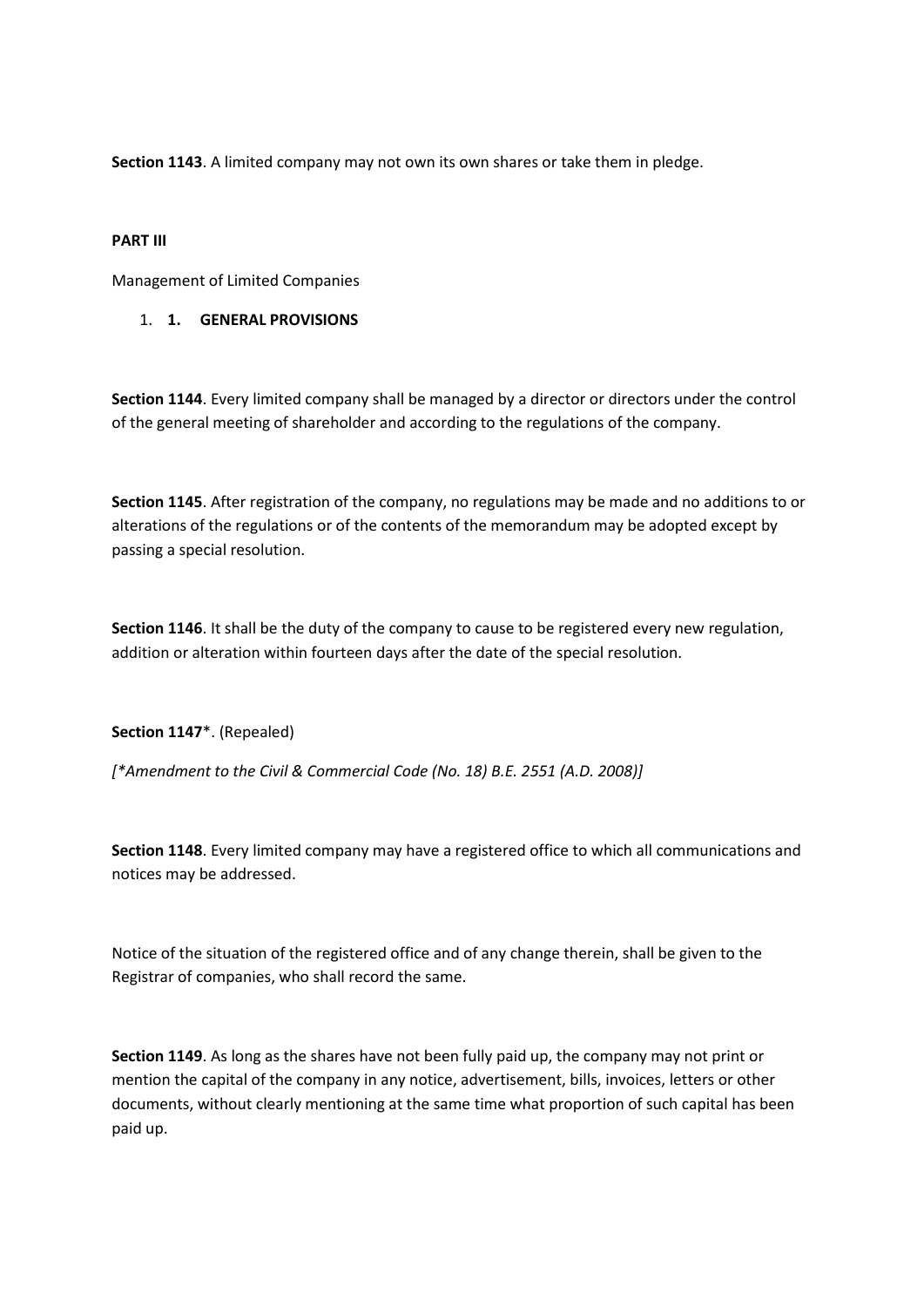### **2. DIRECTORS**

**Section 1150**. The number and remuneration of the directors shall be fixed by a general meeting.

**Section 1151**. A director can be appointed or removed only by a general meeting.

**Section 1152**. At the first ordinary meeting after the registration of the company and at the first ordinary meeting in every subsequent year one-third of the directors, or, if their number is not a multiple of three, then the number nearest to one-third must retire from office.

**Section 1153**. Any director who wishes to resign from his post shall tender his resignation letter to the company. The resignation shall take effect from the date of resignation letter reaches the company.

The director who resigns under paragraph one here of may notify the Registrar of his resignation.

**Section 1154**. If a director becomes bankrupt or incapacitated, his office is vacated.

**Section 1155**. Any vacancy occurring in the board of directors otherwise than by rotation may be filled up by the directors, but any person so appointed shall retain his office during such time only as the vacating director was entitled to retain the same.

**Section 1156**. If a general meeting removes a director before the expiration of his period of office, and appoints another person in his stead, the person so appointed shall retain his office during such time only as the removed director was entitled to retain the same.

**Section 1157**. When there is a change of a director or directors, the company shall effect the registration thereof within fourteen days from the date of such change.

**Section 1158**. Unless otherwise provided by the regulations of the company, the directors have the powers described in the six following Sections.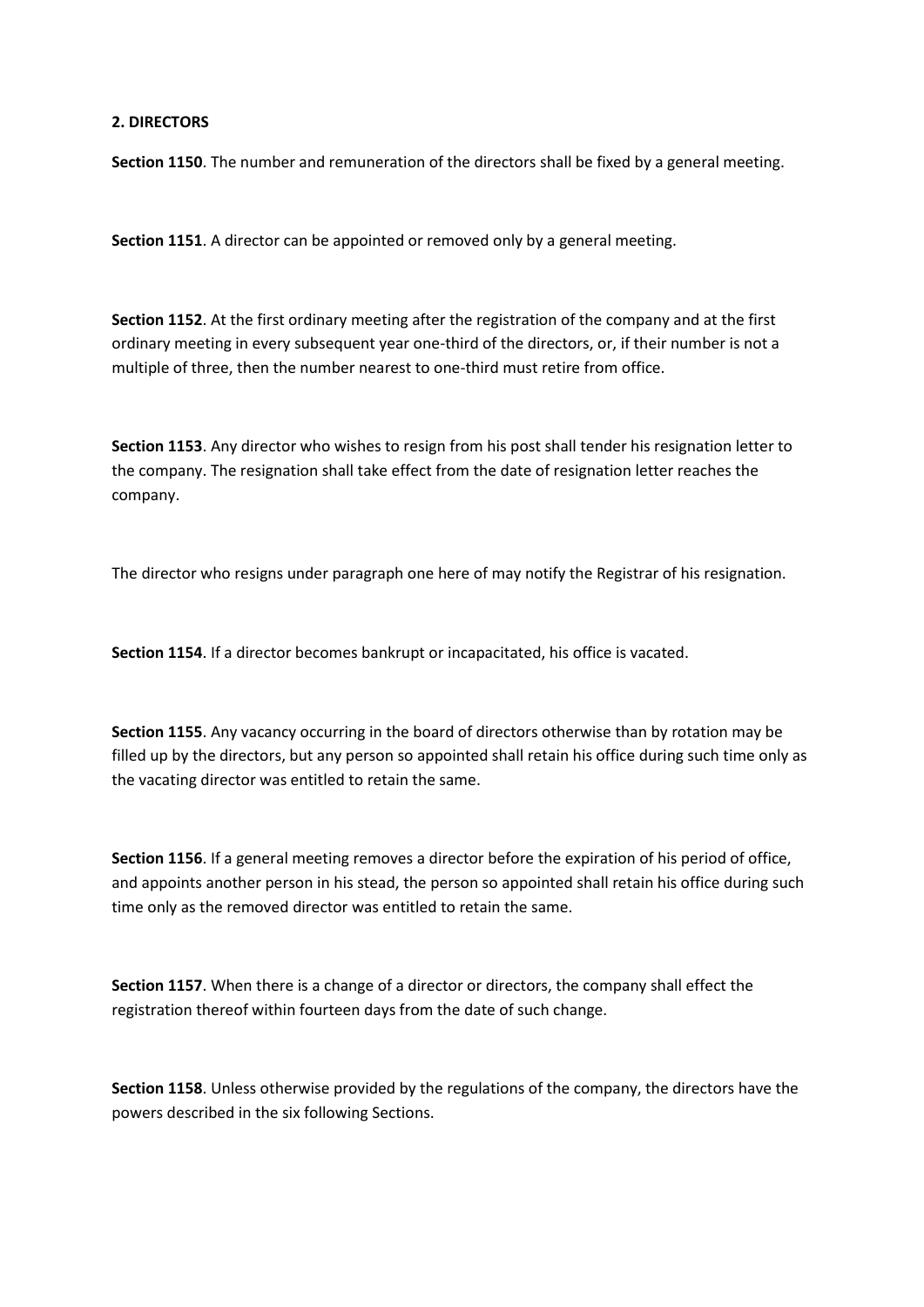**Section 1159**. The subsisting directors may act notwithstanding any vacancy among them but, if and so long as their number is reduced below the number necessary to form a quorum, the subsisting directors may act for the purpose of increasing the number of directors to that number, or of summoning a general meeting of the company but for no other purpose.

**Section 1160**. The directors may fix the quorum necessary for the transaction of business at their meetings and unless so fixed the quorum shall (when the number of directors exceeds three) be three.

**Section 1161**. Questions arising at any meeting of directors are decided by a majority of votes, in case of an equality of votes the chairman has a casting vote.

**Section 1162**. A director may at any time summon a meeting of directors.

**Section 1163**. The directors may elect a chairman of their meetings, and fix the period for which he is to hold office, but if no such chairman is elected, or if at any meeting the chairman is not present at the time appointed for holding the same, the directors present may choose one of their members to be chairman of such meeting.

**Section 1164**. The directors may delegate any of their powers to managers or to committees consisting of members of their body. Every manager or committee shall, in the exercise of the power so delegated, conform to any order or regulation that may be imposed on them by the directors.

**Section 1165**. Unless otherwise provided by the delegation, questions arising at any meeting of a committee shall be decided by a majority of votes of the members; in case of an equality of votes the chairman has a casting vote.

**Section 1166**. All acts done by a director shall, notwithstanding that it be afterwards discovered that there was some defect in his appointment, or that he was disqualified, be as valid as if such person had been duly appointed and was qualified to be a director.

**Section 1167**. The relations between the directors, the company and third persons are governed by the provisions of this Code concerning AGENCY.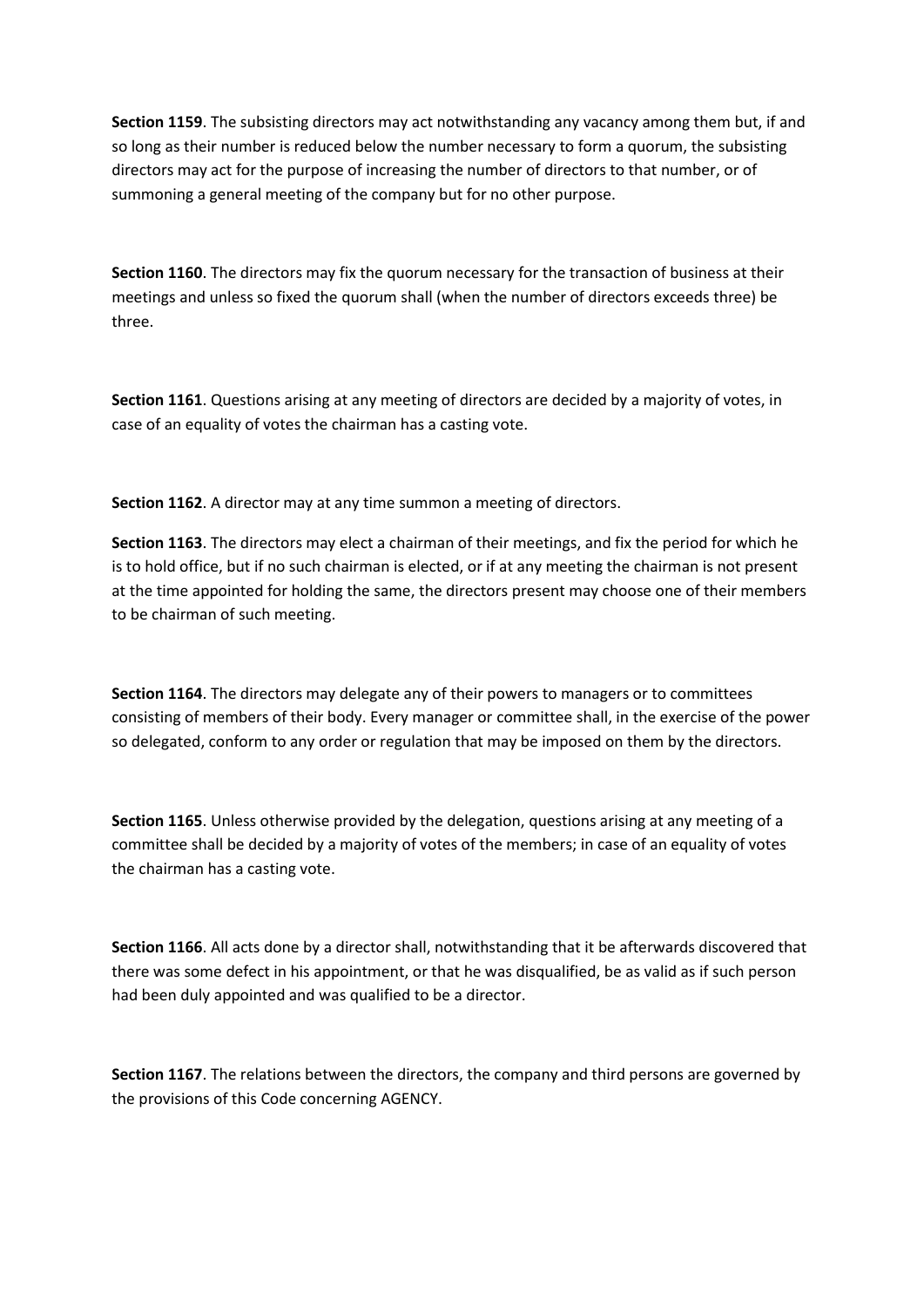**Section 1168**. The directors must in their conduct of the business apply the diligence of a careful business man.

In particular they are jointly responsible:

(1) For the payment of shares by the shareholders being actually made;

(2) For the existence and regular keeping of the books and documents prescribed by law;

(3) For the proper distribution of the dividend or interest as prescribed by law;

(4) For the proper enforcement of resolutions of the general meetings.

A director must not without the consent of the general meeting of shareholders, undertake commercial transactions of the same nature as and competing with that of the company, either on his own account or that of a third person, nor may he be a partner with unlimited liability in another concern carrying on business of the same nature as and competing with that of the company.

**Section 1169**. Claims against the directors for compensation for injury caused by them to the company may be entered by the company or, in case the company refuses to act, by any of the shareholders.

Such claims may also be enforced by the creditors of the company in so far as their claims against the company remain unsatisfied.

**Section 1170**. When the acts of a director have been approved by a general meeting, such director is no longer liable for the said acts to the shareholders who have approved them, or to the company.

Shareholders who did not approve of such acts cannot enter their action later than six months after the date of the general meeting on which such acts were approved.

# **3. GENERAL MEETINGS**

**Section 1171**. A general meeting of shareholders shall be held within six months after the registration, and shall subsequently be held at least every 12 months. Such meeting is called an ordinary meeting.

All other general meetings are called extraordinary meetings.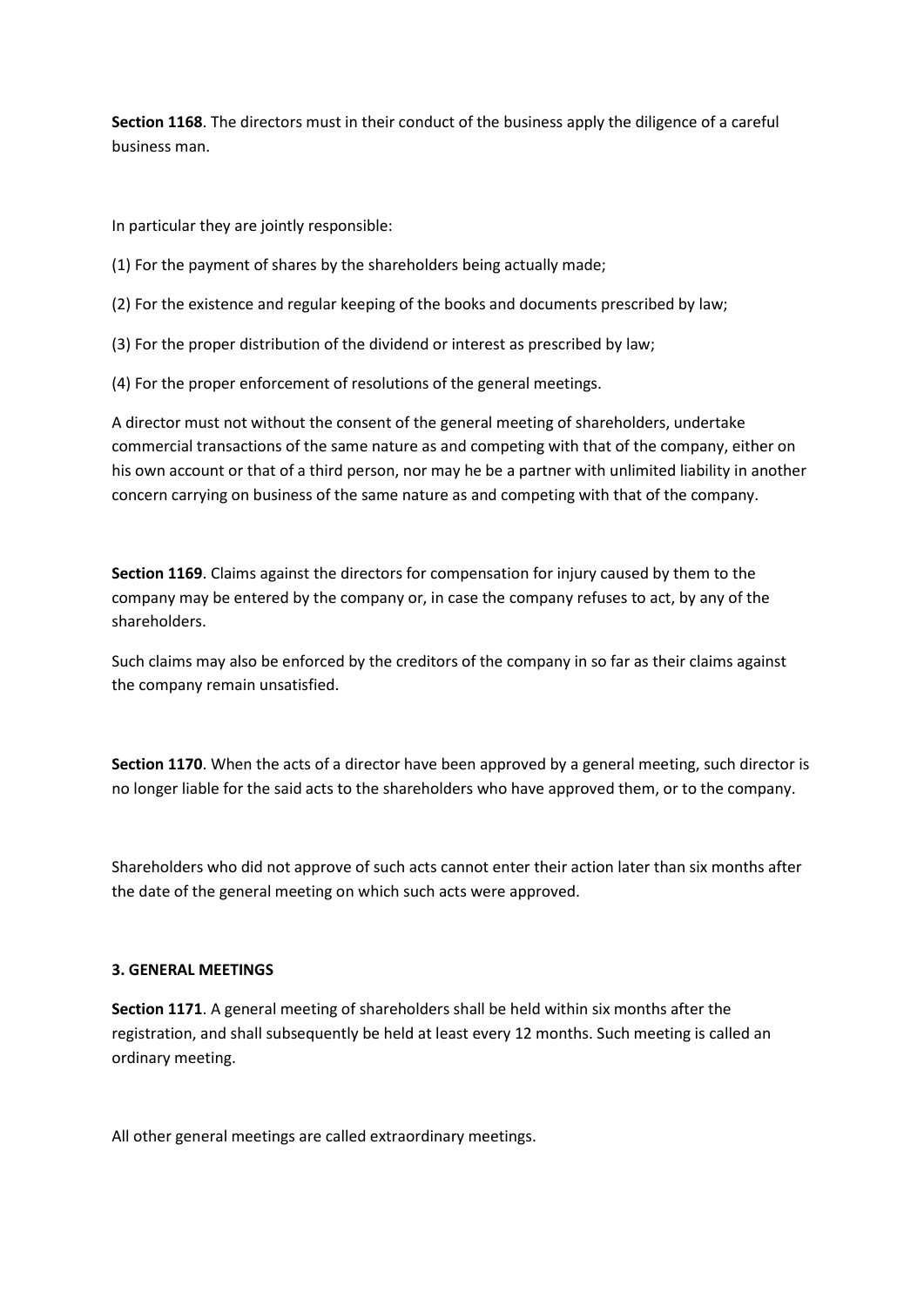**Section 1172**. The directors may summon extraordinary meeting whenever they think fit.

They must without delay summons such meeting when the company has lost half the amount of its capital, in order to inform the shareholders of such loss.

**Section 1173**. Extraordinary meetings must be summoned if a requisition to that effect is made in writing by shareholders holding not less than one-fifth of the shares of the company. The requisition must specify the object for which the meeting is required to be summoned.

**Section 1174**. Whenever a requisition for the summoning of an extraordinary meeting is made by the shareholders according to the last preceding Section, the directors shall forthwith summon such meeting.

If the meeting is not summoned within thirty days after the date of the requisition, the requisitions, or any other shareholder amounting to the required number, may themselves summon it.

**Section 1175\***. Notice of the summoning of every general meeting shall be published at least once in a local paper not later than seven days before the date fixed for the meeting, and sent by post with acknowledgement of receipt to every shareholder whose name appears in the register of shareholders not later than seven days or, in case the notice is for a special resolution to be made by the general meeting, fourteen days before the date fixed for the meeting.

The notice of the summoning of a general meeting shall specify the place, the day and the hour of the meeting and the nature of the business to be transacted. In case the notice is for a special resolution to be made in the general meeting, the substance of the proposed resolution shall also be included in the notice.

*[\*Amendment to the Civil & Commercial Code (No. 18) B.E. 2551 (A.D. 2008)]*

**Section 1176**. Every shareholder has the right to be present at any general meeting.

**Section 1177**. Unless there are provisions to the contrary in the regulations of the company, the rules provided by the following Sections shall apply to general meetings.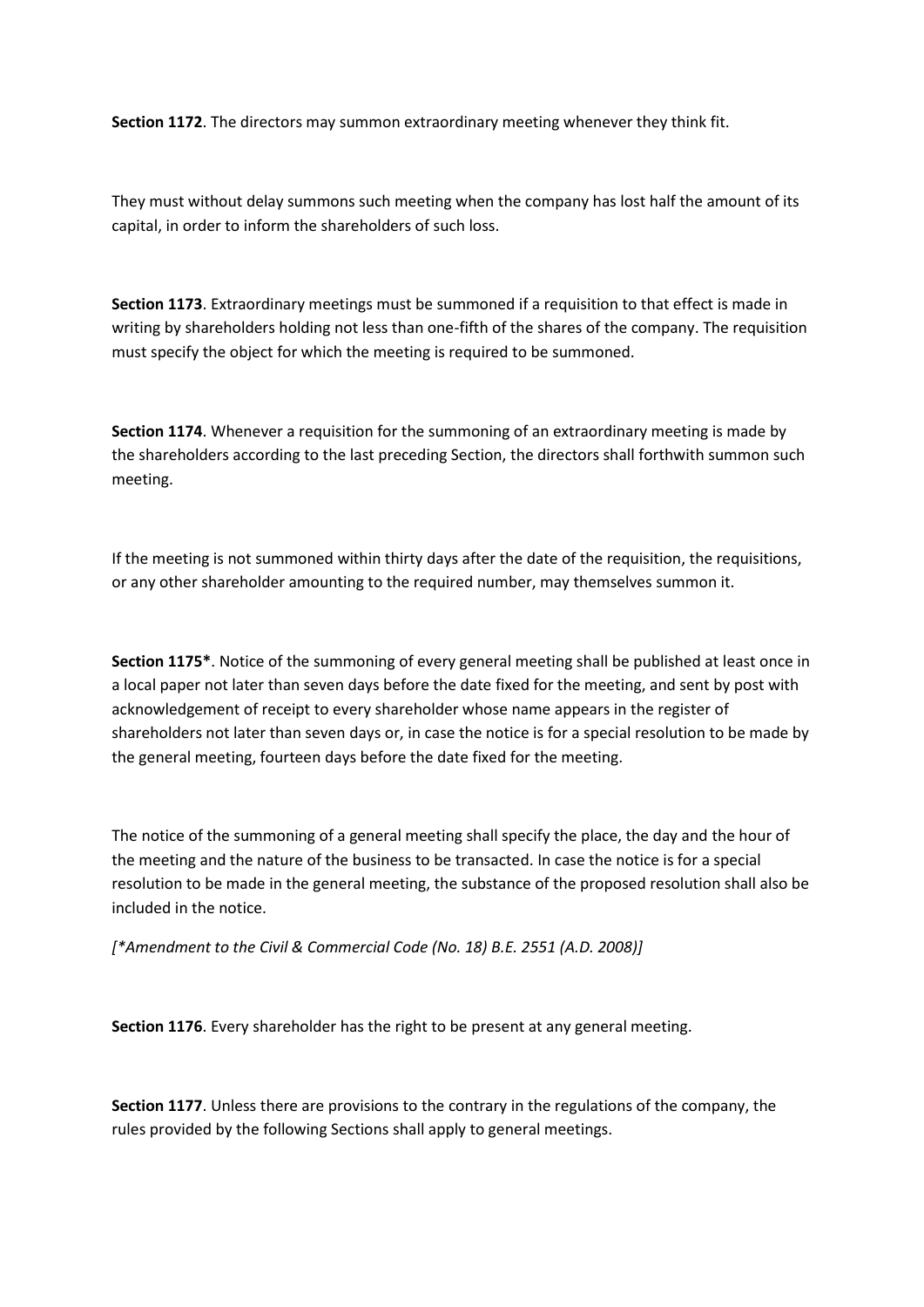**Section 1178**. A general meeting may not transact any business unless shareholders representing at least one-fourth of the capital of the company are present.

**Section 1179**. If within an hour from the time appointment for the general meeting the quorum prescribed by Section 1178 is not present, the meeting, if summoned upon the requisition of shareholders, shall be dissolved.

If the general meeting had not been summoned upon the requisition of shareholders, another general meeting shall be summoned within fourteen days and at such meeting no quorum shall be necessary.

**Section 1180**. The chairman of the board of directors shall preside at every general meeting of shareholders.

If there is no such chairman, or of at any general meeting he is not present within fifteen minutes after the time appointed for the holding the meeting, the shareholders present may elect one of their members to be chairman.

**Section 1181**. The chairman may, with the consent of meeting, adjourn any general meeting, but no business may be transacted at any adjourned meeting other than the business left unfinished at the original meeting.

**Section 1182**. On a show of hands every shareholder present in person or represented by proxy shall have one vote. On a poll every shareholder shall have one vote for each share of which he is the holder.

**Section 1183**. If the regulations of the company provide that no shareholder is entitled to vote unless he is in possession of a certain number of shares, the shareholder who do not possess such number of shares have the right to join in order to form the said number and appoint one of them as proxy to represent them and vote at any general meeting.

**Section 1184**. No shareholder is entitled to vote unless all calls due by him have been paid.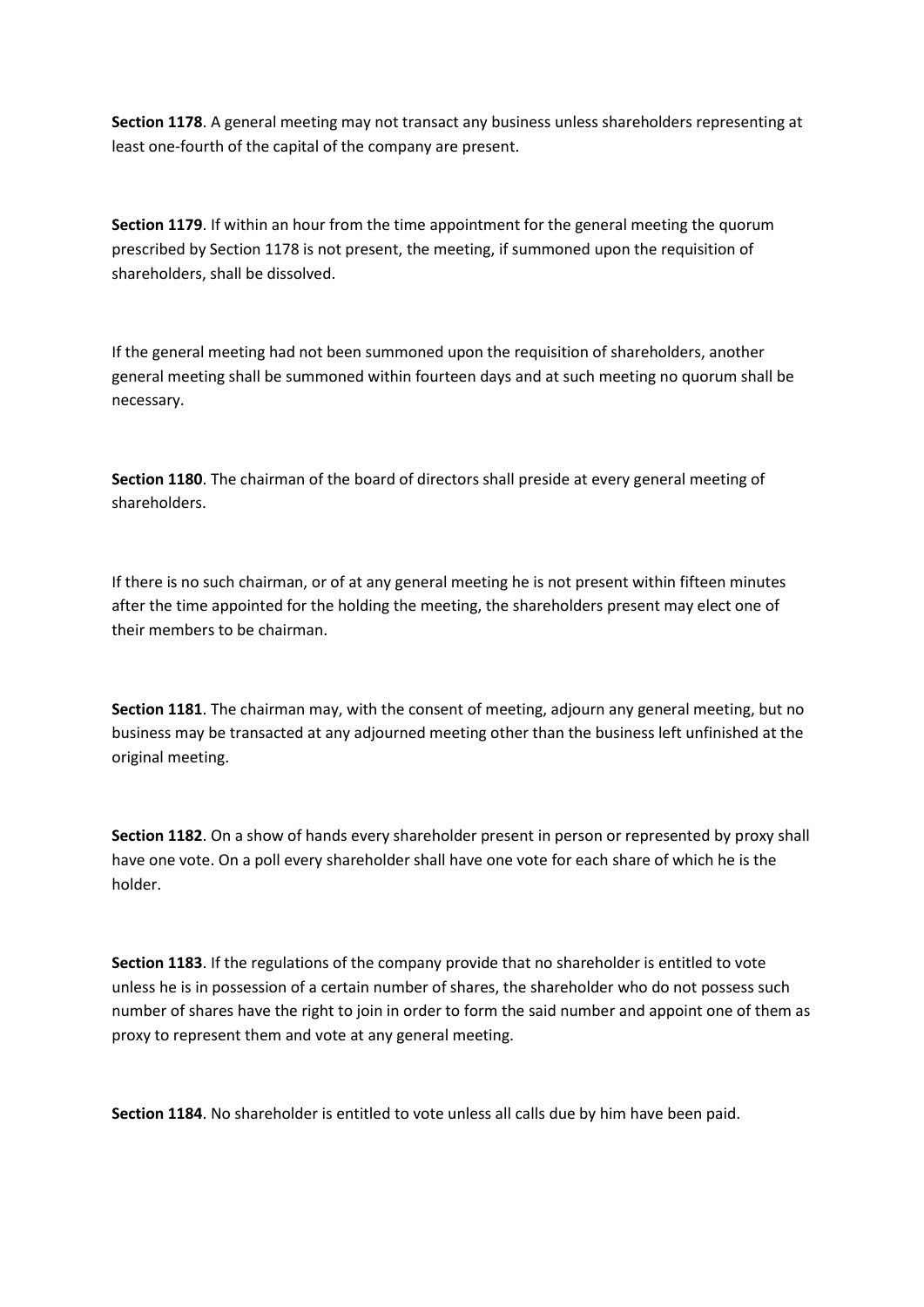**Section 1185**. A shareholder who has in a resolution, a special interest cannot vote on such resolution.

**Section 1186**. Holders of certificates to bearer may not vote unless they have deposited their certificate with the company before the meeting.

**Section 1187**. Any shareholder may vote by proxy, provided the power given to such proxy is in writing.

**Section 1188**. The instrument appointing a proxy shall be dated and signed by the shareholder and shall contain the following particulars:

- 1. The number of shares held by the shareholder
- 2. The name of the proxy
- 3. The meeting or meetings or the period for which the proxy is appointed.

**Section 1189**. The instrument appointing a proxy must be deposited with the chairman at or before the beginning or the meeting at which the proxy named in such instrument proposed to vote.

**Section 1190**. At any general meeting, a resolution put to the vote shall be decided on a show of hands, unless a poll is, before or on the declaration of the result of the show of hands, demanded by at least two shareholders.

**Section 1191**. At any general meeting, a declaration by the chairman that a resolution has on a show of hands, been passed or lost, and an entry to that effect in the books of the proceedings of the company shall be sufficient evidence of the fact.

If a poll is demanded, the result of the poll shall be deemed to be the resolution of the meeting.

**Section 1192**. If a poll is duly demanded, it shall be taken in such manner as the chairman directs.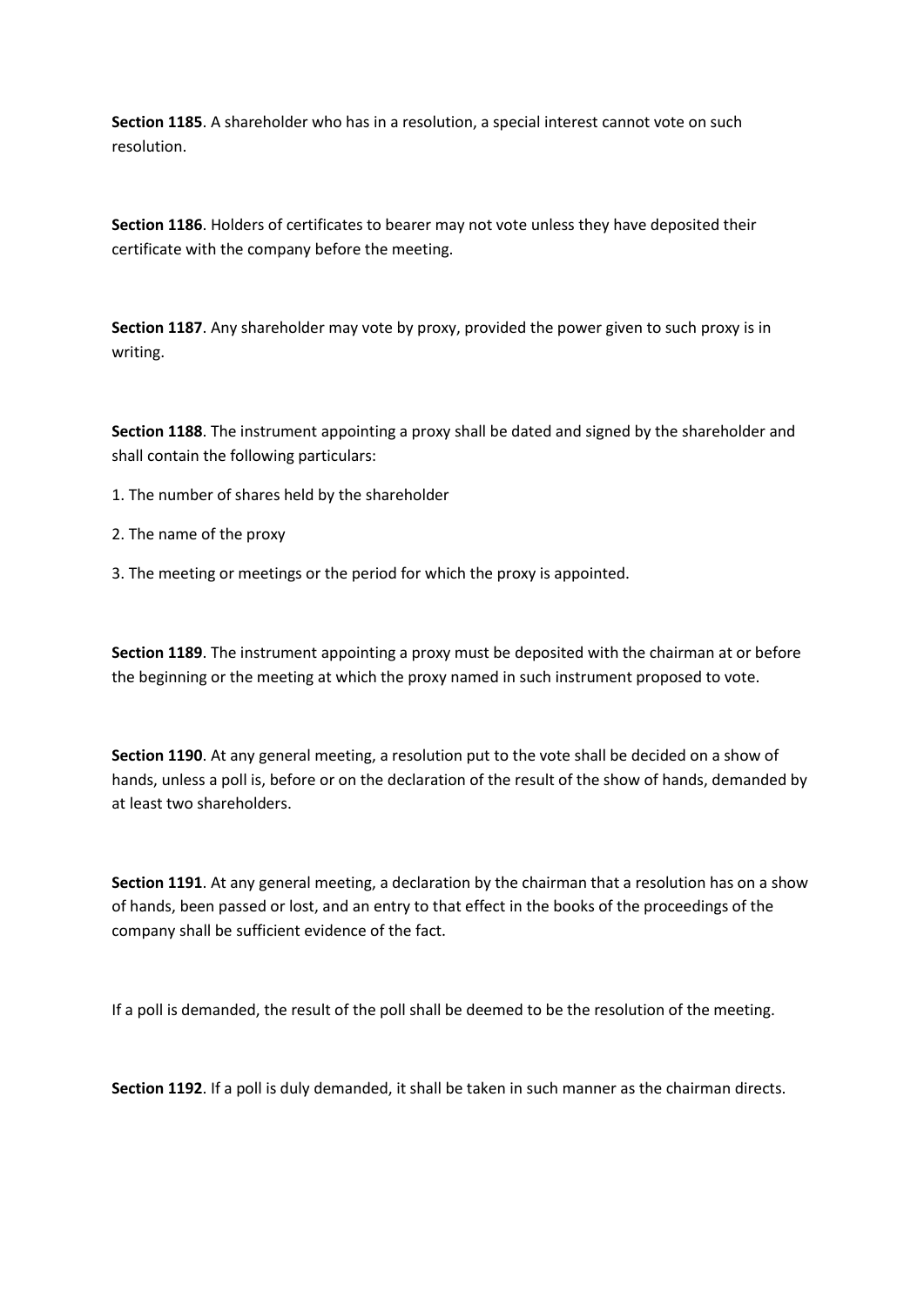**Section 1193**. In the case of an equality of votes, whether on a show of hands or on a poll, the chairman of the meeting shall be entitled to a second or casting vote.

**Section 1194\*. Any resolution to carry out a business required by law to be passed as a special resolution shall be passed by a majority of not less than three-fourths of the votes of the present shareholders who are eligible to vote.**

*[\*Amendment to the Civil & Commercial Code (No. 18) B.E. 2551 (A.D. 2008)]*

**Section 1195**. If a general meeting has been summoned or held or a resolution passed contrary to the provisions of this Title or contrary to the regulations of the company, the Court shall on application of any director or shareholder, cancel any such resolution or any resolutions passed at such irregular general meeting, provided that the application is entered within one month after the date of resolution.

# **4. BALANCE SHEET**

**Section 1196**. A balance-sheet must be made at least once every twelve months, at the end of such twelve months as constitute the financial year of the company.

It must contain a summary of the assets and liabilities of the company and a profit and loss account.

**Section 1197**. The balance-sheet must be examined by one or more auditors and submitted for adoption to a general meeting within four months after its date.

A copy of it must be sent to every person entered in the register of shareholders at least three days before the general meeting.

Copies must also be kept open at the offices of the company during the same period for inspection by the holders of certificates to bearer.

**Section 1198**. On submitting the balance-sheet, the directors must lay before the general meeting a report showing how the business of the company was conducted during the year under review.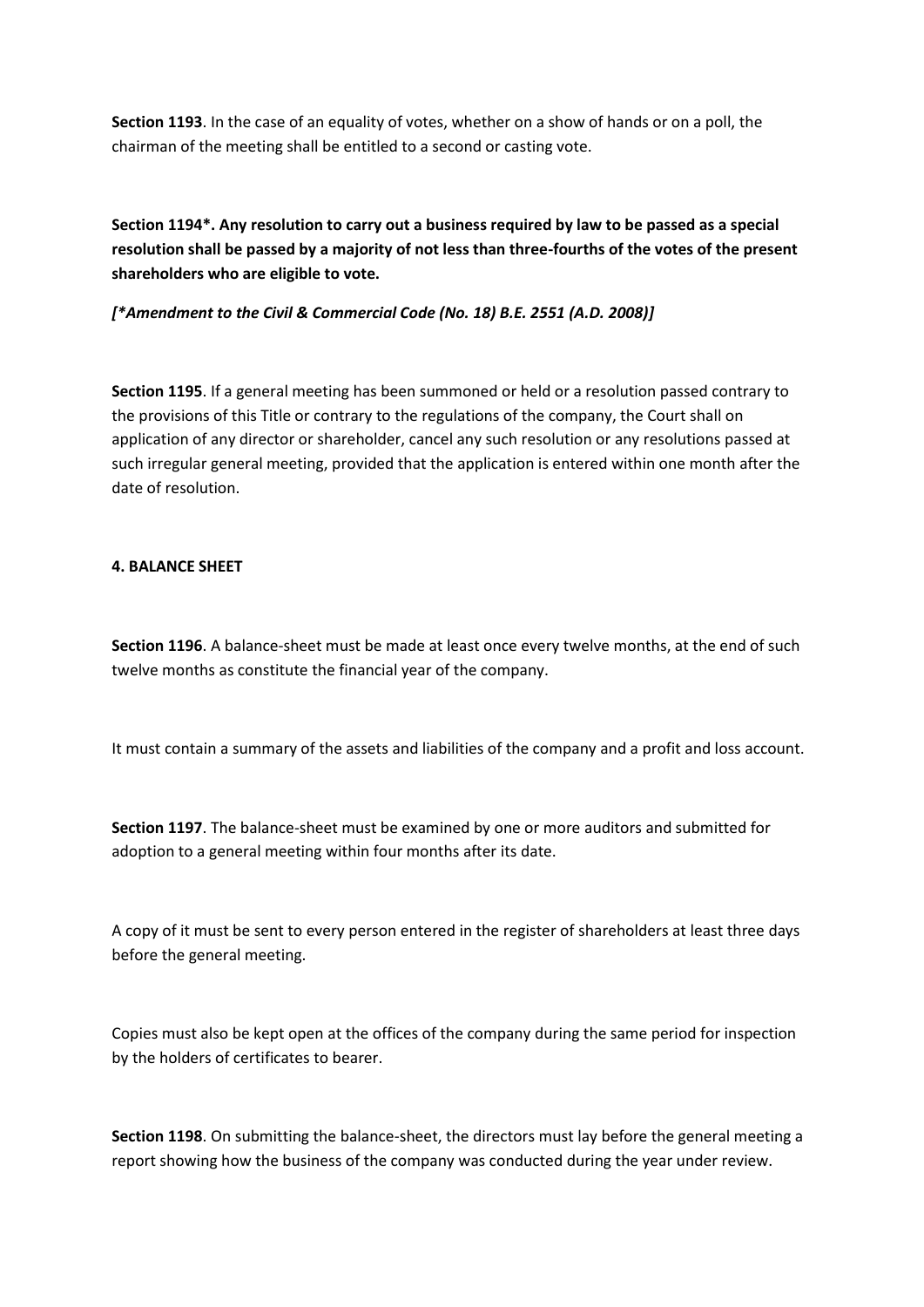**Section 1199**. Any person is entitled to obtain from any company a copy of its latest balance-sheet on payment of a sum not exceeding twenty Baht.

It shall be the duty of the directors to send to the Registrar a copy of every balance sheet not later than one month after it has been adopted by the general meeting.

# **5. DIVIDEND AND RESERVE**

**Section 1200**. The distribution of dividend must be made in proportion to the amount paid upon each share, unless otherwise decided with regards to preference shares.

**Section 1201**. No dividend may be declared except by a resolution passed in a general meeting.

The directors may from time to time pay to the shareholders such interim dividends as appeared to the directors to be justified by the profits of the company.

No dividend shall be paid otherwise than out of profits. If the company has incurred losses, no dividend may be paid unless such losses have been made good.

**Section 1202**. The company must appropriate to a reserve fund, at each distribution of dividend, at least one-twentieth of the profits arising from the business of the company, until the reserve fund reaches one-tenth part of the capital of the company or such higher proportion thereof as may be stipulated in the regulations of the company.

If shares have been issued at a value higher than the face value, the excess must be added to the reserve fund until the latter has reached the amount mentioned in the forgoing paragraph.

**Section 1203**. If dividend has been paid contrary to the provisions of the last two proceeding Sections, the creditors of the company are entitled to have the amount so distributed returned to the company, provided that a shareholder cannot be obliged to return dividend which he has received in good faith.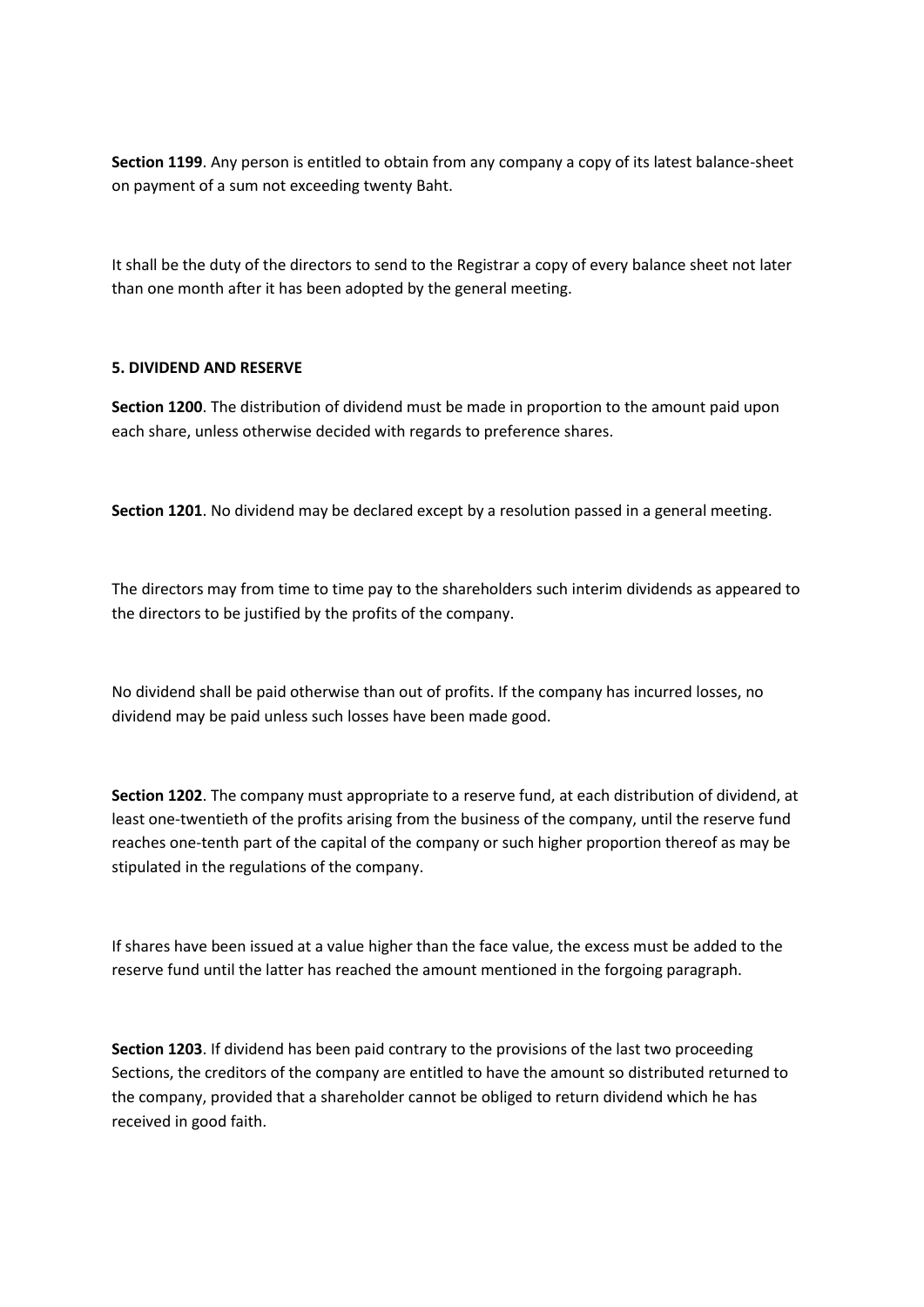**Section 1204\***. Notice of any dividend that may have been declared shall be given by letter to each shareholder whose name appears on the register of shareholders. If the company has any share represented by a certificate issued to bearer, the notice shall also be published once at least in a local paper.

*[\*Amendment to the Civil & Commercial Code (No. 18) B.E. 2551 (A.D. 2008)]*

**Section 1205**. No dividend can bear interest against the company.

# **6. BOOKS AND ACCOUNTS**

**Section 1206**. The directors must cause true accounts to be kept:

(1) Of the sums received and expended by the company and of the matters in respect of which each receipt or expenditure takes place.

(2) Of the assets and liabilities of the company.

**Section 1207**. The directors may cause minutes of all proceedings and resolutions of meetings of shareholders and directors to be duly entered in the books which shall be kept at the registered office of the company. Any such minutes signed by the chairman of the meeting at which such resolution were passed or proceedings had, or by the chairman of the next succeeding meeting, are presumed correct evidence of the matters therein contained, and all resolutions and proceedings of which minutes have been made are presumed to have been duly passed.

Any shareholder may at any time during business hours demand inspection of the above documents.

# **PART IV**

# Audit

**Section. 1208**. The auditors may be shareholders of the company; but no person is eligible as an auditor who is interested otherwise than as a shareholder in any transaction of the company, and no director or other agent or employee of the company is eligible as an auditor during his continuance in office.

**Section 1209**. The auditors shall be elected every year at an ordinary meeting.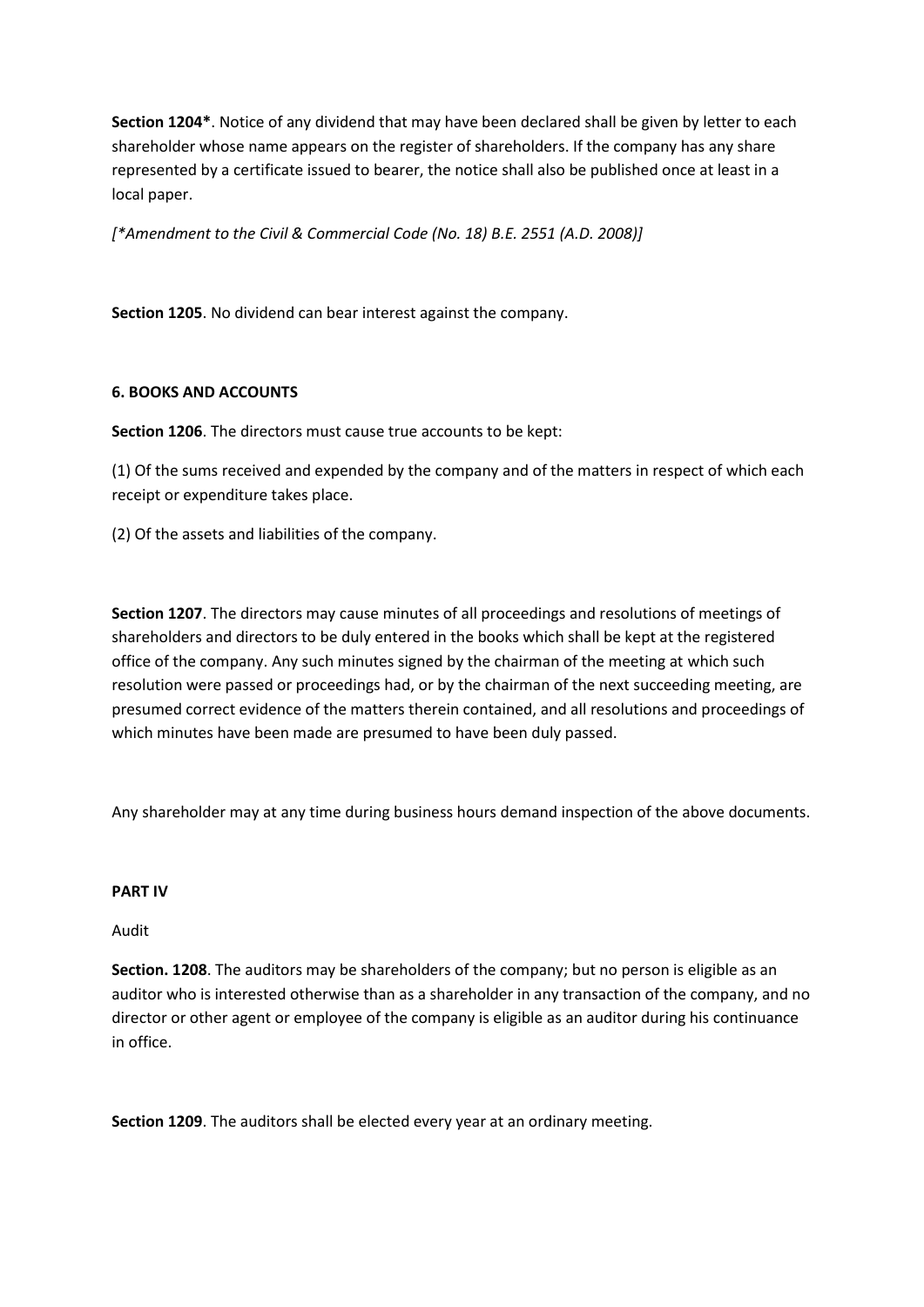A retiring auditor is eligible for re-election.

**Section 1210**. The remuneration of the auditors shall be fixed in any general meeting.

**Section 1211**. If any casual vacancy occurs among the auditors, the directors shall forthwith summon an extraordinary meeting for the purpose of filling the vacancy.

**Section 1212**. If no election of auditors is made in a manner aforesaid, the Court shall, on the application of not less than five shareholders, appoint an auditor for the current year and fix his remuneration.

**Section 1213**. Every auditor shall at all reasonable time have access to the books and accounts of the company, and with regard to such books and accounts he may examine the directors or any other agents or employees of the company.

**Section 1214**. The auditors must make a report to the ordinary meeting on the balance-sheet and accounts.

They must state in such report whether in their opinion the balance-sheet is properly drawn up so as to exhibit and correct view of the state of the affairs of the company.

# **PART V**

Inspection

**Section 1215**. Upon the application of shareholders holding not less than one-fifth part of the shares of the company, the competent Minister shall appoint one or more competent inspectors to examine into the affairs of any limited company and to report thereon.

The Minister, before appointing any such inspector, may require the applicants to give security for payment of expenses of the inspection.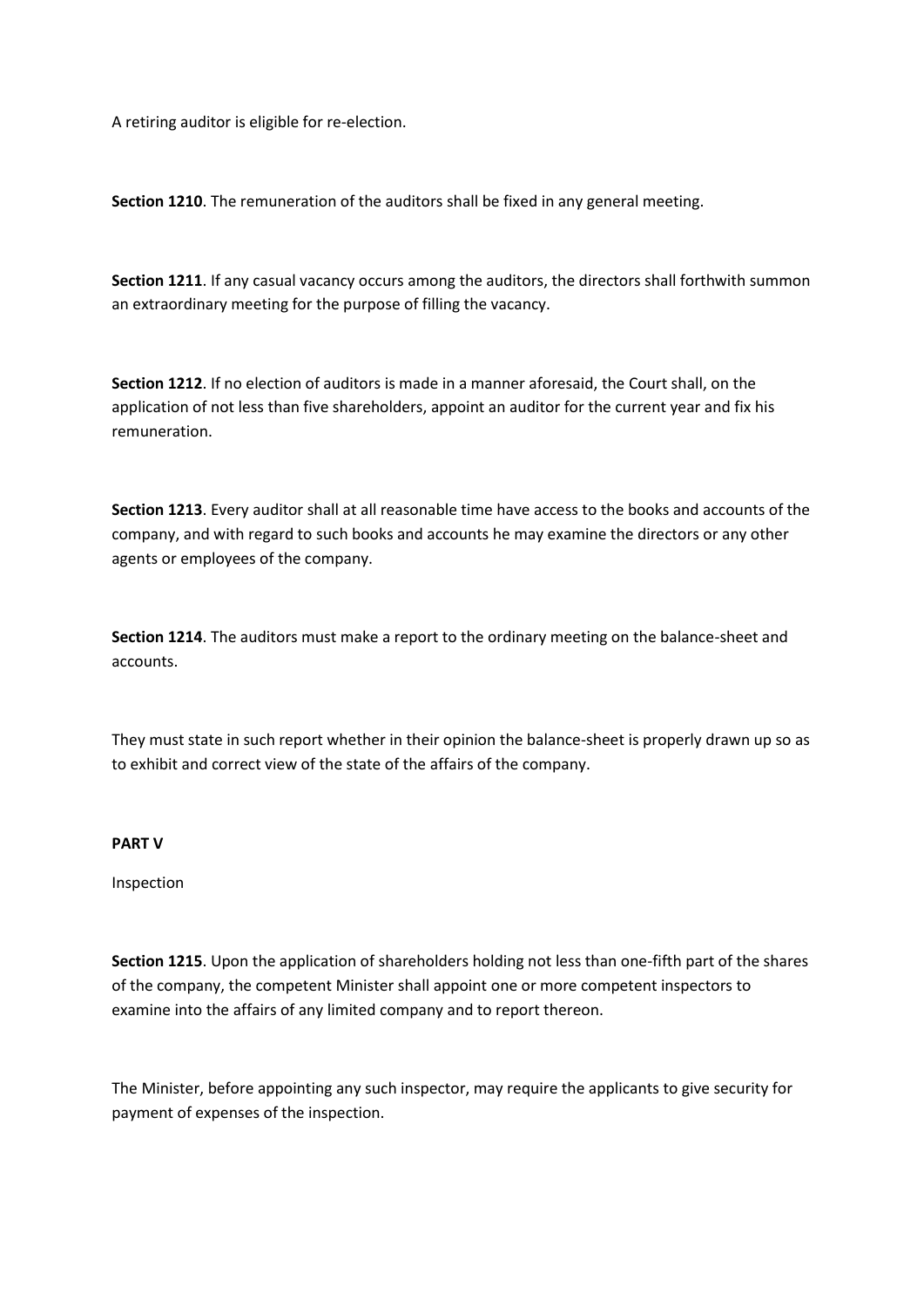**Section 1216**. The directors, employees and agents of the company are bound to produce to the inspectors all books and documents in their custody or power.

Any inspector may examine upon oath the directors, employees and agents of the company in relation to its business.

**Section 1217**. The inspectors must make a report to be written or printed as the competent Minister directs. Copies must be forwarded by the Minister to the registered office of the company and to the shareholders upon whose application the inspection was made.

**Section 1218**. All expenses of such inspection must be repaid by the applicants, unless the company, in the first general meeting after such inspection is finished, consents that the same shall be paid out of the assets of the company.

**Section 1220**. The competent Minister may also, of his own motion, appoint inspectors to report to the Government on the affairs of the company. Such appointment lies entirely within the discretion of the Minister.

#### **PART VI**

Increase and Reductions of Capital

**Section 1220**. A limited company can by special resolution increase its capital by issuing new shares.

**Section 1221**. No new shares of a limited company may be allotted as fully or partly paid-up otherwise than in money, except in execution of a special resolution.

**Section 1222**. All new shares must be offered to the shareholders in proportion to the shares held by them.

Such offer must be made by notice specifying the number of shares to which the shareholder is entitled, and fixing a date after which the offer, if not accepted, shall be deemed to be declined.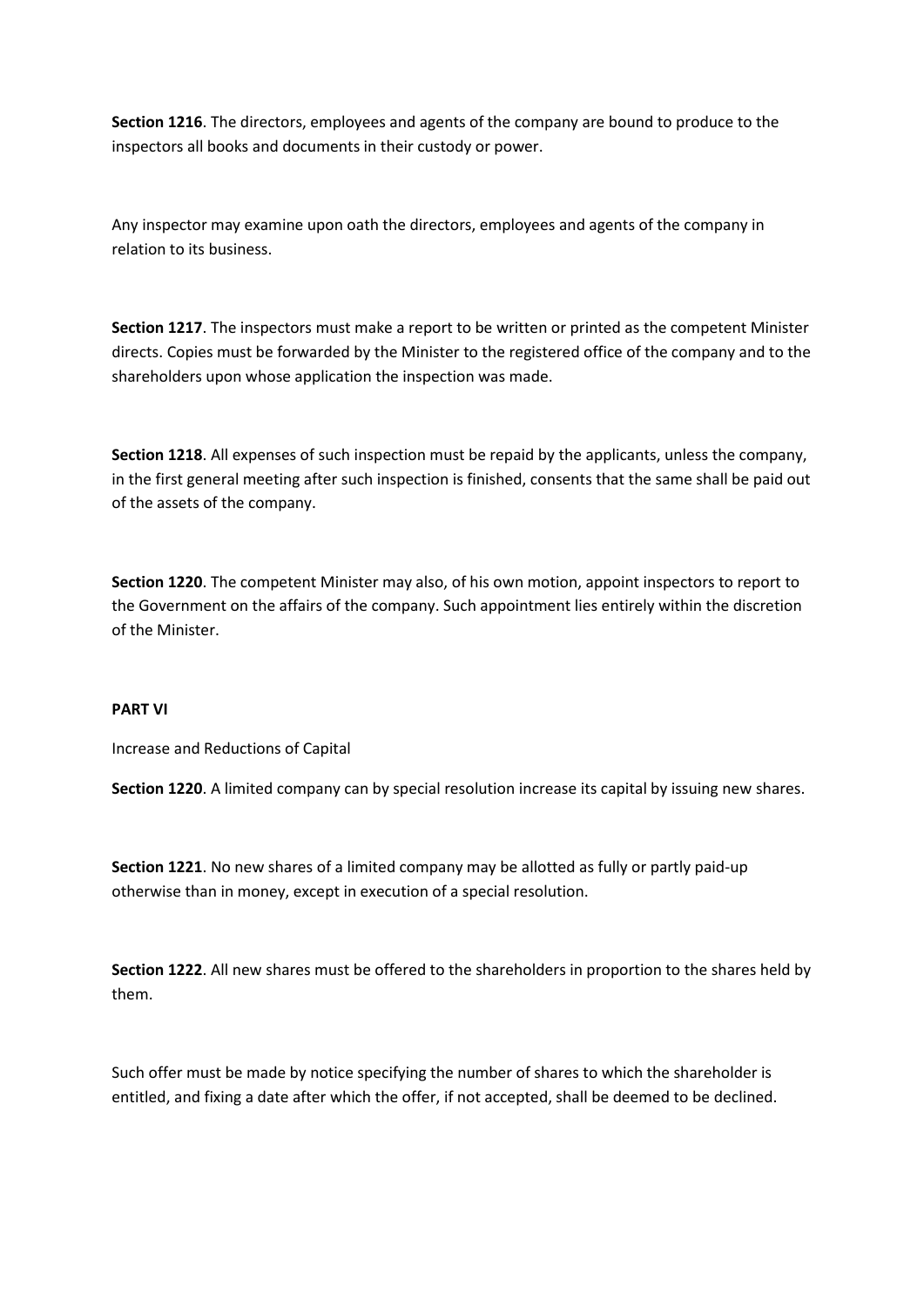After such date or on the receipt of intimation from the shareholder that he declined to accept the shares offered, the director may offer such shares for subscription to other shareholders or may subscribe the shares to himself.

**Section 1223**. A notice to any shareholder to subscribe for New Shares must be dated and Signed to the directors.

**Section 1224**. A limited company may, by special resolution, reduce its capital either by lowering the amount of each share or by reducing the number of shares.

**Section 1225**. The capital of the company may not be reduced to less than one-fourth of its total amounts.

**Section 1226\***. When a company proposes to reduce its capital, it must publish once at least in a local paper and send to all creditors known to the company a notice of the particulars of the proposed reduction, requiring the creditors to present within thirty days from the date of such notice any objection they may have to such reduction.

If no objection is raised within the period of thirty days, none is deemed to exist.

If nan objection is raised, the company cannot proceed with the reduction of its capital unless it has satisfied the claim or given security for it.

*[\*Amendment to the Civil & Commercial Code (No. 18) B.E. 2551 (A.D. 2008)]*

**Section 1227**. If a creditor has, in consequence of his ignorance of the proposed reduction of capital, failed to give notice of his objection thereto, and such ignorance was in no way due to his fault, those shareholders of the company to whom has been refunded or remitted a portion of their shares remain, for a period of two years from the date of registration of such reduction, personally liable to such creditor to the extent of the amount refunded or remitted.

**Section 1228**. The special resolution by which any increase or reduction of capital has been authorized must be registered by the company within fourteen days after its date.

**PART VII**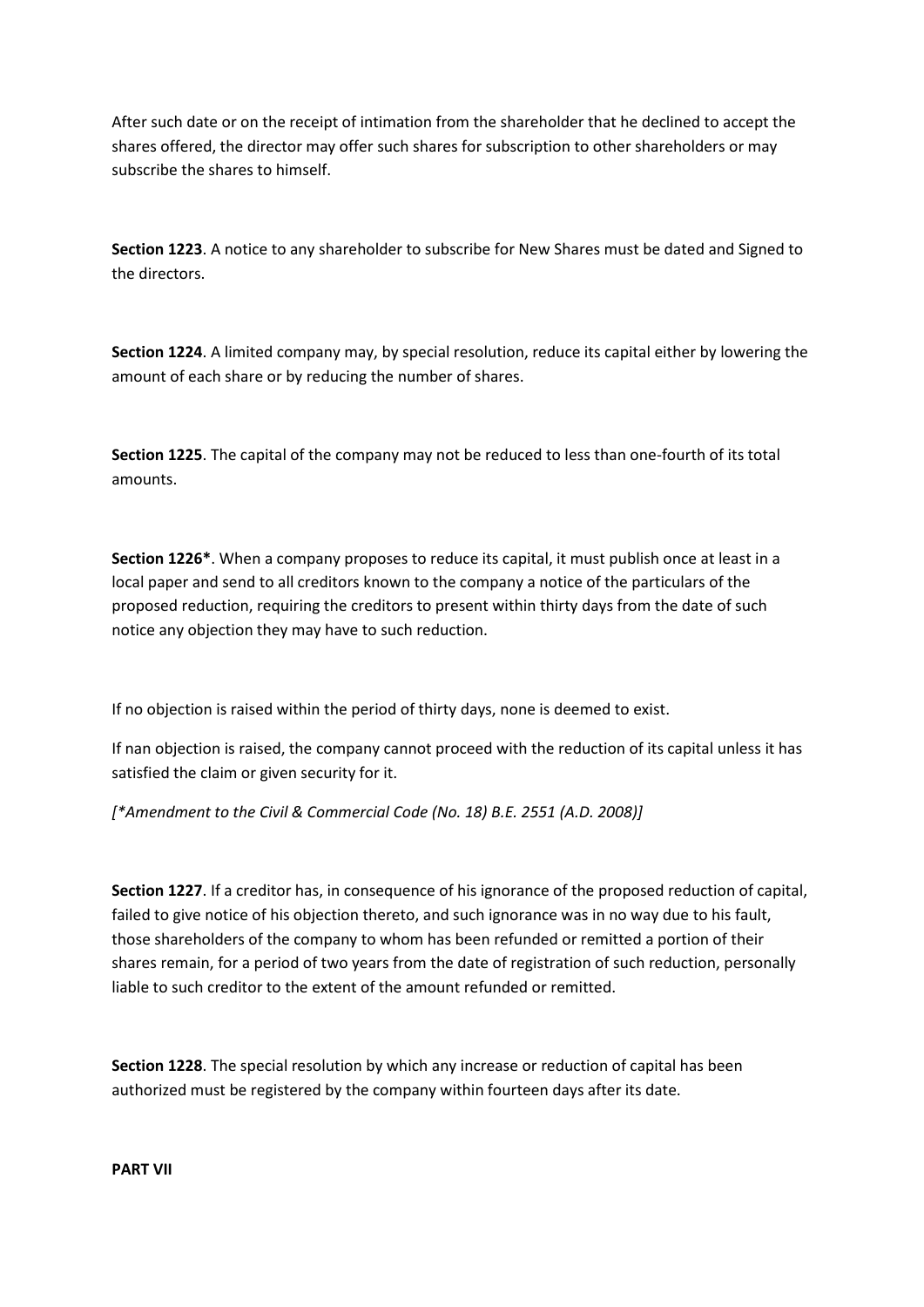#### Debentures

**Section 1229**. Debentures may not be issued.

**Section 1230 to 1235** (Repealed)

### **PART VIII**

Dissolution

**Section 1236**. A limited company is dissolved:

- 1. In the case, if any, provided by its regulations.
- 2. If formed for a period of time, by the expiration of such period.
- 3. If formed for a single undertaking, by the termination of such undertaking.
- 4. By a special resolution to dissolve.
- 5. By the company becoming bankrupt

**Section 1237**. A limited company may also be dissolved by the court on the following grounds:

1. If default is made in filing the statutory report or in holding the statutory meeting.

2. If the company does not commence business within a year from the date of registration or suspends its business for a whole year.

3. If the business of the company can only be carried on at a loss and there is no prospect of its fortunes, being retrieved.

4. If the number of the shareholders is reduced to less than three\*.

However, in the case of default in filing the statutory report or in holding the statutory meeting, the Court may, instead of dissolving the company, direct that the statutory report be filed or the statutory meeting be held as it may think fit.

*[\*Amendment to the Civil & Commercial Code (No. 18) B.E. 2551 (A.D. 2008)]*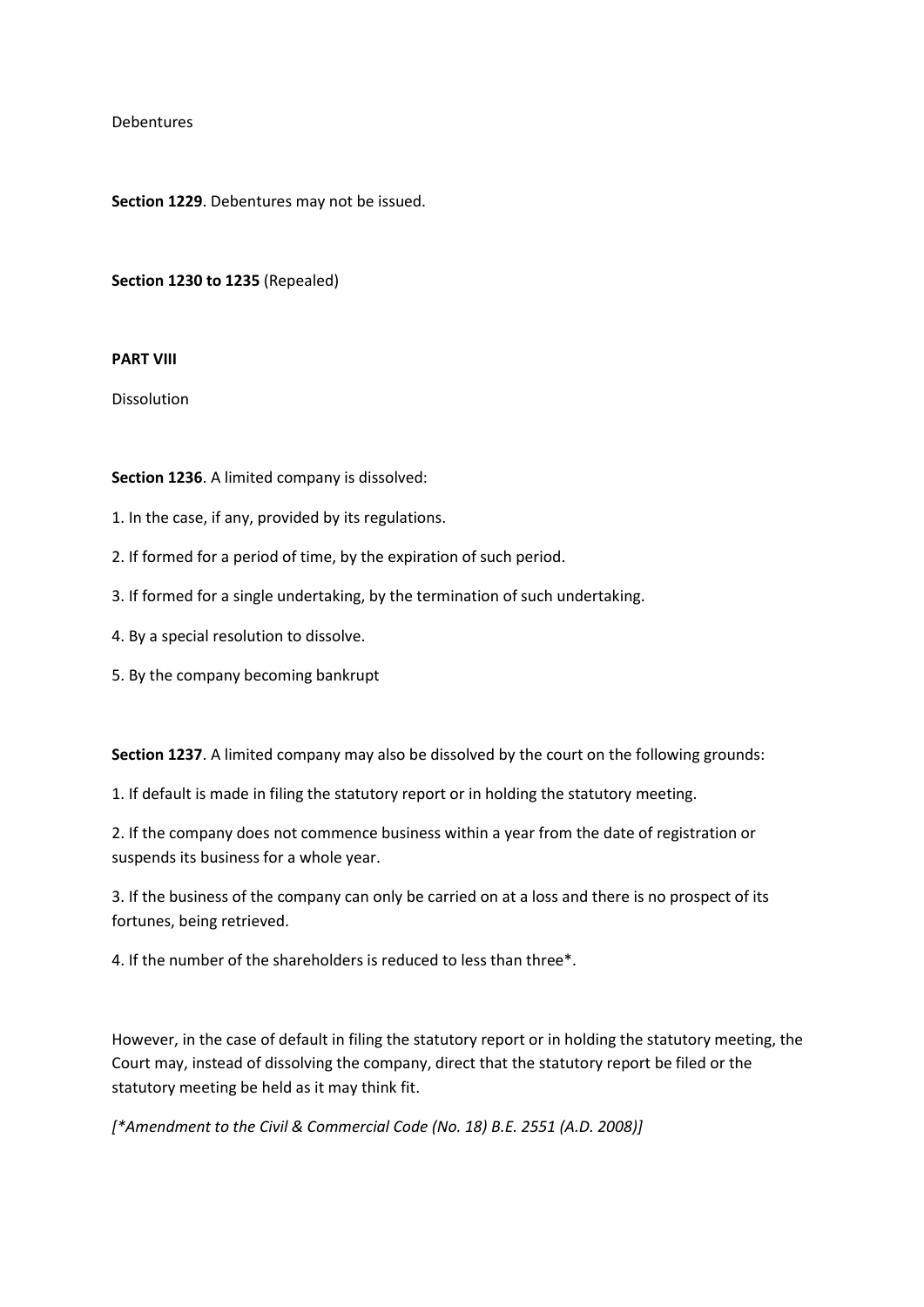## **PART IX**

Amalgamation of Limited Companies

**Section 1238**. A limited company may not amalgamate with another limited company Except by special resolution.

**Section 1239**. The special resolution by which an amalgamation is decided must be registered by the company within fourteen days from its date.

**Section 1240**. The company must publish once at least in a local paper and send to all creditors known to the company a notice of the particulars of the proposed amalgamation requiring the creditors to present within sixty days after the date of the notice any objections they may have to it.\*

If no objection is raised during such period, none is deemed to exist.

If an objection is raised, the company cannot proceed with the amalgamation unless it has satisfied the claim or given security for it.

*[\*Amendment to the Civil & Commercial Code (No. 18) B.E. 2551 (A.D. 2008)]*

**Section 1241**. When the amalgamation has been made, it must be registered within fourteen days by each amalgamated company and the limited company formed by the amalgamation must be registered as a new company.

**Section 1242**. The share capital of the new company must be equivalent to the total share capital of the amalgamated companies.

**Section 1243**. The new company is entitled to the rights and subject to the liabilities of the amalgamated companies.

**PART X**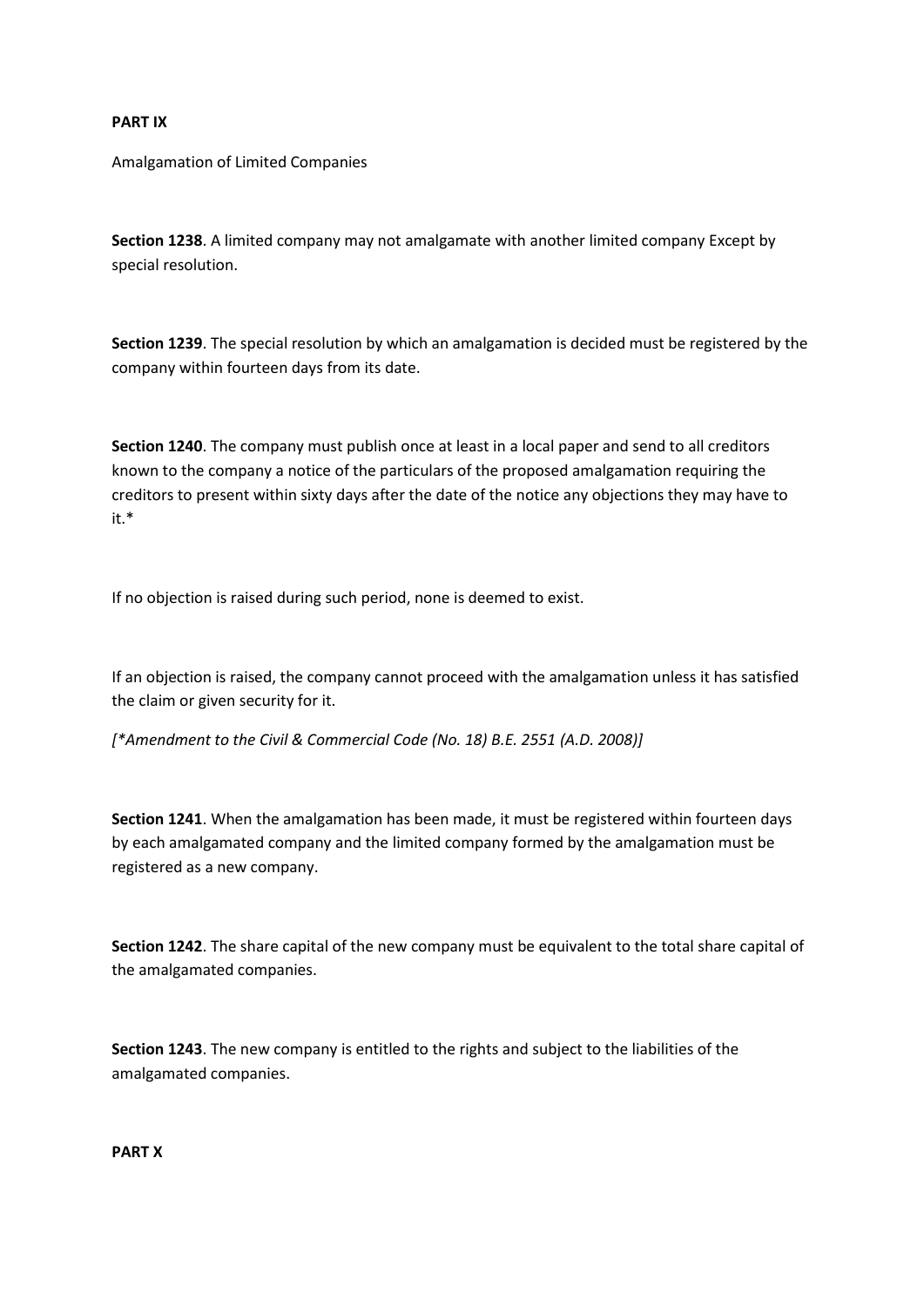Notices

**Section 1244**. A notice is deemed to be duly served by the company to a shareholder if it is delivered personally or sent by post to such shareholder at the address appearing in the register of shareholders.

**Section 1245**. Any notice sent by post in a letter properly addressed is deemed to have been served at the time when such letter would have been delivered in the ordinary course of post.

## **PART XI**

Removal of Defunct Companies from Register

# **Section 1246\* (Repealed)**

*[\*Amendment to the Civil & Commercial Code (No. 18) B.E. 2551 (A.D. 2008)]*

#### **PART XII**

Conversion of a **registered partnership or limited partnership into a limited company**

**Section 1246/1\*. A registered partnership or limited partnership consisting of at least three partners may be converted into a limited company by consent of all partners and performance of the following:**

**(1) Notification of the consent of partners to convert the partnership into a limited company to the Registrar in writing within fourteen days from the date of consent by all partners; and**

**(2) Publication at least once in a local paper and sending to all creditors known to the partnership a notice of the particulars of the proposed conversion, requiring the creditors to present within thirty days from the date of such notice, any objection they may have to such conversion.**

**If an objection is raised, the partnership cannot proceed with the conversion unless it has satisfied the claim or given security for it.**

*[\*Amendment to the Civil & Commercial Code (No. 18) B.E. 2551 (A.D. 2008)]*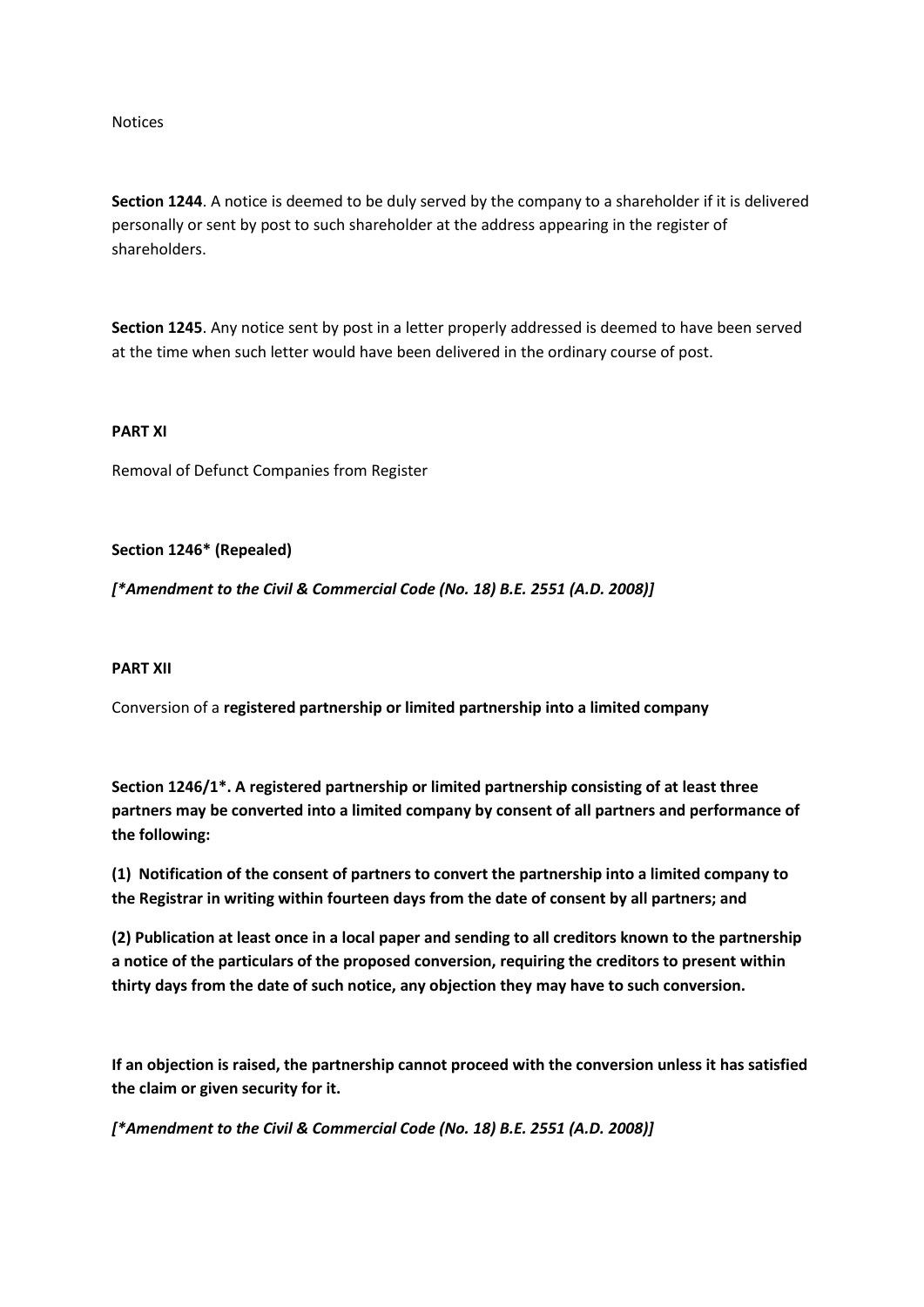**Section 1246/2\*.If no objection is raised or an objection is raised but the claim has been satisfied or security has been given, all partners shall hold a meeting to consent to and proceed with the following:**

**(!) Prepare the memorandum of association and the articles of association of the company (if any);**

**(2) Fix the amount of share capital of the company, which shall be equivalent to the amount of total contributions of all partners, and fix the number of shares of the company to be vested with each partner;**

**(3) Fix the amount already paid in money on each share, which shall be at least twenty-five percent of the stated value of each share;**

**(4) Fix the number of ordinary shares or preference shares to be issued and allotted to the partners and the nature and extent of the preferential rights accruing to the preference shares;**

**(5) Appoint directors and fix their respective powers;**

**(6) Appoint auditors; and**

**(7) Carry out other activities as necessary for the conversion.**

**In proceeding with the actions under the first paragraph, the provisions relating to a limited company regarding such respective actions shall** *mutatis mutandis***.**

*[\*Amendment to the Civil & Commercial (No. 18) B.E. 2551 (A.D. 2008)]*

**Section 1246/3\*. The former managing partners shall deliver the business, property, accounts, documents and evidence of the partnership to the board of directors of the company within fourteen days after the consent by partners and the completion of actions under Section 1246/2.**

**If any partner has not paid in at least twenty-five percent of the price of any share or has not transferred ownership of any property or produced any document or evidence of exercise of rights to the board of directors, the board of directors of the company shall issue a letter demanding that the partner pay in the share price, transfer the ownership, or produce the document or evidence of exercise of rights, as the case may be, for the board of directors within thirty days from the date of receipt of the demand letter.**

*[\*Amendment to the Civil & Commercial Code (No. 18) B.E. 2551 (A.D. 2008)]*

**Section 1246/4\*. The board of directors of the company shall file with the Registrar an application to register the conversion into a limited company within fourteen days from the date of full compliance with Section 1246/3.**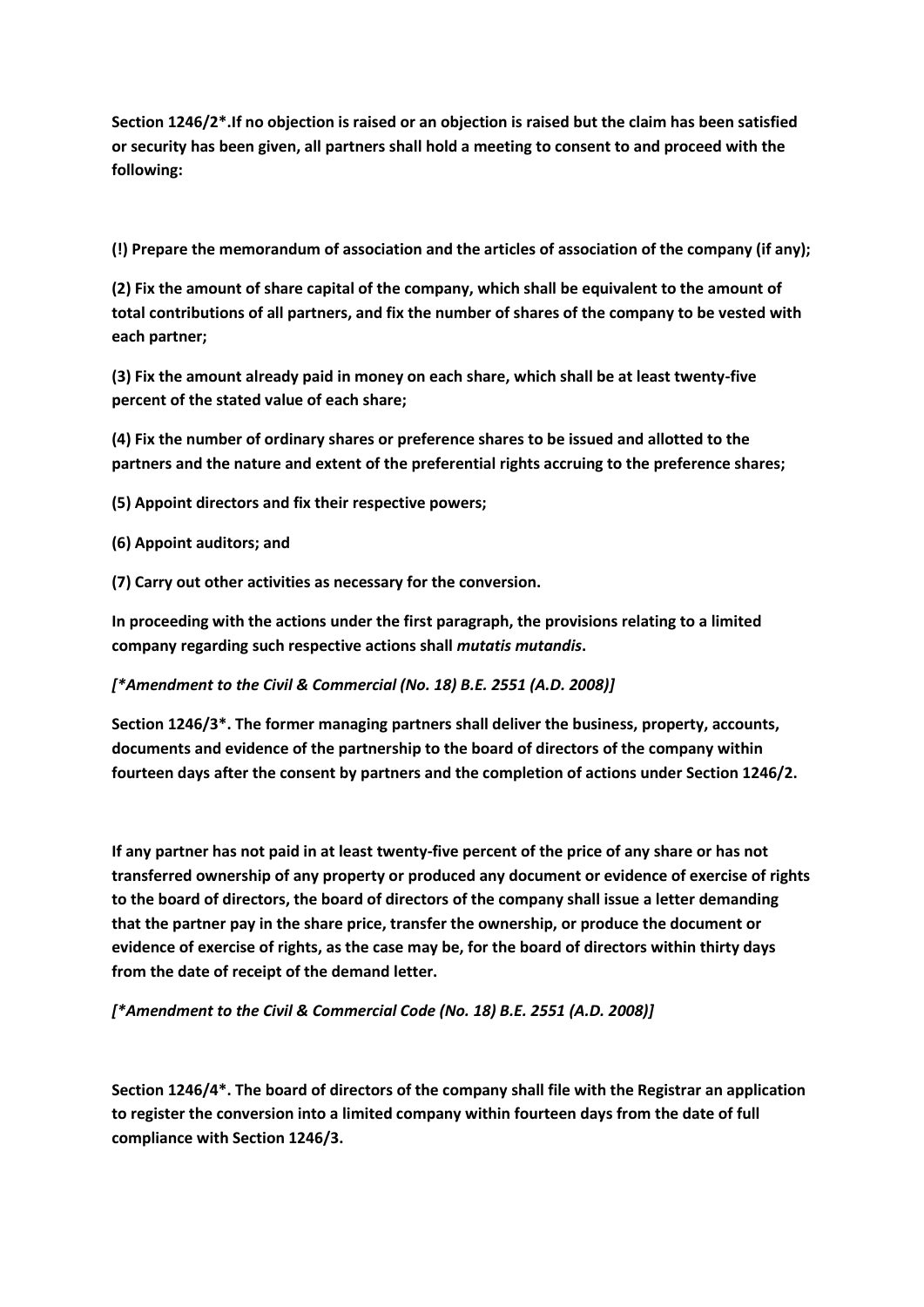**In applying for registration of the conversion, the board of directors shall also submit to the Registrar, together with the application for registration, the minutes of partner's meeting on consideration of consenting to and proceeding with the conversion of the partnership into a limited company under Section 1246/2, the memorandum of association, the articles of association, and the list of shareholders.**

*[\*Amendment to the Civil & Commercial Code (No. 18) B.E. 2551 (A.D. 2008)]*

**Section 1246/5\****.* **After the conversion of the registered partnership or limited partnership into a limited company has been accepted for registration by the Registrar, the former registered partnership or limited partnership shall lose its status as a registered partnership or limited partnership under the Civil and Commercial Code and the Registrar shall make a note of such loss on the register.**

*[\*Amendment to the Civil & Commercial Code (No. 18) B.E. 2551 (A.D. 2008)]*

**Section 1246/6\*. After the registration for conversion of the registered partnership or limited partnership into a limited company, the company shall be vested with all the property, obligations, rights and responsibilities of the former registered partnership or limited partnership.**

*[\*Amendment to the Civil & Commercial Code (No. 18) B.E. 2551 (A.D. 2008)]*

**Section 1247/7\*. If after the registration for conversion into a limited company, the company is unable to perform any obligation as vested from the converted partnership, the creditor of such obligation may enforce the performance of the obligation on the partners of the converted partnership to the extent that each partner is liable for the obligations of the partnership.**

*[\*Amendment to the Civil & Commercial Code (No. 18) B.E. 2551 (A.D. 2008)]*

# **CHAPTER V**

LIQUIDATION OF REGISTERED PARTNERSHIP, LIMITED PARTNERSHIPS AND LIMITED COMPANIES

**Section 1247**. The liquidation of a bankrupt registered partnership, limited partnership or limited company shall be made, as far as practicable, in accordance with the provisions of the Law of Bankruptcy for the time being in force.

The competent Minister shall issue Ministerial Regulations governing the liquidation of partnership and companies and determining the rate of fees for this purpose.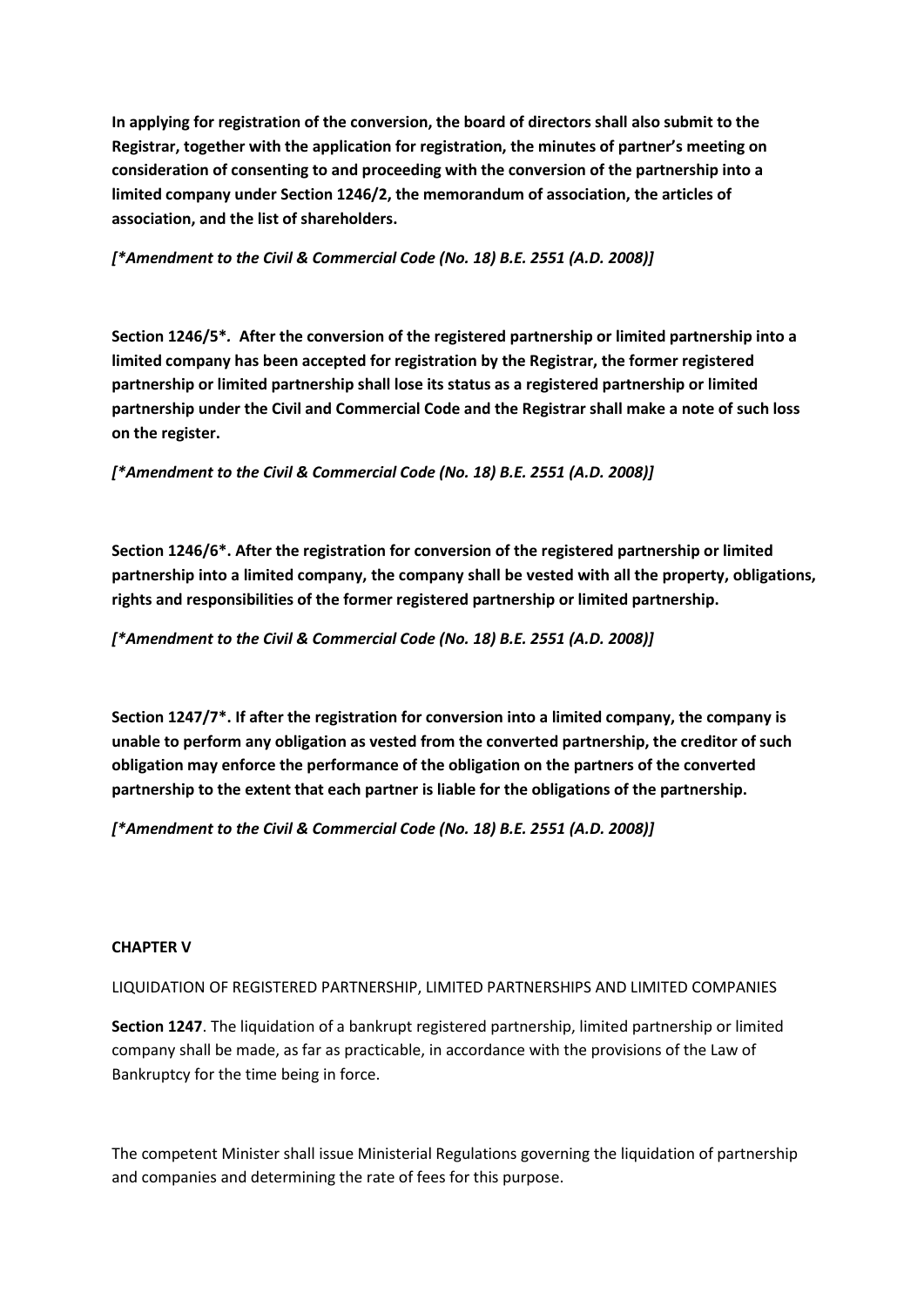**Section 1248**. When a general meeting is prescribed in this Chapter, it means:

(1) As to registered partnerships and limited partnerships, a meeting of all the partners, in which a majority of votes decides.

(2) As to limited companies, the general meeting provided by [Section 1171.](http://www.samuiforsale.com/law-texts/thailand-civil-code-part-2.html#1171)

**Section 1249**. A partnership or company is deemed to continue after its dissolution as far as it is necessary for the purpose of liquidation.

**Section 1250**. The duties of the liquidators are to settle the affairs of the partnership or company, to pay its debts and to distribute its assets.

**Section 1251**. Upon dissolution of a partnership or company for any other cause than bankruptcy, the managing partners or directors become liquidators unless otherwise provided by the contract of partnership or by the regulations of the company.

If there are no persons to be liquidators under the foregoing provision, a liquidator or liquidators shall be appointed by the Court upon the application of the Public Prosecutor or any other interested person.

**Section 1252**. The managing partners of directors retain as liquidators the same respective powers which they had as managing partners or directors.

**Section 1253**. When fourteen days after the date of dissolution or in case of liquidators appointed by the Court, after the date of appointment, the liquidators must:

(1) Notify the public by advertisement once at least in a local paper that the partnership or company is dissolved and that its creditors must apply for payment to the liquidators, and\*

(2) Send a similar notice by registered letter to each creditor whose name appears in the books or documents of the partnership or company.

*[\*Amendment to the Civil & Commercial Code (No. 18) B.E. 2551 (A.D. 2008)]*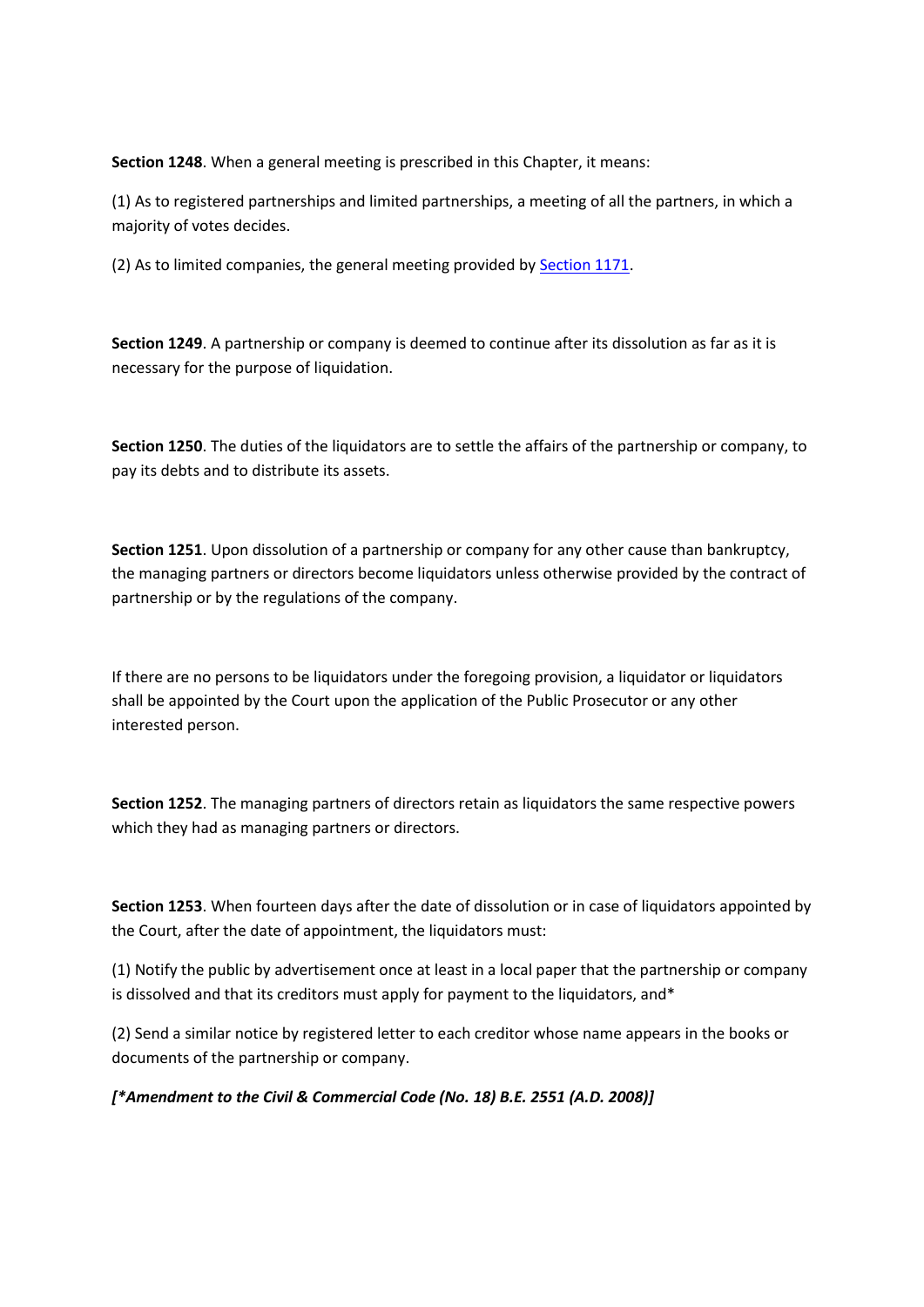**Section 1254**. The dissolution of the partnership or company and the names of the liquidators must be registered within fourteen days after the date of dissolution by the liquidators.

**Section 1255**. The liquidators must, as soon as possible, make a balance-sheet and have it examined and certified by the auditors, and must summon a general meeting.

**Section 1256**. The business of the general meeting is:

(1) To confirm the directors or managing partners as liquidators, or appoint other liquidators in their stead, and

(2) To adopt the balance-sheet.

The general meeting may direct the liquidators to make an inventory or to do whatever the meeting may deem advisable for the settlement of the affairs of the partnership or company.

**Section 1257**. Liquidators not appointed by the Court may be removed and superseded by a unanimous vote of the partners or by a general meeting of the shareholders. Liquidators, whether appointed by the Court or not, may be removed and superseded by the Court on the request of one of the partners or of the shareholders representing one-twentieth part of the paid-up capital of the company.

**Section 1258**. Any change amongst the liquidators must be registered, within fourteen days after the date of change, by the liquidators.

**Section 1259**. The liquidators have power:

(1) To bring or defend any legal proceeding, civil or criminal, and to make compromise, in the name of the partnership or company.

(2) To carry on the business of the partnership or company, as far as may necessary for a beneficial settlement of the affairs.

(3) To sell the property of the partnership or company.

(4) To do all other acts as may be necessary for a beneficial settlement of the liquidation.

**Section 1260**. No limitation of the power of the liquidators is valid as against third persons.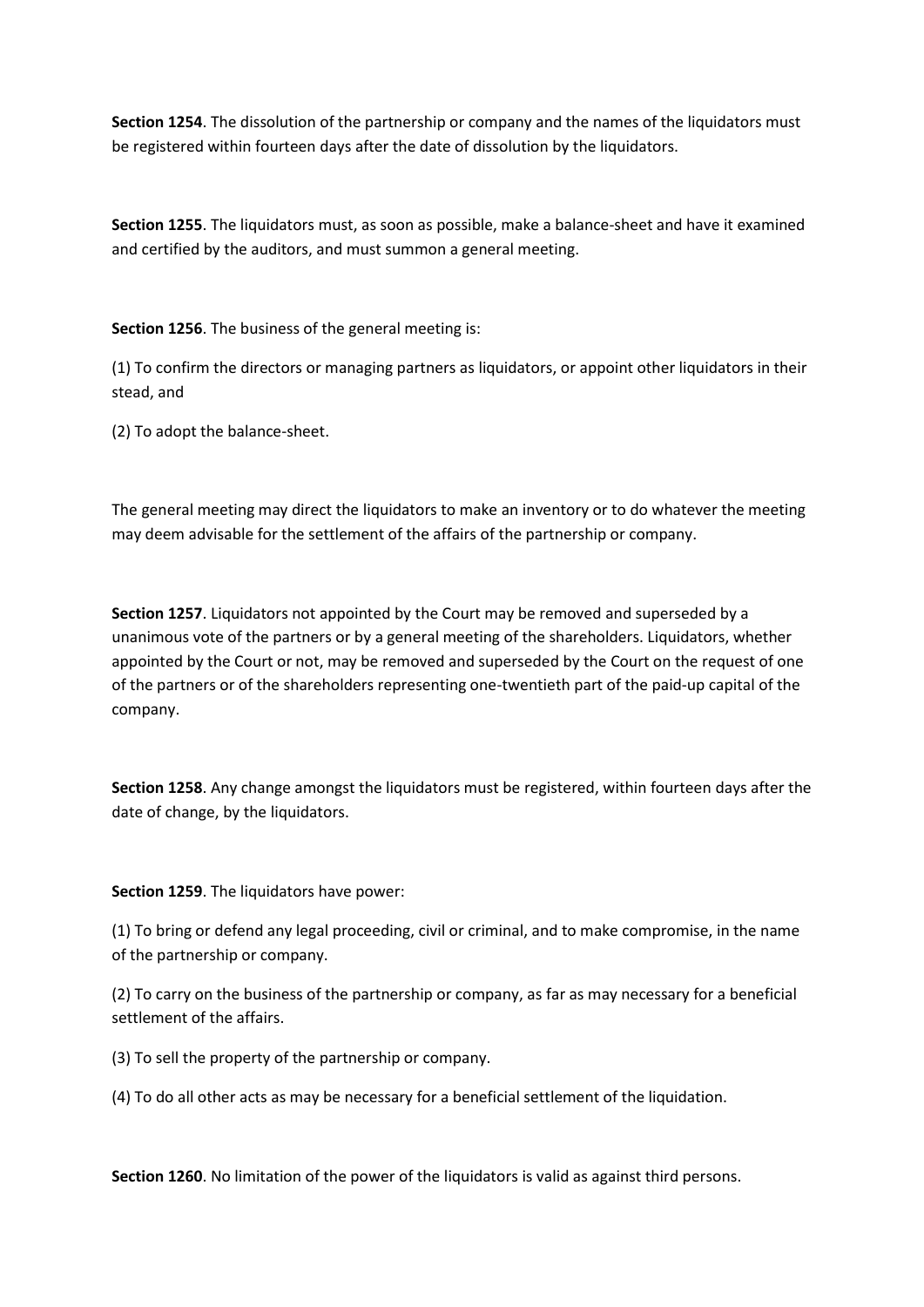**Section 1261**. Unless otherwise fixed by the general meeting or by the Court at the time of the appointment of the liquidators, no act of the liquidators is valid unless done by them jointly.

**Section 1262**. A resolution of a general meeting or a decision of the Court authorizing a liquidator or liquidators to act separately must be registered within fourteen days from its date.

**Section 1263**. All costs, charges and expenses property incurred in the liquidation must be paid by the liquidators in preference to other debts.

**Section 1264**. If a creditor does not apply for payment, the liquidators must deposit the amount due to him as described by the provisions of the Code concerning Deposit in lieu of performance.

**Section 1265**. The liquidators may require the partners or shareholders to pay such part of their contributions or shares as may be still unpaid and such part must be paid at once, even if it was previously agreed by the contracts of partnership or the regulations of the company that it would be called for at a later period.

**Section 1266**. If the liquidators find that after the whole of the contributions or shares has been paid up, the assets insufficient to meet the liabilities, they must apply at once to the Court to have the partnership or company declared bankrupt.

**Section 1267**. The liquidators must deposit every three months at the Registration Office a report of their activities, showing the situation of the accounts of the liquidation. Such report shall be upon gratuitously for inspection to the partners, shareholders or creditors.

**Section 1268**. If the liquidators continues for more than one year, the liquidators must summon a general meeting at the end of each year from the beginning of the liquidation and must lay before this meeting a report of their activities and detailed account of the situation.

**Section 1269**. Only so much of the property of the partnership or company may be divided amongst the partners or shareholders as is not required for performing all the obligations of the partnership or company.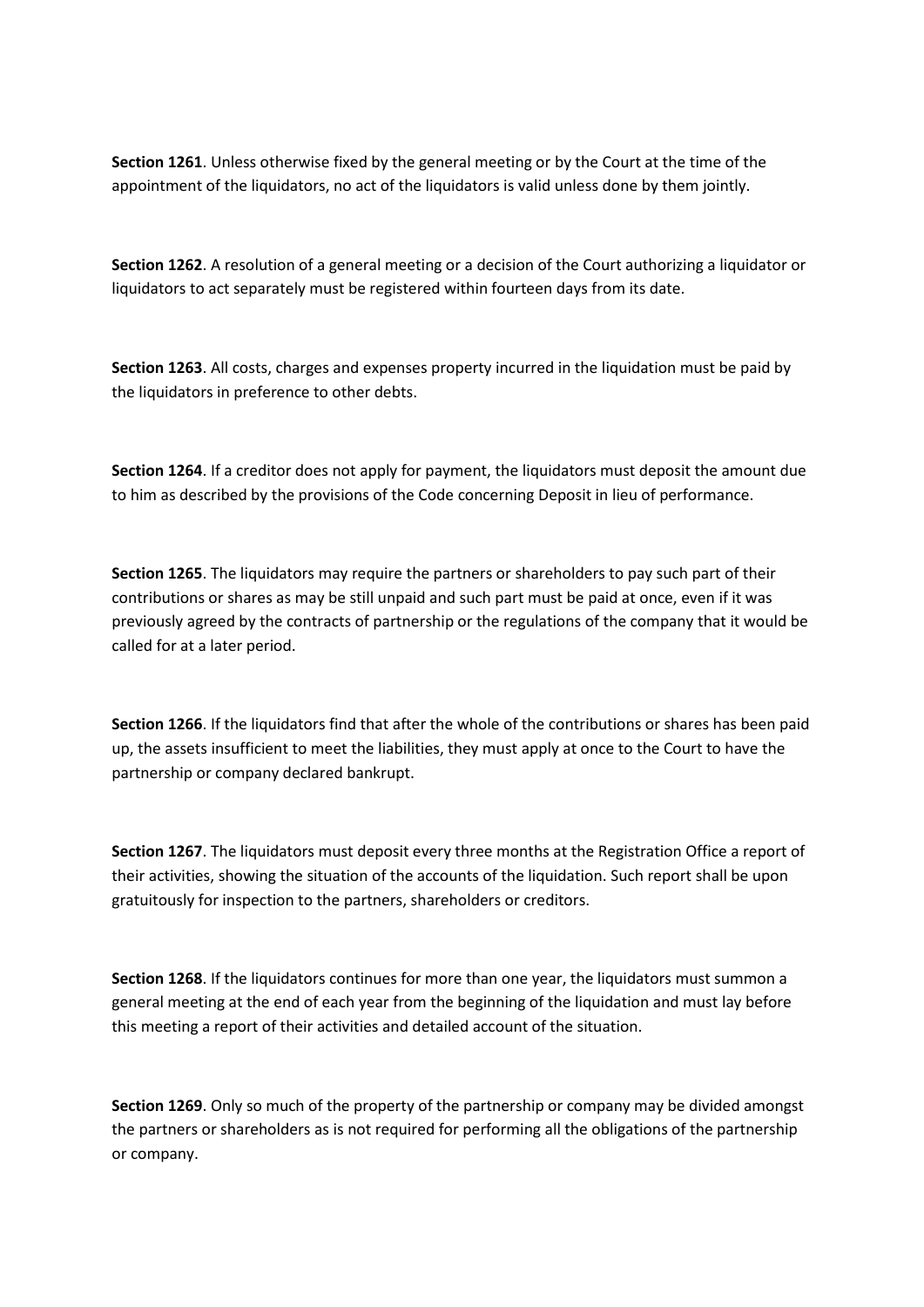**Section 1270**. As soon as the affairs of the partnership or company are fully liquidated, the liquidators shall make up an account of the liquidation showing how the liquidation has been conducted and the property of the partnership or company has been disposed of; and thereupon shall call a general meeting for the purpose of laying before it the account and giving any explanation thereof.

After the account is approved, the proceedings of the meeting must be registered within fourteen days from its date by the liquidators.

Such registration is taken as being the end of the liquidation.

**Section 1271**. After the liquidation, the books, accounts and documents of the liquidated partnership or company shall be deposited within fourteen days provided by the foregoing Section at the Registrar's Office where they shall be kept for ten years after the end of the liquidation.

All such books, accounts and documents shall be gratuitously open for inspection by any interested person.

**Section 1272**. No action for payment of debts due from the partnership or company or from the partners, shareholders or liquidators as such can be entered later than two years after the end of the liquidation.

**Section 1273**. The provisions of Sections [1172](http://www.samuiforsale.com/law-texts/thailand-civil-code-part-2.html#1171) to Section [1193](http://www.samuiforsale.com/law-texts/thailand-civil-code-part-2.html#1193) and Section [1207](http://www.samuiforsale.com/law-texts/thailand-civil-code-part-2.html#1207) shall be applied to general meetings held during liquidation *mutatis mutandis*.

**Section 1273/1\*.** Where the Registrar has reasonable cause to believe that a registered partnership, a limited partnership or a company is not carrying on business or in operation, he shall send to the partnership or company by post with acknowledgement of receipt a letter inquiring whether the partnership or company is carrying on business or in operation and informing it that if an answer is not received within thirty days from the sending date thereof, a notice will be published in a newspaper with a view to striking the name of the partnership or company off the register.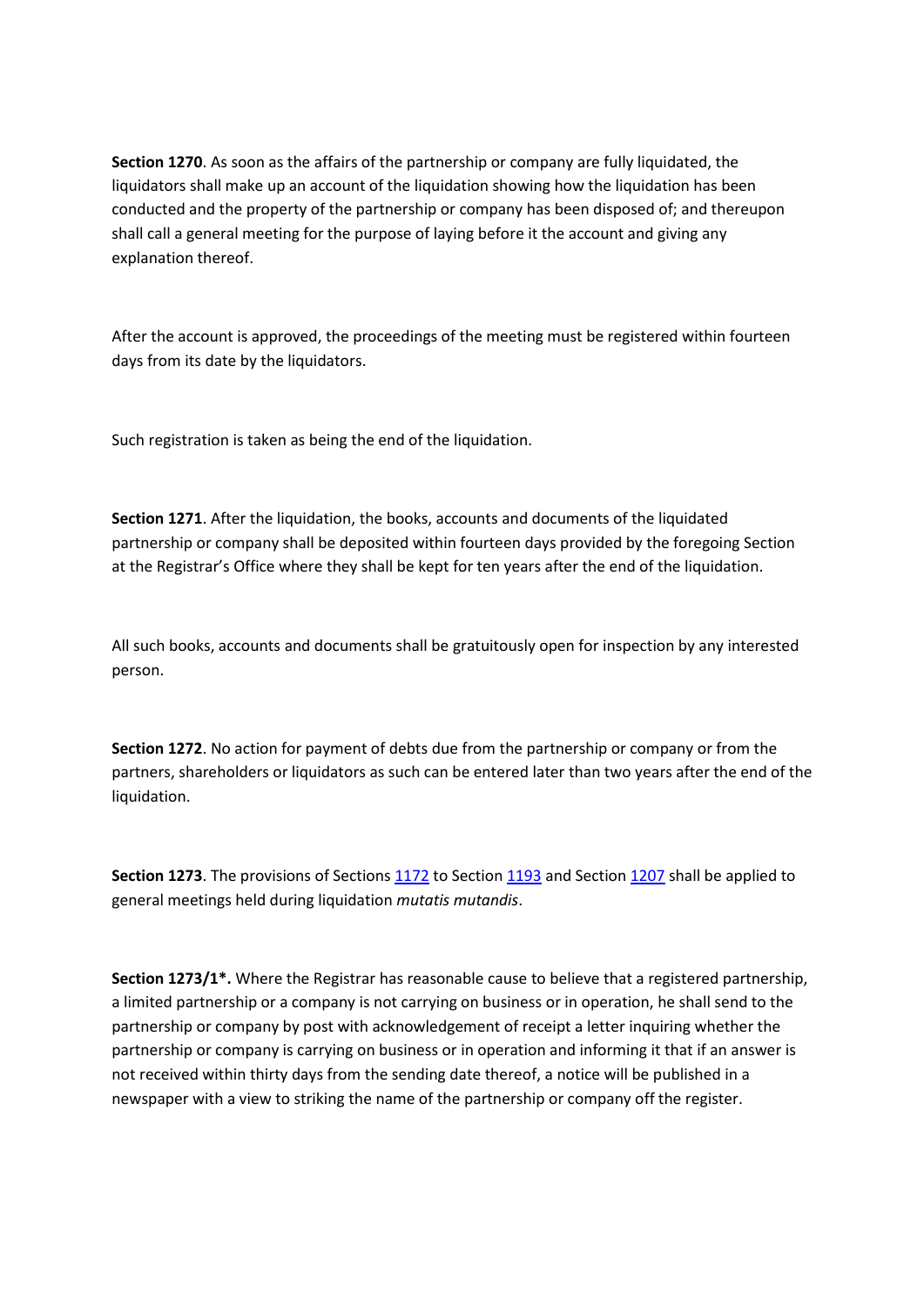If the Registrar either receives an answer from the partnership or company to the effect that it is not carrying on business or in operation, or does not within thirty days after sending the letter receive any answer, he may publish once at least in one of the local newspapers, and send to the partnership or company by post with acknowledgment of receipt, a notice that at the expiration of ninety days from the sending date of that notice the name of the partnership or company mentioned therein will, unless clause is shown to the contrary, be struck off the register.

# *[\*Amendment to the Civil & Commercial Code (No. 18) B.E. 2551 (A.D. 2008)]*

**Section 1273/2\*.** If, in any case where a partnership or company has been dissolved and is in the process of liquidation, the Registrar has reasonable cause to believe either that no liquidator is acting or that the affairs of the partnership or company are fully wound up, and the liquidation returns have not been made by the liquidator or the registration of completion of liquidation process has not been applied for by the liquidator, the Registrar may send a letter by post with acknowledgment of receipt to the partnership or company and to the liquidator at his last known place of business demanding the appointment of an acting liquidator, submission of the returns or registration of the completion of liquidation, as the case may be, and informing them that if the action is not carried out within one hundred and eighty days from the sending date thereof, a notice will be published in a newspaper with a view to striking the name of the partnership or company off the register.

If the partnership or company or the liquidator fails to take the action within the period of time prescribed in the foregoing paragraph, the Registrar shall publish once at least in a local newspaper and send by post with acknowledgment of receipt to the partnership or company and the liquidator notice that at the expiration of ninety days from the date of sending of that notice the name of the partnership or company mentioned therein will, unless cause is shown to the contrary, be struck off the register.

# *[\*Amendment to the Civil & Commercial Code (No. 18) B.E. 2551 (A.D. 2008)]*

**Section 1273/3\*.** At the expiration of the time mentioned in the notice under Section 1273/1 or Section 1273/2, the Registrar may, unless cause to the contrary is previously shown by the partnership or company or the liquidator, strike the name of the partnership or company off the register, and on the strike of its name off the register the partnership or company shall lose its status as a juristic person: provided that the liability of every managing partner, partner, director, managing officer and shareholders shall continue and may be enforced as if the partnership or company had not lost its status as a juristic person.

# *[\*Amendment to the Civil & Commercial Code (No. 18) B.E. 2551 (A.D. 2008)]*